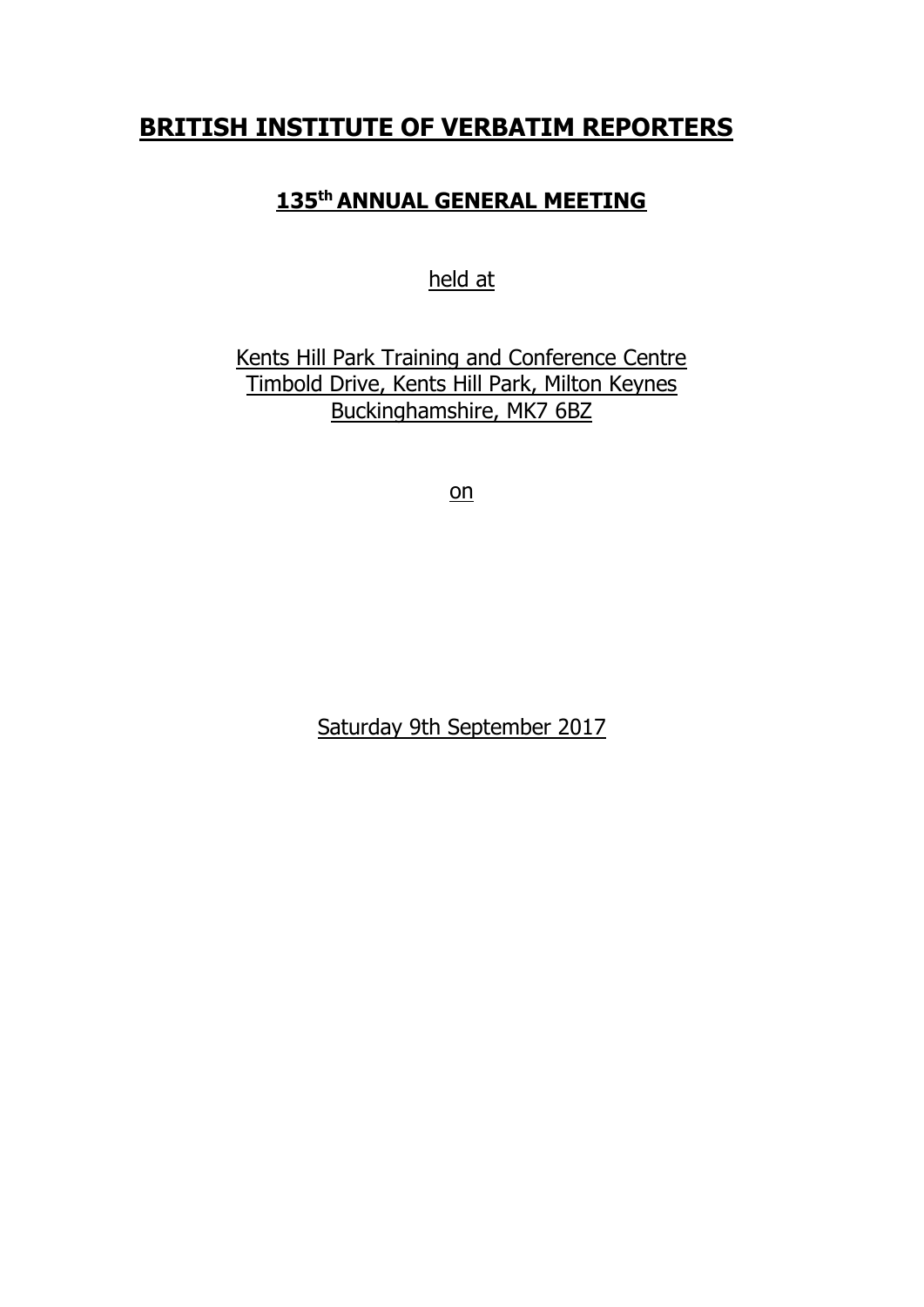#### **MEMBERS PRESENT**:

LEAH WILLERSDORF VICTORIA DAVIES FRANCES DOBSON SHELLEY DUTTON RACHEL LLOYD MARY SORENE JEAN GOUGH GEORGINA FORD MIRIAM WEISINGER NICOLE HARRISON KAREN YOUNG SUSAN HUMPHRIES SHERYLL HOLLEY NEIL HOLLEY - IT Tech BETHAN HOLLEY CARRYL SORENE CINDY WU JACOB SMITH JOHN GOWER DAVID ERDOS MARY KRELLE NATALIE BRACKEN SUSAN McINTYRE MIRELLA FOX RICHARD WARD ORLA PEARSON

Remote

WENDY OSMOND KATH SYKES SUMANTH NAYAK IAN DAWSON

#### **Welcome and introductions**

MIRIAM WEISINGER: Leah has asked me to open the meeting this afternoon and I would ask you all to stand for one minute in memory of Betty Willett, past President.

[A minute's silence in remembrance of Betty Willett]

MIRIAM WEISINGER: Thank you all. Leah has asked me to say a few words about Betty Willett, which I will do now. I think it is pretty safe to say the majority of us here knew Betty, whether in person or by name. That in itself speaks volumes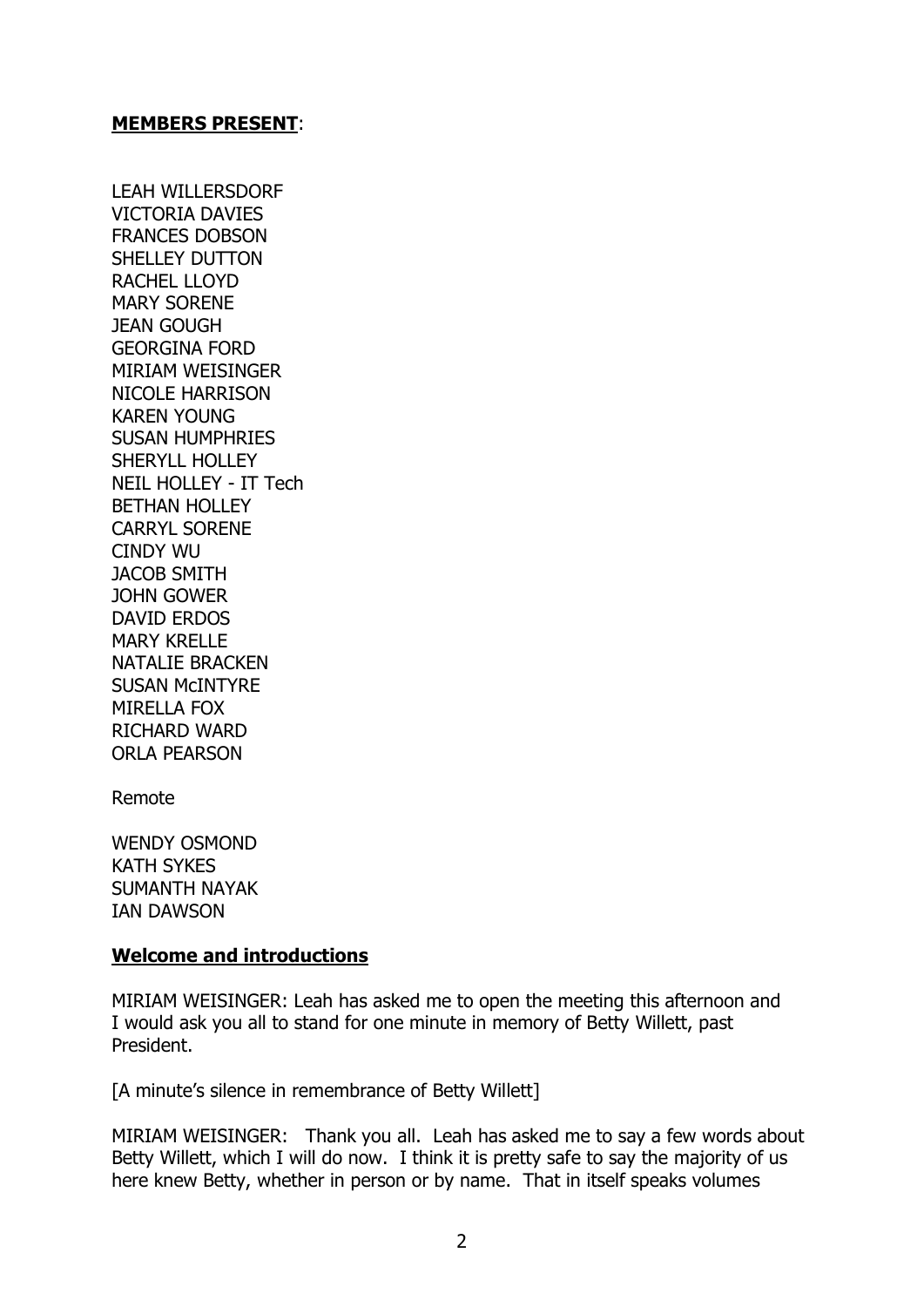about the person she was and the person who remains in our hearts. Betty Willett. What do those two words conjure up in your head? The Chief Examiner who was going to mark your exam; a champion for speech-to-text reporting; an advocate for our profession; a woman who spoke wonderful tales of her career, but, more than all that, a woman who was always ready, willing and able to lend a hand, give advice and tell you exactly what she thought. Betty was a witty woman and a stalwart of our profession and we were oh so lucky to be able to have the benefit of her knowledge, experience and expertise in anything and everything to do with anything shorthand related. I have no doubt you have all read our tribute to Betty in the newsletter which went out not long after her passing on 1 February. Betty was a champion of all things related to our profession. She was one of a kind and I know I am not alone when I say that she is dearly, dearly missed.

### **The Betty Willett Award**

Today we present the inaugural award posthumously to the lady herself through Amanda and Callie. Amanda is Betty's daughter and Callie is her granddaughter. We will have a discussion later in the AGM as to what you think it should be awarded for in the future but, without further ado, please give a warm BIVR welcome to Amanda and Callie to accept the award. (Applause)

AMANDA WILLETT: I am absolutely honoured to be picking this up on mum's behalf, as is little Callie, who is mum's granddaughter. Thank you, all of you, for the many messages of support we had after mum died, through Facebook and other means. Yes, she was an inspiration. Thank you very much. (Applause)

THE PRESIDENT: Thank you, Miriam. Welcome to each and every one of you to this 135th Annual General Meeting of BIVR. Everybody has received the Minutes from the last meeting so we need to read out the Notice. Just before you do, Mary Krelle is taking the note this year as well as attempting her membership test. We also have two students over in the corner, who are taking a practice note. During discussions, could you speak up, announce yourself and speak slowly, which I will try to do. Mary will now read the Notice to open the meeting

(THE SECRETARY DULY READ THE NOTICE OF MEETING)

THE PRESIDENT: Thank you, Mary. Now could we have the apologies for absence?

THE SECRETARY: Lindsay Bickers, Margaret Beaumont, Áine Aughney-MacDonald, Amanda Bavin, Ann Lloyd, Alan Bell, Carol Evans, Joan Webb, Julie Whitaker - I did have Katherine Sykes but I believe she is Skyping in - Pauline Miller, Rita Fox, Sandra Evans, Alicia Pierre, Christine Lawton, Robyn Nott, Neil Scott, Stephanie Stamp, Deirdre O'Malley, Helen Davies, Ian Dawson - who I now believe is Skyping in - Jean Lukins, Ian Roberts, Helen Edwards, Cheryl Slater and Sarah Edwards. That is all the names that I had up to last night. Members may add any more.

NICOLE HARRISON: Sharon Golder called me and said she is not making it. I do not think she is on Skype.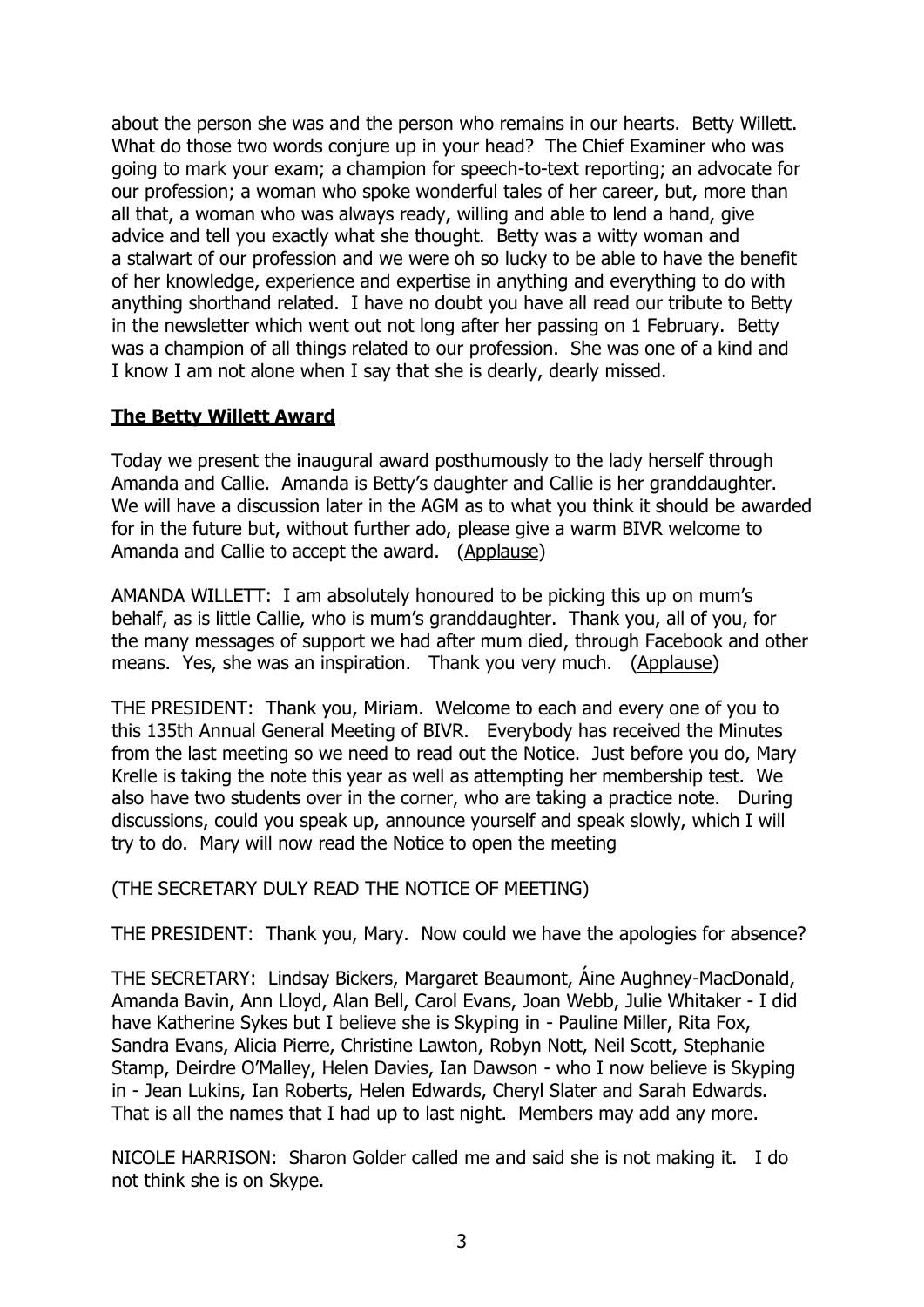THE SECRETARY: Miriam, did you have some?

MIRIAM WEISINGER: Rebekah Lamplough and Sandie Khan.

THE SECRETARY: Do other members have any? (No response)

THE PRESIDENT: Just for the record, and so you know who is on Skype, we have: Sumanth Nayak, Wendy Osmond, Ian Dawson and Kath Sykes.

Minutes of the last meeting have already been circulated. I think, Mary, there are spare copies if anybody wants one. Does anybody have any issues to raise on the last Minutes?

THE SECRETARY: They have been on the BIVR website since November.

THE PRESIDENT: No?

SUSAN HUMPHRIES: Can I raise a matter later?

THE PRESIDENT: Yes, I think so.

SUSAN HUMPHRIES: It is about the editors' section.

THE PRESIDENT: Do we do that now?

THE SECRETARY: Is it relating to the Minutes of last year?

SUSAN HUMPHRIES: I suppose it arises out of.

MIRIAM WEISINGER: So it is matters arising then.

THE SECRETARY: Can we agree these Minutes and sign them?

[Minutes signed]

### **The President's Address**

THE PRESIDENT: Now my address and I will go slow - or I will try. I shall keep this brief as we have a lot to get through.

Thank you all for coming to this AGM which we have entitled: "The Future is Bright; the Future is BIVR", and we welcome some non-members too. We know that life is busy and so we really do appreciate you taking a Saturday out to come and join us today. What a year it's been. Since we were here at this venue last, the biggest thing on our agenda was organising the BIVR Awareness Weekend. It came around pretty fast and was over and done with just as quick. By far the most successful day, in my opinion, was the "Presentations, Popcorn & Prosecco" event on the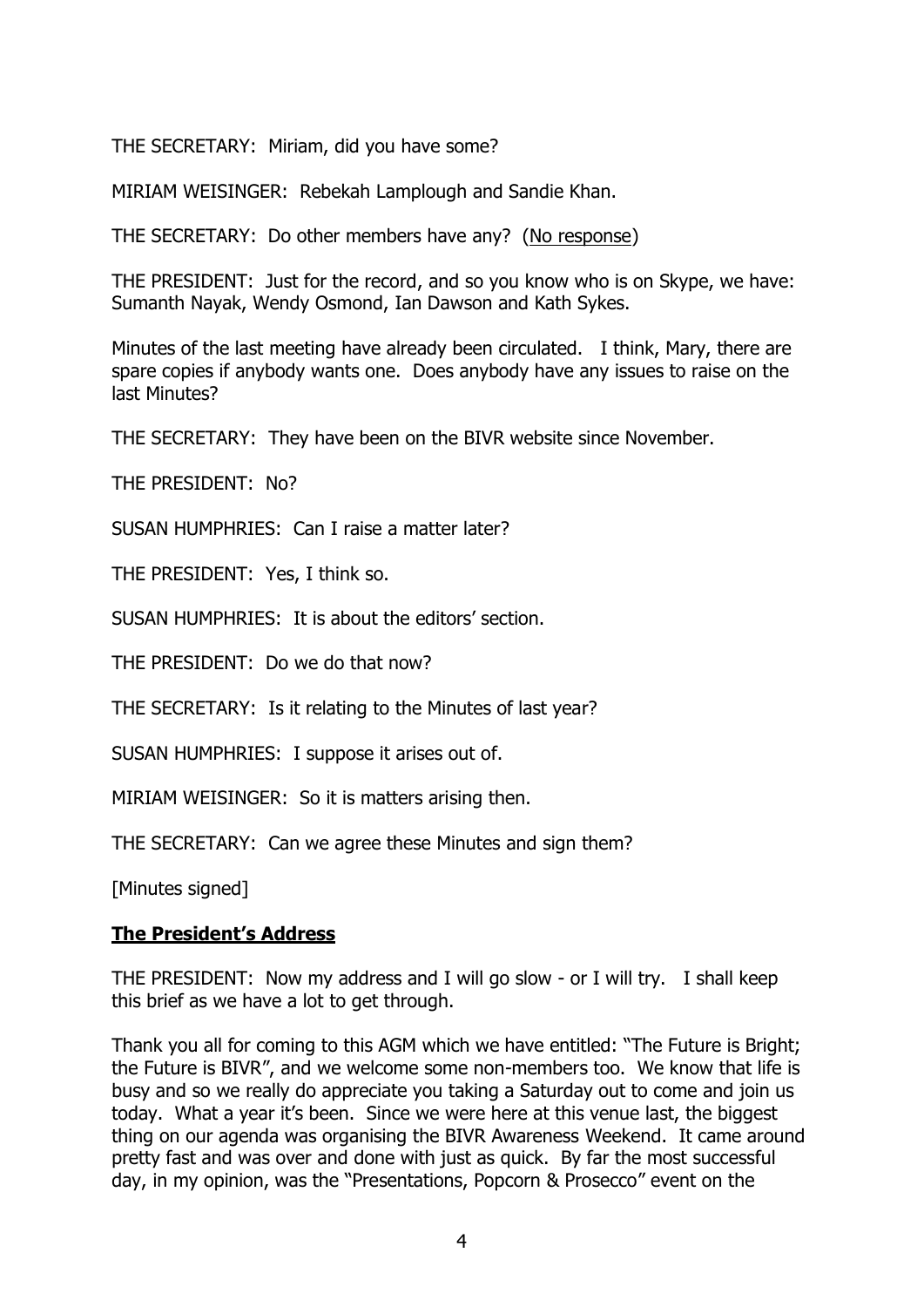Saturday. There was standing room only and we had some fantastic presentations on a variety of topics, which left us feeling inspired and motivated, particularly after the last presentation of the day. We videoed most of the presentations, much like we are doing today, and we hope to be able to eventually upload them on to the Members Only area of the website. Again, even though he is not here, we would like to thank Andrew Howell for his superb captioning of the whole day and for taking down the entirety of the court reporting film we showed, including the snippet for the *Guinness Book of Records* dictation which sounded like 400 words per minute. Bravo to Andrew.

It was quite a feat that day to get quite a number of the agencies in one room at the same time. That is probably what has prompted us to have this discussion we have scheduled for the last part of today about rates. While I am on that point, I should point out that that discussion is for BIVR members only, so for those who are not members, we are sorry to say that your day here shall end at around 5 pm, but, by all means, do stay and join us in the bar for a drink - which we shall be having!

Unfortunately, the London Expo at the beautiful Law Society was not as successful as we had hoped. The footfall through the door was a bit dismal. We have come away from the entire weekend having learned a few lessons of what not to do and that can only be a good thing. BIVR is new to this type of thing and, whilst mistakes may be inevitable, we feel we have some good ideas looking towards the next one, which, I hasten to add, will not be this coming year.

We had people from all over and they thoroughly enjoyed themselves and said they would definitely come to the next one. A common comment from a lot of our non-British attendees was that they were a little disappointed to have not met more of our members, and it was a little disheartening, but we made it through with smiles on our faces and, more importantly, having put smiles on everybody else's faces.

You will have seen from the resolutions that we have gone through the Mem & Arts with a fine-tooth comb to bring them in line with the 21st century. At the end of August, your Council was holed up in a hotel near Heathrow for an entire weekend working our way through the Mem & Arts. We also began looking at examination criteria. Writing the syllabi for the membership exam is no small task and it is one that will take some time. You can rest assured we are working hard behind the scenes to have this completed as soon as we can. It is all a work in progress but we want to include you in it. To that end, we are looking to set up a working group to look at the theory questions we are proposing to set since there will be both a practical and theory aspect to the exams. This work is at the top of our current agenda. It is work which we can put all our focus on seeing as there is no event to organise this coming year. We need to get these syllabi written as soon as possible because without them we cannot really go out on so-called recruitment drives unless we have the examination procedures set in place. I would love for us to take BIVR (with our beautiful blue tablecloths) to schools and career days and to legal and professional trade shows. We have worked hard to put BIVR on the map and I think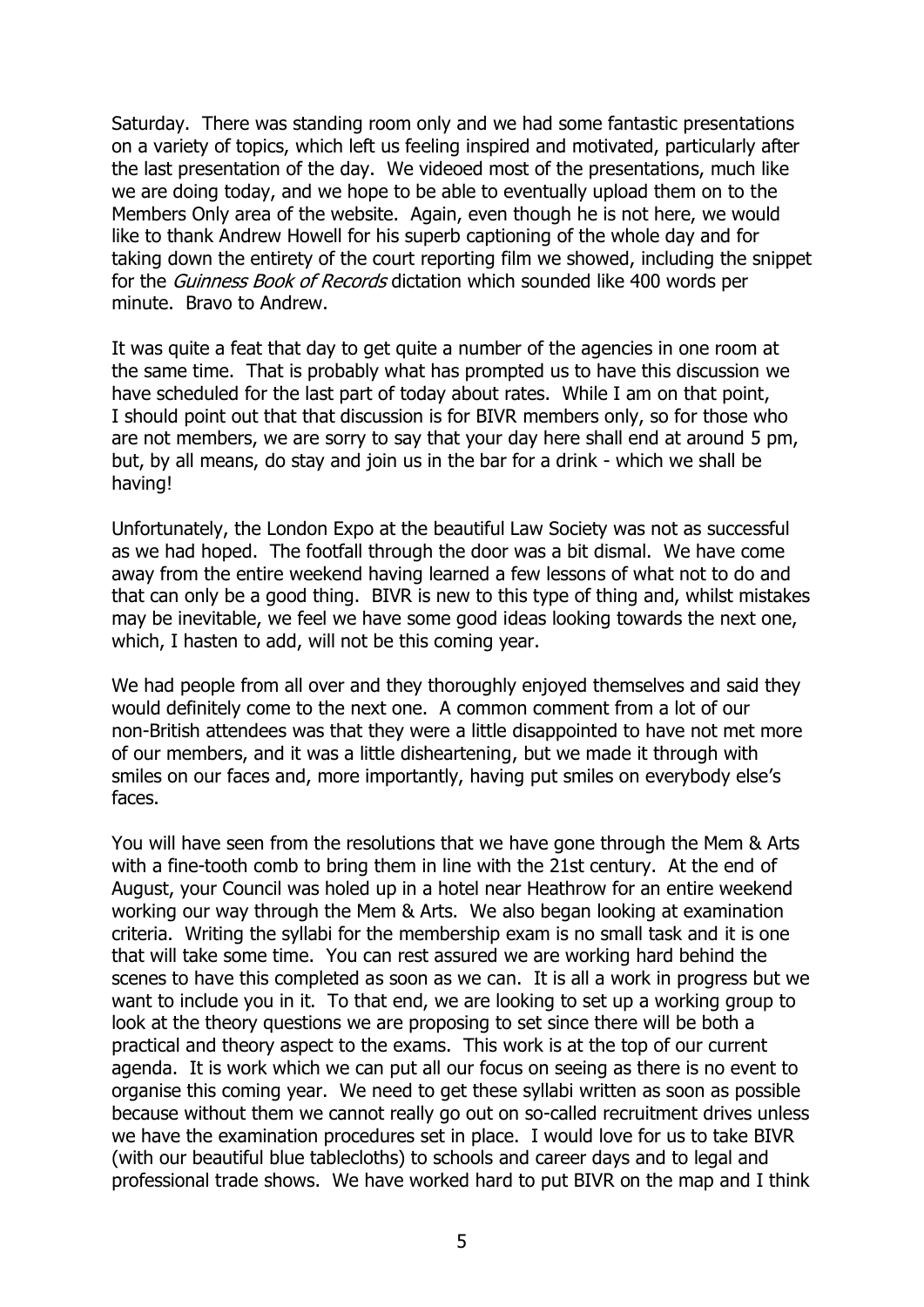we are doing a pretty good job, but we must not stop. We have to let the world know we are here and that we are this country's professional body for all things verbatim reporting. So you see the future is bright and the future is BIVR!

Before I finish, I would just like to thank all the Council for their work this year. We have had four new Council members in the last six months: Miriam Weisinger, to my right, who is also now Chief Examiner; Susan McIntyre, Orla Pearson and Alan Bell, who were co-opted around the beginning of August. We welcome you all and we also say goodbye to Nicola Dutton on the Council. Thank you for serving, Nicola, and we look forward to your continued contribution as a member.

With that, I will stop my waffle and ask if anybody has any comments or questions? I did not even cry!

JEAN GOUGH: On the BIVR Awareness Weekend, on the Monday, there was the Expo. You say that it was a disappointing day. If you have something similar again, can you think of what you might do differently?

THE PRESIDENT: Yes, people also gave us feedback. After that Monday, I had emailed all the exhibitors and asked what their feedback was and I think it was a member, John Larking, who suggested a different time of year. Really we needed more lawyers and professionals there rather than just our members, for us to network. We have also thought that maybe next time to have the presentations and exhibition on the same day and just have longer breaks in between presentations so that people can walk around. We would probably get more people there for that. It is the time of year thing as well.

JEAN GOUGH: That sounds like a very good idea, actually, because I came along on the Monday just in the morning but it did seem a very long day, to be honest. I was only there for part of the day but maybe people just thought they could come at any time, so the whole day was too spread out.

THE PRESIDENT: We could probably mix it in with something else next time and get more lawyers and judges, even if they just pop in at lunchtime.

VICTORIA DAVIES: From the members' point of view, can I thank the Committee for the whole BAW Week, especially the Saturday presentations. If anyone has not seen them, I would really recommend going on the website. There were some absolutely fantastic speakers, one in particular about "know your worth". I would also like to commend Andrew for doing captioning to what must be the worst audience there is. (Applause)

FRANCES DOBSON: Could I suggest a presence at court open days as well. All courts do an open day. It is not just transcripts that the courts order; sometimes people want to see what we do and they use us for other things. It might be in a foyer and it does not cost anything for the venue.

THE PRESIDENT: That is what we want to do; get out there. I go on about these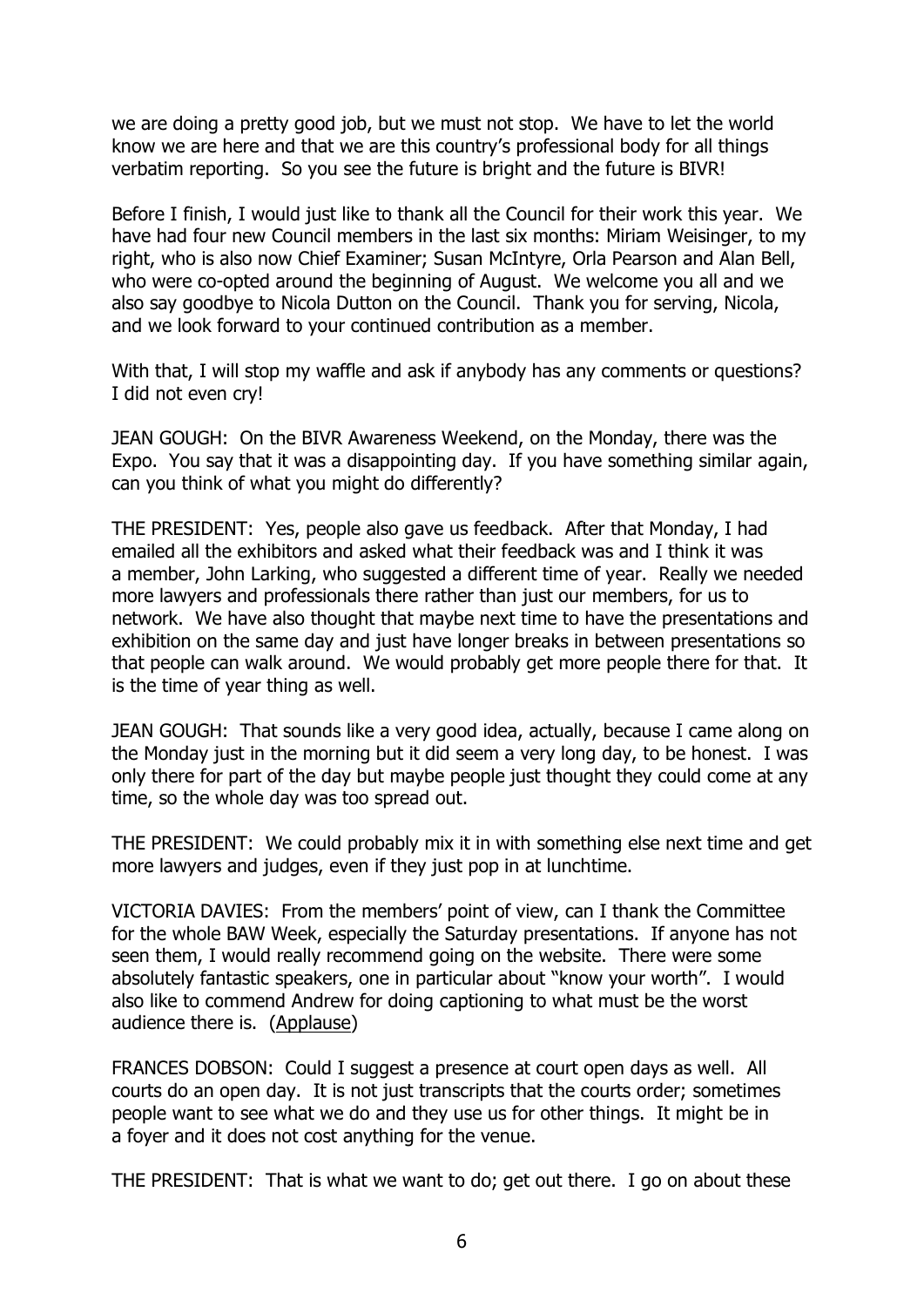tablecloths, don't I, Mary? Mary has one and I have one. We want to get out there to trade shows as well; anything that we can find.

FRANCES DOBSON: I like the idea of the schools as well.

THE PRESIDENT: And career days and things. Is there a website we can find for those court open days?

FRANCES DOBSON: I think the MoJ do publish it. They involve all the agencies and they are all showing off.

THE PRESIDENT: So they all go?

FRANCES DOBSON: Yes.

THE PRESIDENT: Then we need to be there if they are there. Anything else? Any other comments? I think we move on to the Treasurer's Report.

[Microphones adjusted to allow Skype participants to hear]

FRANCES DOBSON: Can you hear me? I was suggesting that BIVR do court open days as well because that is a captive audience and we can demonstrate what we do.

THE PRESIDENT: Frances has recommended that BIVR try to get a presence at the court open days that happen. Every court has an open day.

Mary, shall we go to the Treasurer's Report?

### **Treasurer's Report**

THE SECRETARY: This was sent out with the Notice. I have a few copies here. I know, Jean, you wanted a copy. (Copies of Treasurer's Report handed round) (After conferring with the President) Are there any questions? Probably lots. Jean? You will have to speak up because I am also hard of hearing these days.

JEAN GOUGH: It is just a general question without necessarily having studied the accounts. With the BIVR Awareness Week that we have had this year - and last year but particularly this year - we had a number of delegates and speakers from the States. I just wondered if they were paid to come and give a presentation or did we cover their expenses?

THE PRESIDENT: They were not paid to give a presentation, but for anybody who presented we paid for their lunch. For that day for non-nembers it was £100 and for members it was £80.

THE SECRETARY: And students were £60 or £65.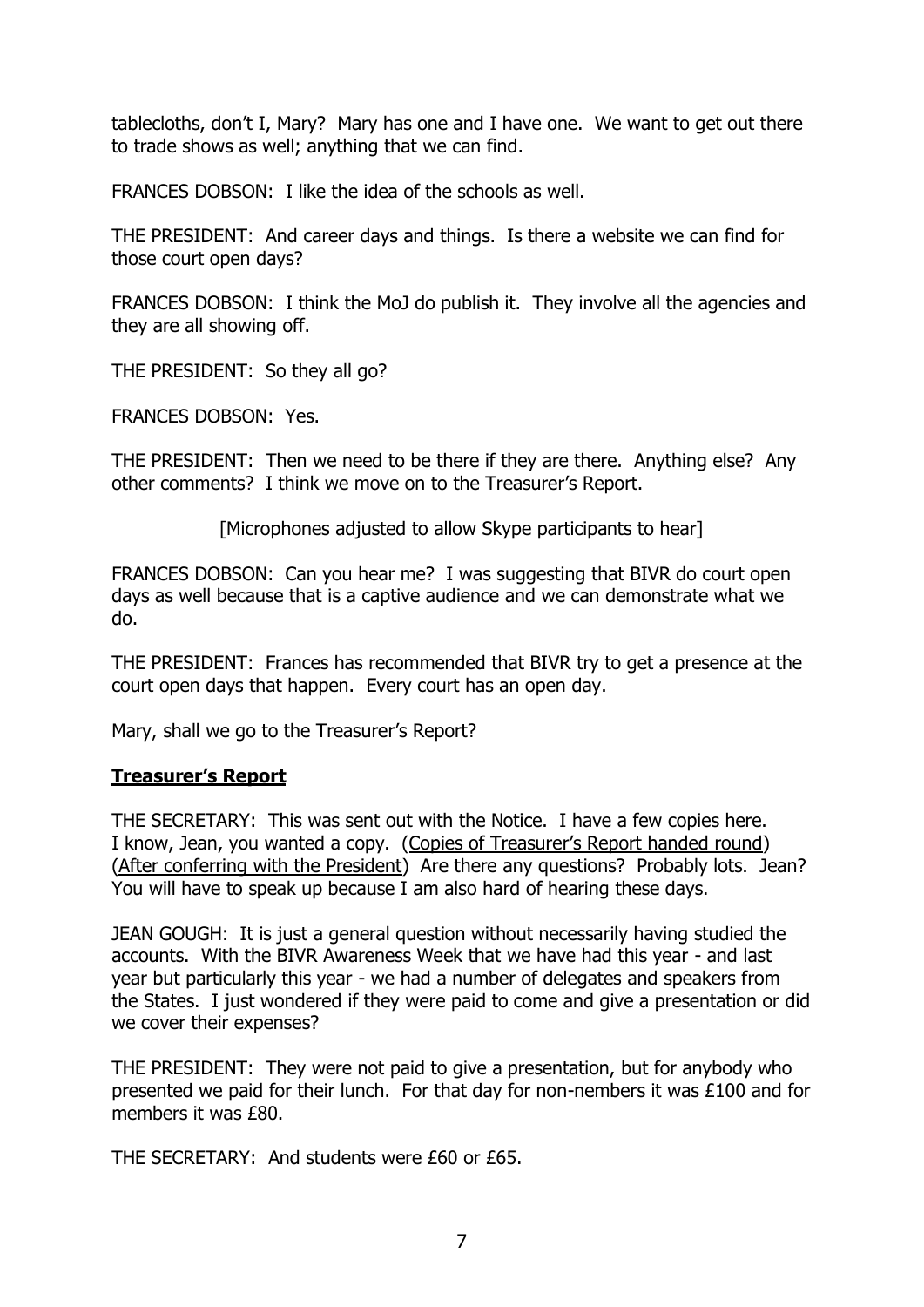THE PRESIDENT: Nobody was paid other than for their lunch, which we paid for. We had a daily delegate rate.

JEAN GOUGH: I was slightly concerned because we had people coming over from America and I did not know if we paid for the speakers.

THE PRESIDENT: A very sensible question, Jean.

JEAN GOUGH: It is simply because I noticed there had been a loss in the last couple of years, so I was slightly concerned that a lot had been spent on that. It was a very good day; certainly the Saturday was quite inspiring. I just wanted to check.

THE PRESIDENT: And getting all these agencies in the one room.

FRANCES DOBSON: Following on from that question, when you went to America, did any of that come out of BIVR's funds?

THE PRESIDENT: I think I paid for the Firm Owners. BIVR paid half and I paid half for the table out of my own money.

THE SECRETARY: Leah was representing BIVR there. She was not representing herself. BIVR was the firm.

FRANCES DOBSON: Who paid for the flights and hotel?

THE PRESIDENT: That was paid for by me.

THE SECRETARY: You will see that of course in next year's accounts because these are always a year behind. As Jean said, we made a slight loss; we expended just a little more money on the BAW this year than we received in.

THE PRESIDENT: For the next BAW, if we have one, which hopefully we will, it will have to be a whole different format; not four days, probably just two. Any other questions?

THE SECRETARY: Next, are the Report & Accounts adopted? Could we have a proposer?

Proposed by: Frances Dobson Seconded by: Nicole Harrison

(Agreed on a show of hands)

### **Special Resolutions**

THE PRESIDENT: Then we go to the Special Resolutions. These can be done globally on a show of hands or by ballot. Is everyone happy to do it by a show of hands or would you prefer a ballot? I would point out that we do not have official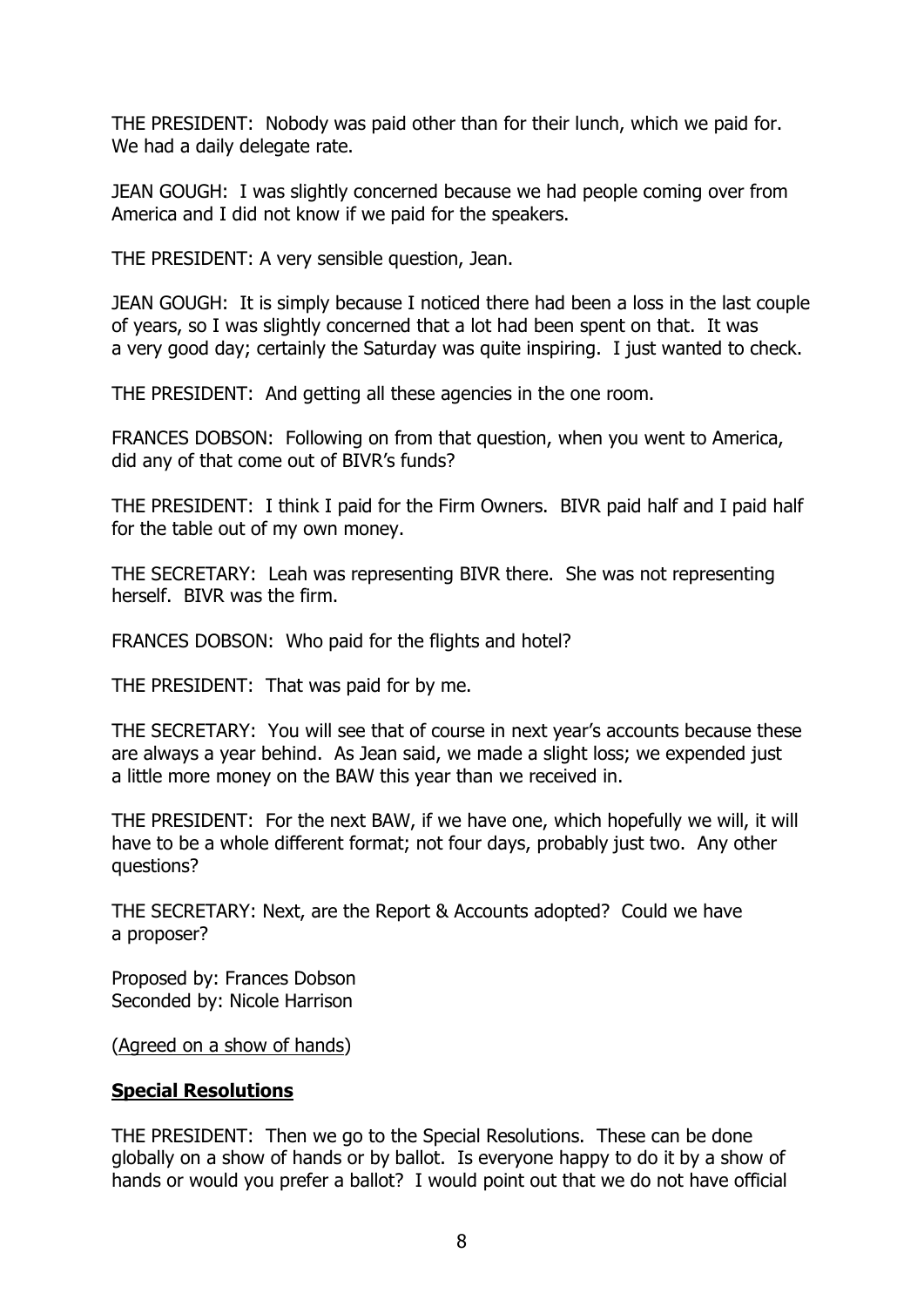slips other than for the vote on the President. Is everybody okay with hands or do you want a ballot? We might have to vote on hands or ballot.

VICTORIA DAVIES: Is that by hands or ballot?

THE SECRETARY: Those in favour of just raising your hand to agree. (Show of hands)

THE PRESIDENT: Now we are moving on to the Special Resolutions.

THE SECRETARY: First, "To consider and if thought fit, to pass a Special Resolution regarding changing the Memorandum & Articles of Association to not only update it for the  $21<sup>st</sup>$  century so that it is gender neutral but to regularise the position regarding membership categories of accreditation by having designatory letters", and we give an example of F/MBIVR; (ASTTR); (AVR); (ATT) and (AEd).

The document included in the Notice, which I will have to find, included an explanation that from the renewal in January these accreditation designations will be applied to your practice certificate. We are not asking that you resit at your current level of competence but you may wish to add to it by taking the scopist/editor examination or audio transcriber examination.

3. As discussed at the 2016 AGM, the associate membership is no longer being offered and, in accordance with our rules and as expressed by the membership last year, the position should be regularised so that those associates who have not updated their associate membership by the AGM in 2019 - that will be three years from last year - will cease to have membership of BIVR. This does not take away the associateship that most members attained prior to upgrading to full membership but in those cases associateship was superseded by membership or fellowship.

Then the next one was to do with the increase in fees. I will not do that until a little later. That was a little by the bye. I have it here in printed form. While we welcome input from everyone, it is only members who may vote. Who would like a copy? I have copies of the current one. Again, this is on our website. Does anybody else want a copy of the current ones, because this one is showing in red the amendments proposed? (Copies handed round)

VICTORIA DAVIES: Can we have one here, please?

[KATH SYKES]: Could Mary please explain the sample categories of designatory letters and also further clarify Special Resolution No. 2.

THE PRESIDENT: To answer your question, Kath, we have the F/MBIVR, which is either Fellow of the British Institute of Verbatim Reporters or Member of, and then after that people would have in brackets "Accredited Speech-To-Text Reporter", "Accredited Verbatim Reporter", "Accredited Tape Transcriber", "Accredited Editor", which is a scopist.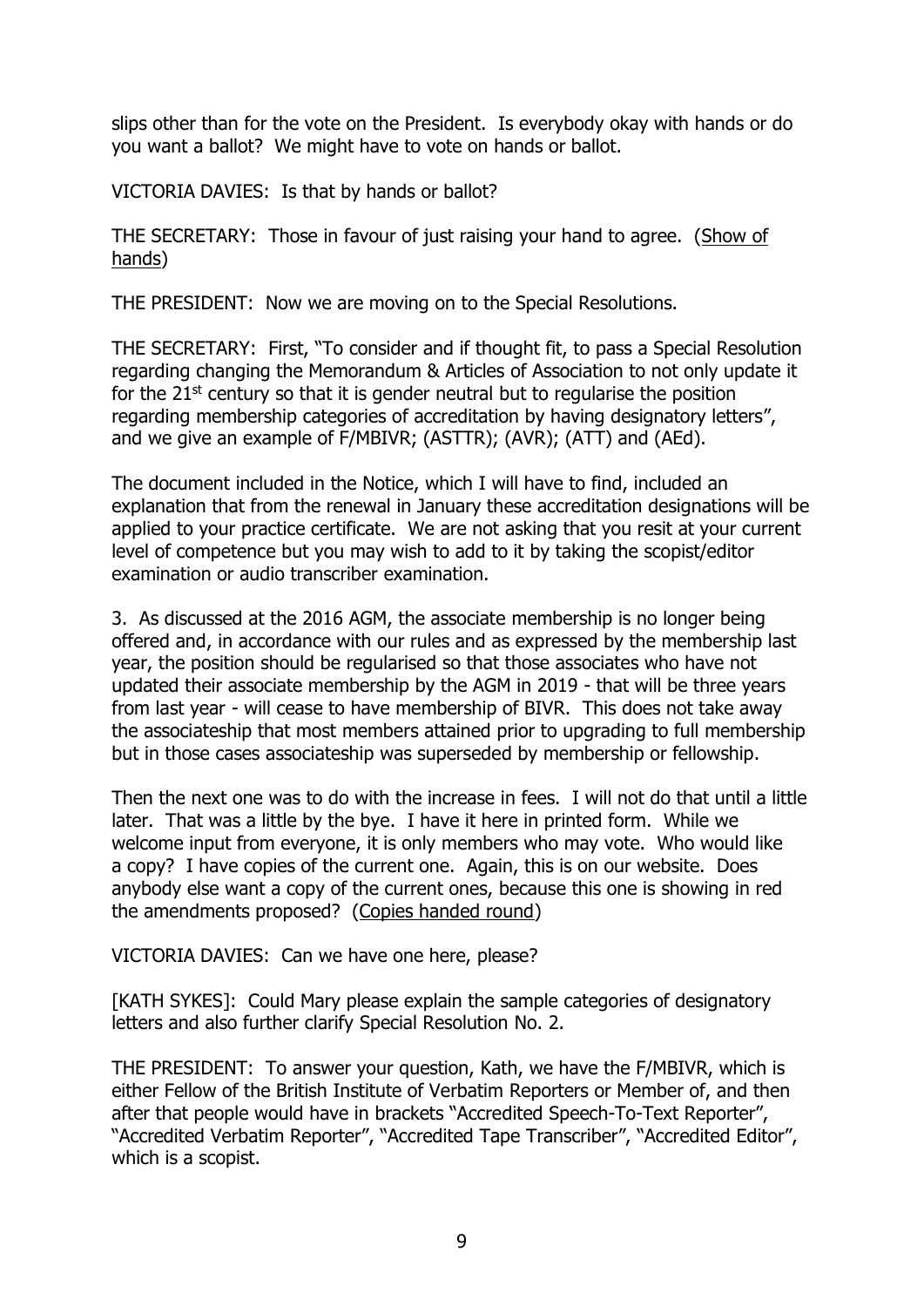FRANCES DOBSON: What about proof-readers?

THE PRESIDENT: That is a whole different thing.

NATALIE BRACKEN: It is just that all the different categories and everything, the ASTTR, I am slightly concerned that it might be confused with AVSTTR. When I first looked at it, I read it as AVSTTR. Could it not be STTR(A) instead?

THE PRESIDENT: "Speech-To-Text Reporter (Accredited)"?

NATALIE BRACKEN: Yes.

VICTORIA DAVIES: Can I add something please, President? Can I agree with Natalie's point about AVSTTR, but also AVR: if I was an outsider and someone was AVR, it would mean nothing to me. I would think of "Audio Visual something or other". I am not sure it says what it is.

THE PRESIDENT: You think ACR is better for "Accredited Court Reporter"?

NATALIE BRACKEN: What was the reasoning behind wanting to categorise everything so specifically?

THE PRESIDENT: Because if we are adding these two new things - tape transcribers and editors - then all the categories have to be formalised.

GEORGINA FORD: There is a concern about people who are not court reporters but who work as scopists being called "court reporters". By specifying the level of membership, that evens it out, so they are not court reporters like machine reporters; they are editors. It just clarifies it. Some people raised concerns about everybody being called a court reporter.

NATALIE BRACKEN: Could you not have E/BIVR and then everybody else M/BIVR? Is that not simpler?

MIRIAM WEISINGER: There is only going to be one exam. Nobody nowadays is going to take a fellowship exam, I do not think. Maybe in the future, when we are all forgotten about, people will then take the Institute further forward and people will start sitting the fellowship exam again. I do not know when the last fellowship exam was; not in my time. People will take membership exams. How are they going to take their membership exams? What are they taking their exam in? They have to do an exam in some form or another to become a member.

VICTORIA DAVIES: I agree with the categorisations; I am not sure I agree with the terms.

MIRIAM WEISINGER: If we just said you are a verbatim reporter, we do not work in court any more. We do not do court reporting as such normally. We do verbatim reporting in very different fields sometimes. We could still be called court reporters.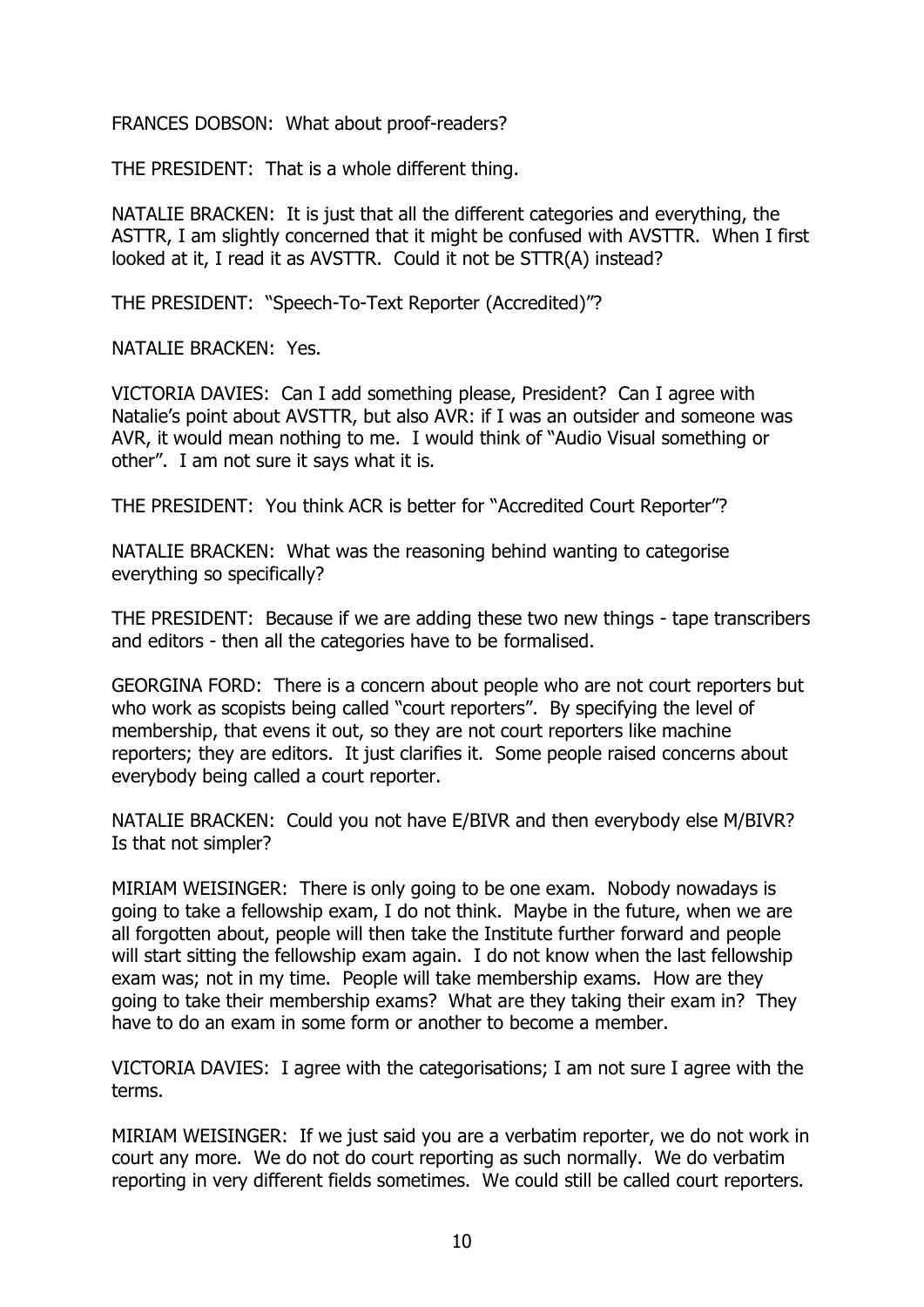It is fine. People ask me what I do and I say I am a stenographer. They say, "You look at X-rays, do you?" I say, "No, that's a sonographer; I'm a stenographer". "Do you use one of those funny machines then?" "No, I write shorthand. You can also call me a court reporter" "What's that then, do you go into court?" "No, I used to go into court. I go into other hearings". You can call me a verbatim reporter then. It does not matter. It is all the same thing. We have got to have some way of designating it. Court reporter is fine.

VICTORIA DAVIES: Court reporter is more international.

MIRIAM WEISINGER: That is fine, yes.

JEAN GOUGH: This demonstrates that using just the initials is getting too complicated. I am a Member of BIVR with a capital letter and the other descriptions that you have chosen, although I do agree with what Natalie said - as soon as I saw ASTTR, I had to do a double-take. I thought, "What does this stand for?" The initials are too complicated. You really have to think too hard. They will not mean anything to somebody who does not know what we are talking about. I think it needs to be spelt out, so "Jean Gough, Member".

THE PRESIDENT: Put it in full in brackets and that takes away from seeing AVSTTR when it is not the "V".

JEAN GOUGH: I do not have a problem with the other descriptions. I can see what has happened, but spelling it out will mean everybody knows exactly what somebody does.

FRANCES DOBSON: I just think that we are putting STTR as a type of work and nobody else's type of work is considered. If you do depositions, that is completely different from STTR, but you are excluded.

VICTORIA DAVIES: That is verbatim reporting.

THE PRESIDENT: No you are not because you are an ACR or AVR.

FRANCES DOBSON: I am trying to get my head round it. If you come in as an AVR, can you become a member of BIVR after that?

VICTORIA DAVIES: You are.

FRANCES DOBSON: "A" stands for "Accredited". I am still thinking "Associate".

THE PRESIDENT: Associate has gone.

FRANCES DOBSON: For those in the know.

THE PRESIDENT: It will be from three years after last year.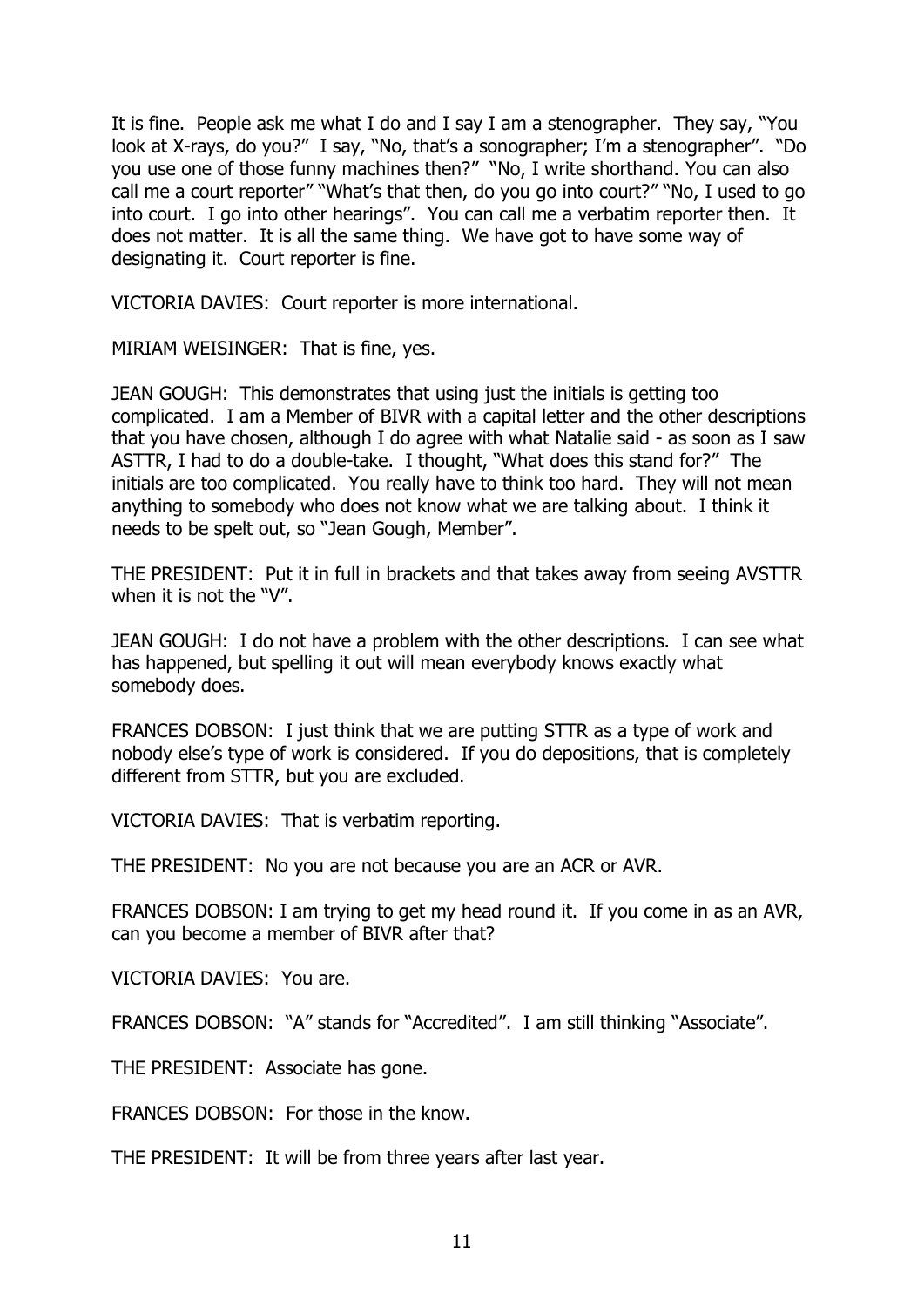VICTORIA DAVIES: What is the difference between a captioner and a speech-to-text reporter?

THE PRESIDENT: I would not have thought anything.

VICTORIA DAVIES: Can we be a captioner in BIVR?

SUSAN MCINTYRE: It is more of a TV broadcast captioner to my mind.

FRANCES DOBSON: That is another kind of work, broadcast.

VICTORIA DAVIES: CART.

FRANCES DOBSON: Do you mean broadcast or do you mean web? Do you mean in the classroom doing captions? It is different.

THE PRESIDENT: It is all speech-to-text.

MIRIAM WEISINGER: I was going to say exactly what Leah said.

THE PRESIDENT: It is all speech-to-text.

VICTORIA DAVIES: I am thinking of something different so it does not read AVSTTR.

MIRIAM WEISINGER: Let's put it in full. You are an Accredited Speech-to-Text Reporter. You have done your exam as a speech-to-text reporter; you have not produced a final transcript to produce to a client, which a speech-to-text reporter does not do.

NATALIE BRACKEN: Are you talking about the NRCPD registration?

MIRIAM WEISINGER: It is nothing to do with that. We are an examining body.

NATALIE BRACKEN: This is a new thing that is coming in?

VICTORIA DAVIES: I do court reporting and speech-to-text.

MIRIAM WEISINGER: And you are a member of BIVR. You do not have to sit your membership exam. It is to try and build the membership of BIVR. We need new members.

VICTORIA DAVIES: After my name do I get "AVR ASTTR?"

MIRIAM WEISINGER: Or in full "Accredited Verbatim Reporter" and "Accredited Speech-To-Text Reporter". Somebody now training who does an exam in a year's time or two years' time will do their exam in the field of their work. If they are a speech-to-text reporter, they will do an exam through BIVR in speech-to-text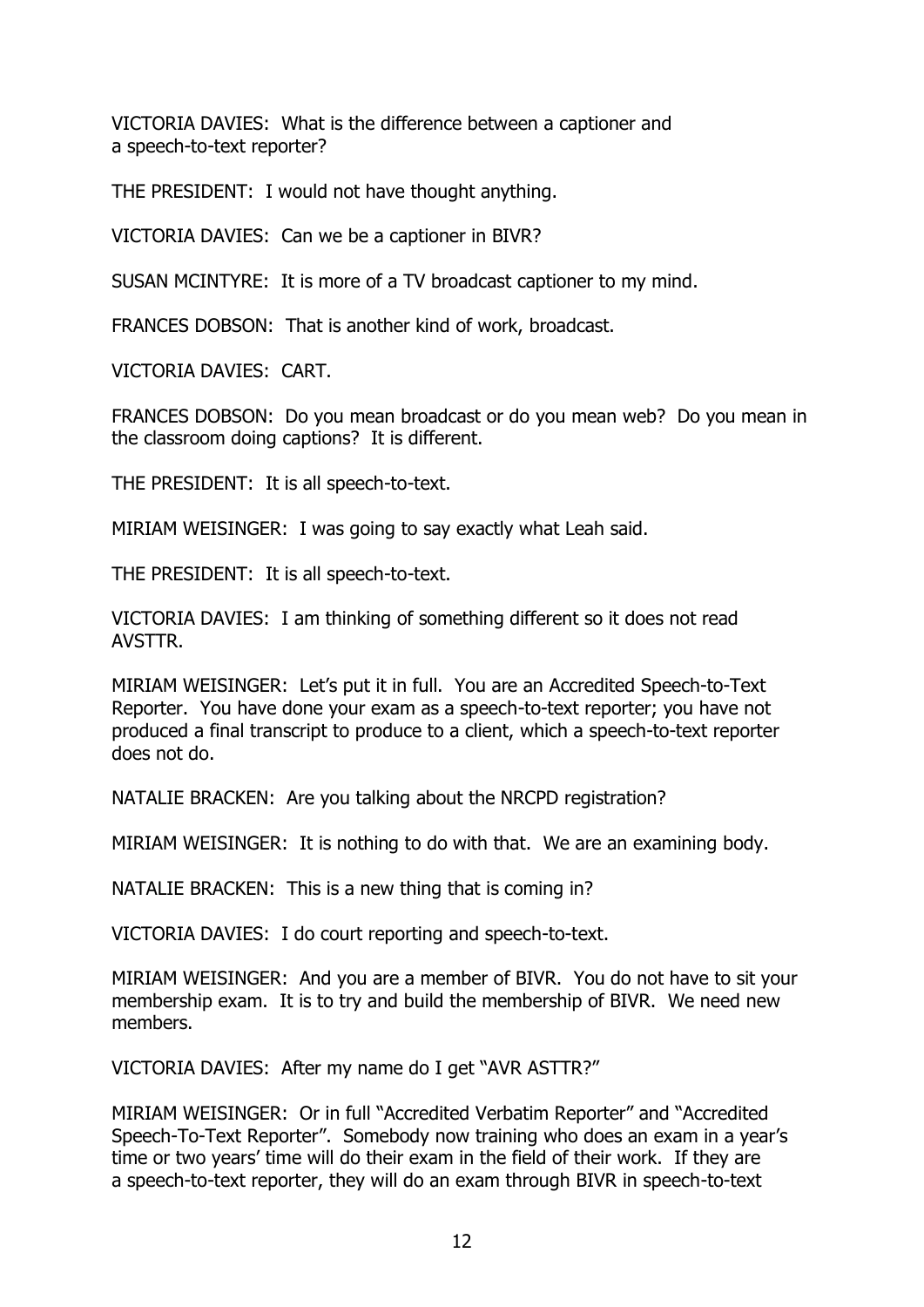reporting and be an accredited speech-to-text reporter. If after the scoping sessions today, people want to train to become an editor, not inputting, you would do an exam as an accredited editor. You have become a member of BIVR, but your exam would be as an editor and you would then become an accredited editor. We need new members for the future because we are all getting older.

[IAN DAWSON]: Is the difference that one group writes shorthand/steno and provides the transcript afterwards (i.e. court reporting, depositions etc.) whereas someone else is accredited to provide realtime?

THE PRESIDENT: No.

MIRIAM WEISINGER: No.

NICOLE HARRISON: The difference is one is going back into court reporting. Anyone new coming in will study to be a court reporter to do depositions and arbitrations or they will come in to be a speech-to-text reporter. If you want to do both, you take both the tests and that is when you get the letters behind your name. If you want to go in, as someone has asked, saying, "I don't want to write any more; I want to just scope", you take that test to scope, so you can have that behind your name. When someone else, say Leah, is looking for a scopist; she can go on to the BIVR website and say, "You're an accredited scopist; I'll use you". It is building our body of people again with new people coming in who have the right things and knowing what they actually do. Because people are going in certain places and they are not able to do that work, but they can do something else, and that is why we are separating everything out.

NATALIE BRACKEN: You have kind of said what I was about to ask: basically is it for designations on the website? I am still an MBIVR but then on the website it will say whatever, all these things, and I can also use those on my cards or things like that?

THE PRESIDENT: Yes, you do not have to take an exam unless you want, as Nicole said, to start scoping.

[KATH SYKES]: I thought we agreed last year that editors and tape transcribers would be described as 'Friends of BIVR'. No.

NATALIE BRACKEN: That was international people.

THE PRESIDENT: That was for international. Just while we are on that, that has been parked until someone approaches us. We have enough to do. We thought we would park that until someone asks. The tape transcribers and editors - I have answered that.

JEAN GOUGH: I see what Ian was saying. He said the difference is between somebody who is doing court reporting and somebody who is writing realtime. Yes, at the moment, a speech-to-text reporter needs to write real time whereas the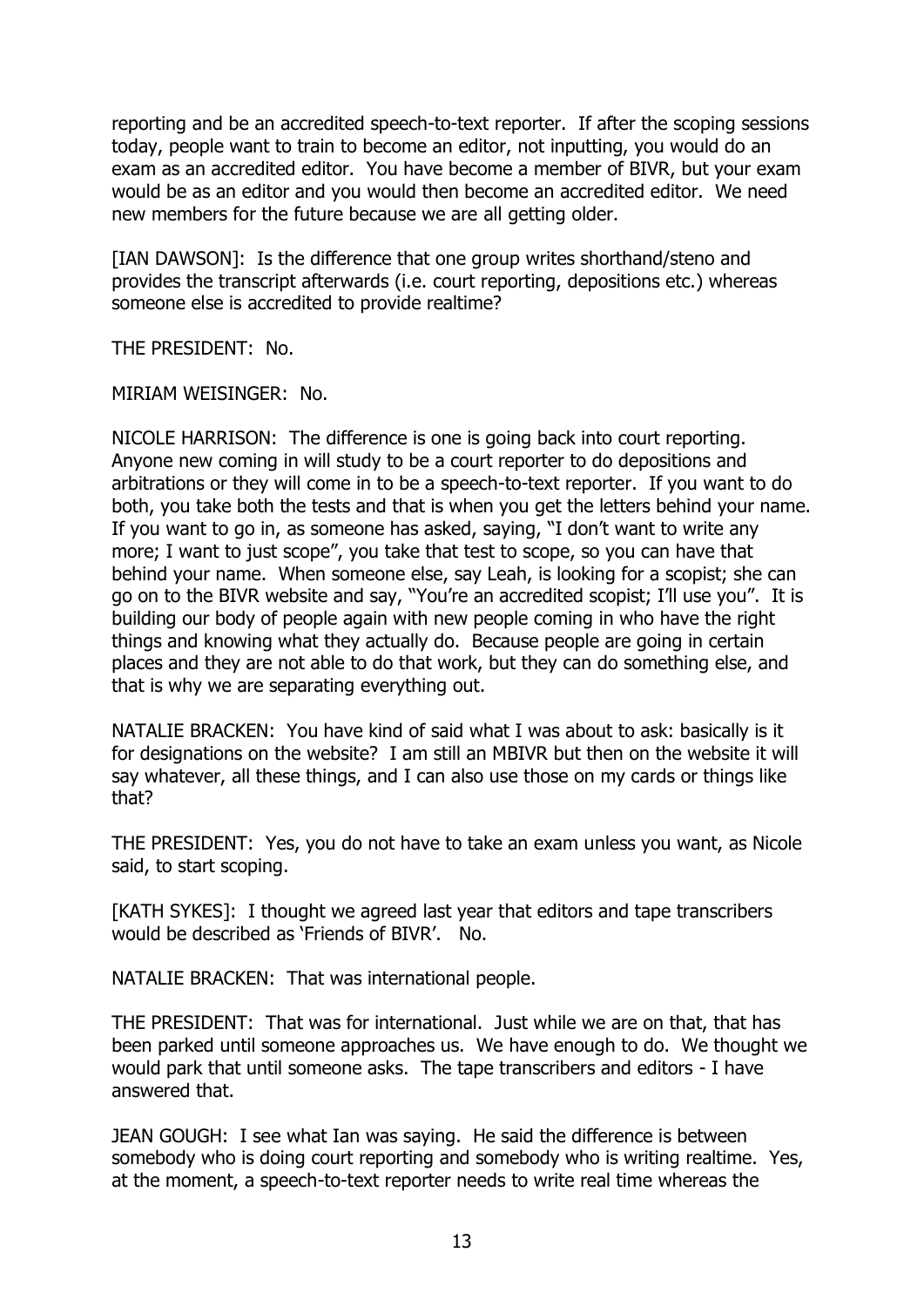current membership exam is for a verbatim reporter and is not a realtime exam. It is producing a transcript that is fit for purpose for the client.

THE PRESIDENT: Sorry to interrupt, do you mean the QRR when you say that or the court reporter part?

JEAN GOUGH: Somebody who provides speech-to-text for communication support needs to be writing realtime. The add-on is the QRR. For somebody to be an accredited verbatim reporter, at the moment there is no requirement for them to be writing realtime as long as they produce a transcript. I see what Ian was saying. That was what he was getting at.

THE PRESIDENT: Thank you for that clarification. There you go, Ian.

FRANCES DOBSON: I said no to Ian because he said "steno". Of course you can be a member of BIVR without being a stenographer.

THE PRESIDENT: He had shorthand/steno.

FRANCES DOBSON: I do not like it that it must be steno because there are pen writers and Palan writers.

THE PRESIDENT: He did say both.

FRANCES DOBSON: I do not think that steno comes into it. Where you have "stenographers" all over this I would take that out and say shorthand.

THE PRESIDENT: If you look at it in the dictionary, stenography is shorthand and typing.

FRANCES DOBSON: Shorthand writing is shorthand.

THE PRESIDENT: That is what stenography is. It has not got a capital "S". It is not Stenograph.

NICOLA DUTTON: Is that relevant to the discussion?

SHELLEY DUTTON: Yes, it is relevant. She is raising something that is being said in the document. It is relevant.

THE PRESIDENT: That is what we have got there. If you look, Frances, at the Memorandum of Association, paragraph 3A.

[WENDY OSMOND]: How is status decided of existing members though, i.e. which categories we can claim to be in?

[IAN DAWSON]: So, it's basically transcript vs. realtime output rather than specifying what field they're in?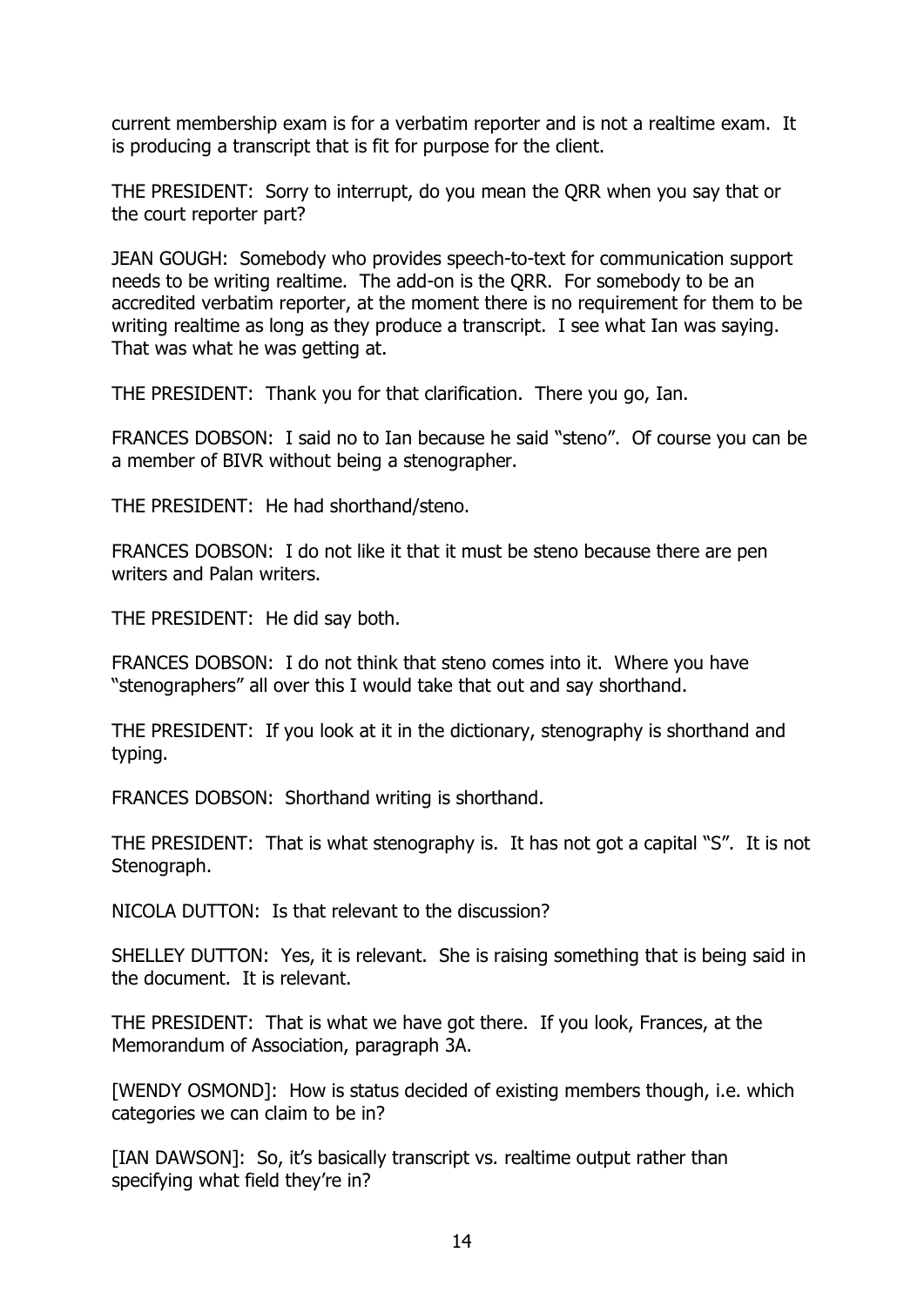FRANCES DOBSON: They would have to write it. It is not just a transcript. They have to write it.

THE PRESIDENT: Back to this point about the word "stenography", we have in brackets "… (encompassing all forms of machine and pen shorthand) and verbatim reporting". Do you see what I mean?

FRANCES DOBSON: I am with you.

THE PRESIDENT: We could have also put Palan – no disrespect ladies - noses out of joint.

GEORGINA FORD: I suggested the use of "stenography" to cover all of us.

VICTORIA DAVIES: I have the dictionary definition of "stenography" if that would help: "The action or process of writing in shorthand and transcribing the shorthand on a typewriter".

MIRIAM WEISINGER: It is the profession.

FRANCES DOBSON: So understanding that it is the machine ---

VICTORIA DAVIES: It is a small "s".

THE PRESIDENT: That is why we have that in brackets. That is not going anywhere because that shows you exactly what it is.

NATALIE BRACKEN: I do not know. I am just a bit confused about this "A" letter at the beginning of everything with the "Accredited" because if we are a member of BIVR ---

MIRIAM WEISINGER: It shows you have done your exam.

NATALIE BRACKEN: Does it not anyway?

MIRIAM WEISINGER: No.

NATALIE BRACKEN: I should not be calling myself a "QRR" if I have not done the exam.

MIRIAM WEISINGER: This is going forward for the future. It is trying to move the profession into the 21st century so the profession does not die, and remains a profession.

NATALIE BRACKEN: You do not have to shout.

MIRIAM WEISINGER: I am not shouting; I am making sure everybody can hear.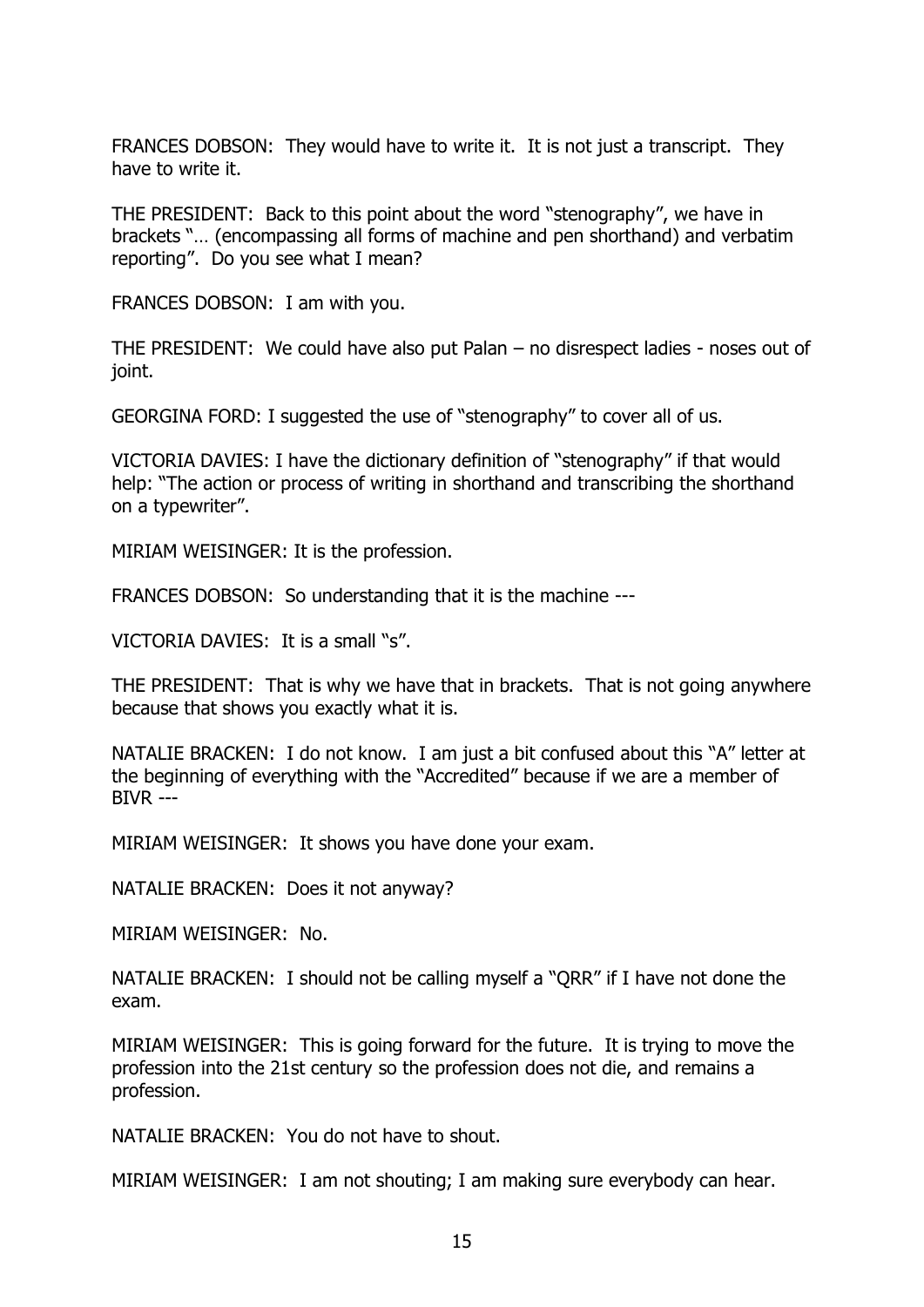NICOLE HARRISON: There are conversations going on that I cannot hear so I am sure people on Skype cannot hear either.

[KATH SYKES]: Please stop shouting!

JEAN GOUGH: Can I just say, Natalie, you are concerned that you are going to have a different job title and from what I can understand that is not the case. You are a BIVR-accredited reporter, I think, are you?

NATALIE BRACKEN: Yes.

JEAN GOUGH: You are also an NRCPD-registered speech-to-text reporter. That is not going to change. I am an accredited court reporter and also a realtime reporter because I took the QRR. That is not going to change, as far as I can understand.

THE PRESIDENT: You can have all of those after your name. Your email signature will be this long!

JEAN GOUGH: We are not going to have to take exams.

NATALIE BRACKEN: It is not that. It is just the amount of letters. Do you know what I mean?

MIRIAM WEISINGER: We are going to write it all in full instead. It is going to be in full "Accredited Speech-To-Text Reporter".

NICOLE HARRISON: Then there is no question.

VICTORIA DAVIES: Did we not always used to be accredited? You always aimed to do your accreditation.

THE PRESIDENT: This is also taking into account these two new areas going forward.

SHELLEY DUTTON: As a pen writer and a member, if I want to do transcripts, have I got to take another exam to have that under my belt?

THE PRESIDENT: No.

SHELLEY DUTTON: My other point is: have we voted on this? Have I missed out on the vote allowing new people in? Is that somewhere in here later?

THE SECRETARY: It is in here later.

SHELLEY DUTTON: I am on the wrong point, thank you very much.

THE PRESIDENT: It is in here. Nice one, Mary. I was going to go on and on.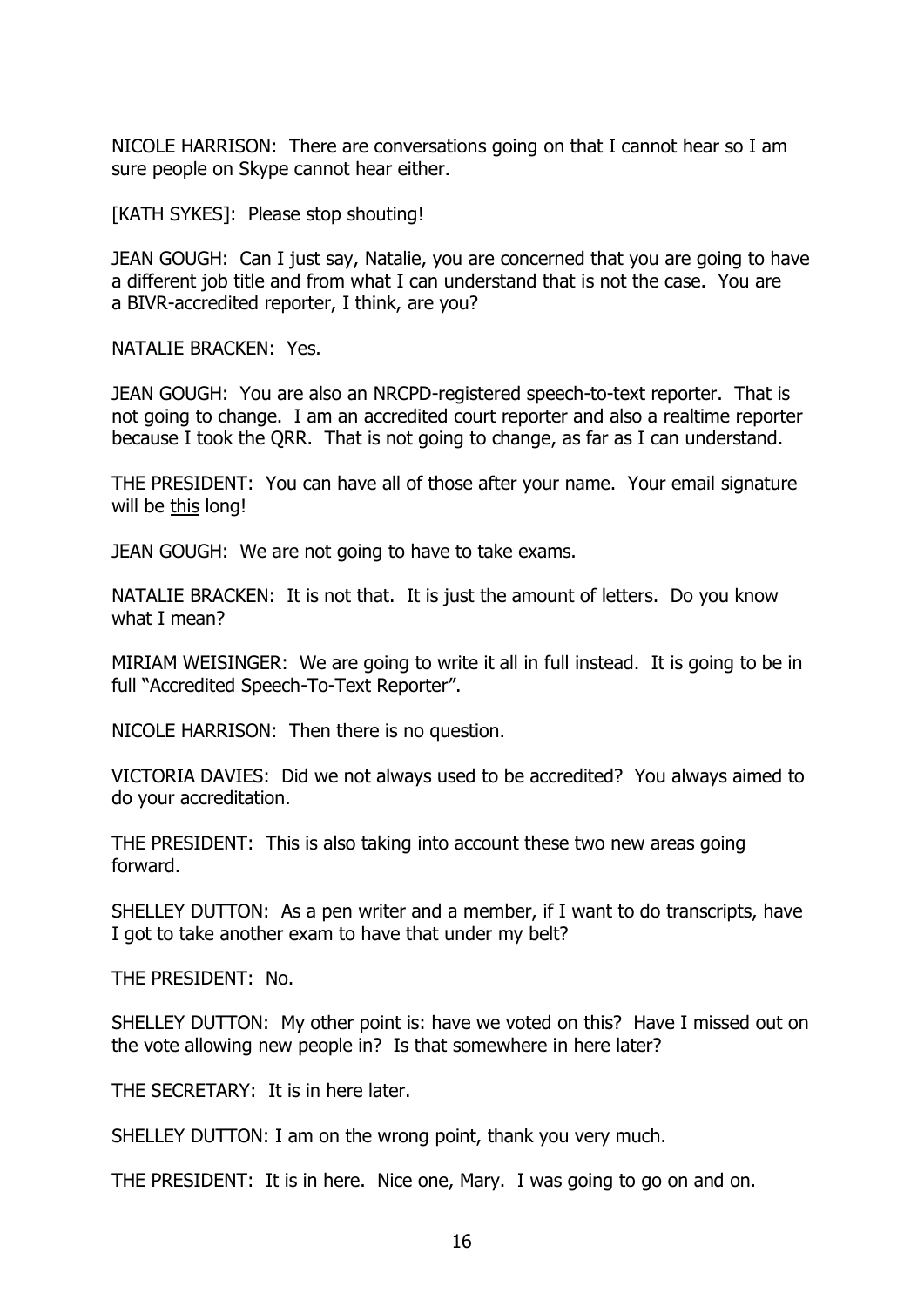Where have we got to then? We are happy with it or we want it in full?

VICTORIA DAVIES: In full, sorry, I think in full.

THE SECRETARY: Can I just clarify the ASTTR is now STTR(A)? Was that effectively agreed?

NATALIE BRACKEN: It was a suggestion.

THE PRESIDENT: If you do it for one, you are going to have to do it for all of them.

NICOLE HARRISON: If you want to look uniform, you need to have everything looking the same. If "Accredited" is at the beginning, it should be at the beginning of everyone's so we look professional.

THE PRESIDENT: Drop the "A".

VICTORIA DAVIES: I think it should be written out and just include it.

NICOLE HARRISON: I think it should stay the same written out and included.

THE PRESIDENT: What about STTR (Accr)? What if we take away the "A"?

NATALIE BRACKEN: Exactly.

THE SECRETARY: Then we take away the "A" for everybody.

NATALIE BRACKEN: That is what I was trying to say before.

ORLA PEARSON: Can we vote on the choices?

FRANCES DOBSON: Could I raise another point about these accreditations? There is NRCPD and they are going for the national occupational standards for speech-to-text reporters, are they not? Are we competing with that or not?

THE PRESIDENT: We are not with them.

FRANCES DOBSON: So we are not setting a national occupational standard?

THE PRESIDENT: Not as far as I know.

NICOLE HARRISON: If they want to come on board, they can get in touch.

NATALIE BRACKEN: What is the accreditation going to be for somebody new? You are saying it is for the future; shouting at me.

THE PRESIDENT: It is the syllabi.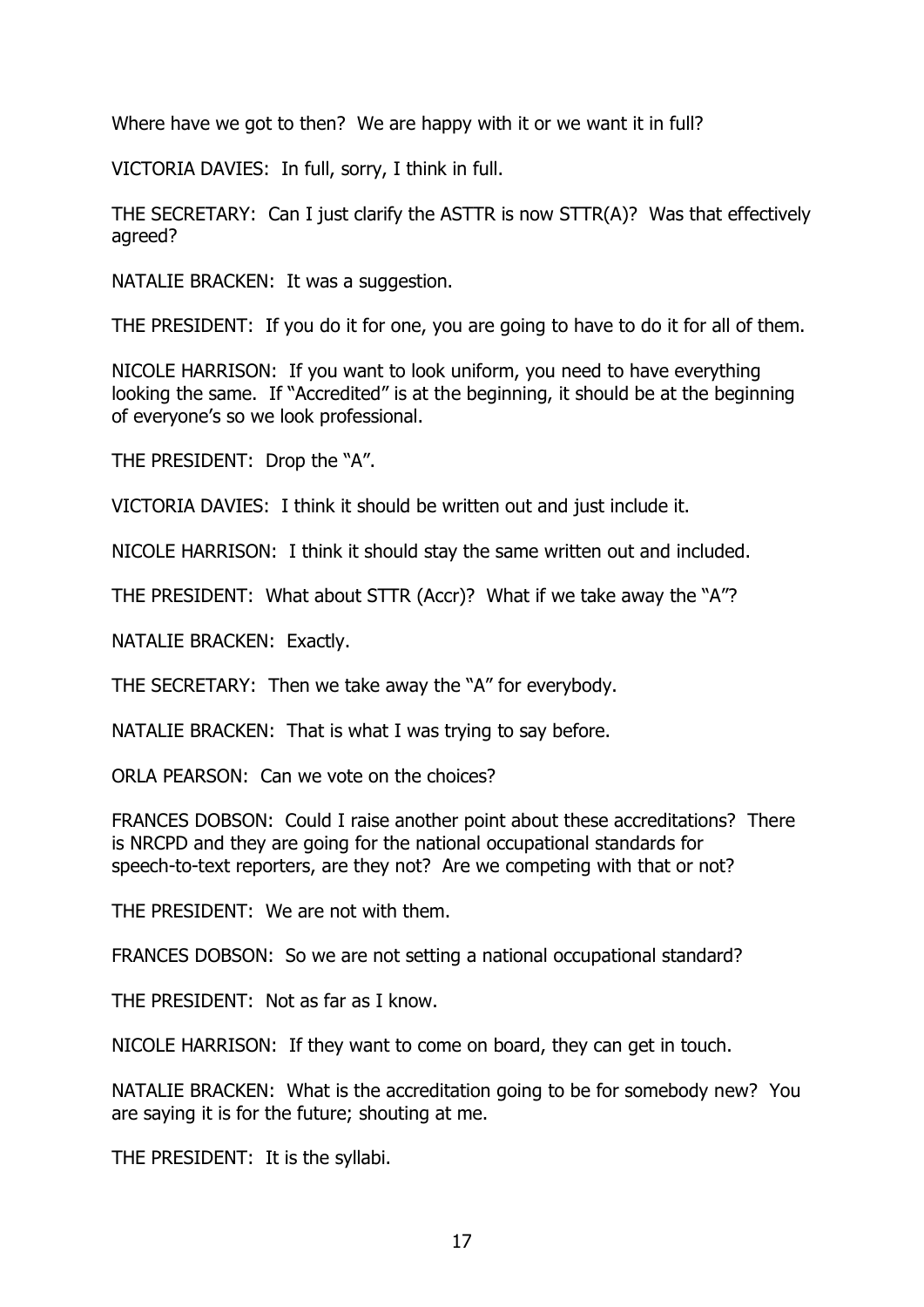NATALIE BRACKEN: You have a syllabus? You are going to write one, draw one up? Like Frances says, will it run alongside the NRCPD so you choose one or the other?

NICOLE HARRISON: NRCPD says you have to be BIVR-qualified.

NATALIE BRACKEN: No, they do not. I did not think they did any more.

FRANCES DOBSON: I think you are right.

NICOLE HARRISON: Jean, do you know if you have to be a BIVR member?

FRANCES DOBSON: You have to have one element.

NATALIE BRACKEN: To be qualified, but you do not have to carry on your membership. You do not have to the year after. I asked this before. You have to to get on the register but after that you do not have to be a BIVR member.

ORLA PEARSON: It seems like the registration is closed. You cannot seem to get registered with NRCPD. There should be another route for people to have some kind of qualification to say they are speech-to-text reporters because it is shut. I agree with Miriam. You need to bring more people through and continue that. I think it is a really good thing because there is nothing else for people.

THE PRESIDENT: That is true. Then you can go to people.

ORLA PEARSON: If they do not open up the registration, it is going to dilute people who are registered because people will continue to work anyway.

THE PRESIDENT: Were they not making it mandatory?

VICTORIA DAVIES: It is mandatory now, is it not, but nobody takes any notice.

GEORGINA FORD: It is illegal to work ---

THE PRESIDENT: I missed that. (Conferring with the Secretary)

JEAN GOUGH: I think we are looking at Ian's point at the moment.

[IAN DAWSON]: So could we have ARR (Accredited Realtime Reporter) - i.e. having the QRR, and the NACRPDETC thing is a separate accreditation which includes all the extra communication support stuff? (which AVSTTR gets involved in)? Couldn't remember the acronym.

VICTORIA DAVIES: Does he mean NRCPD?

THE PRESIDENT: He is having a little joke. We need to remember as well that BIVR has been doing exams for 150 years and we have been accrediting people for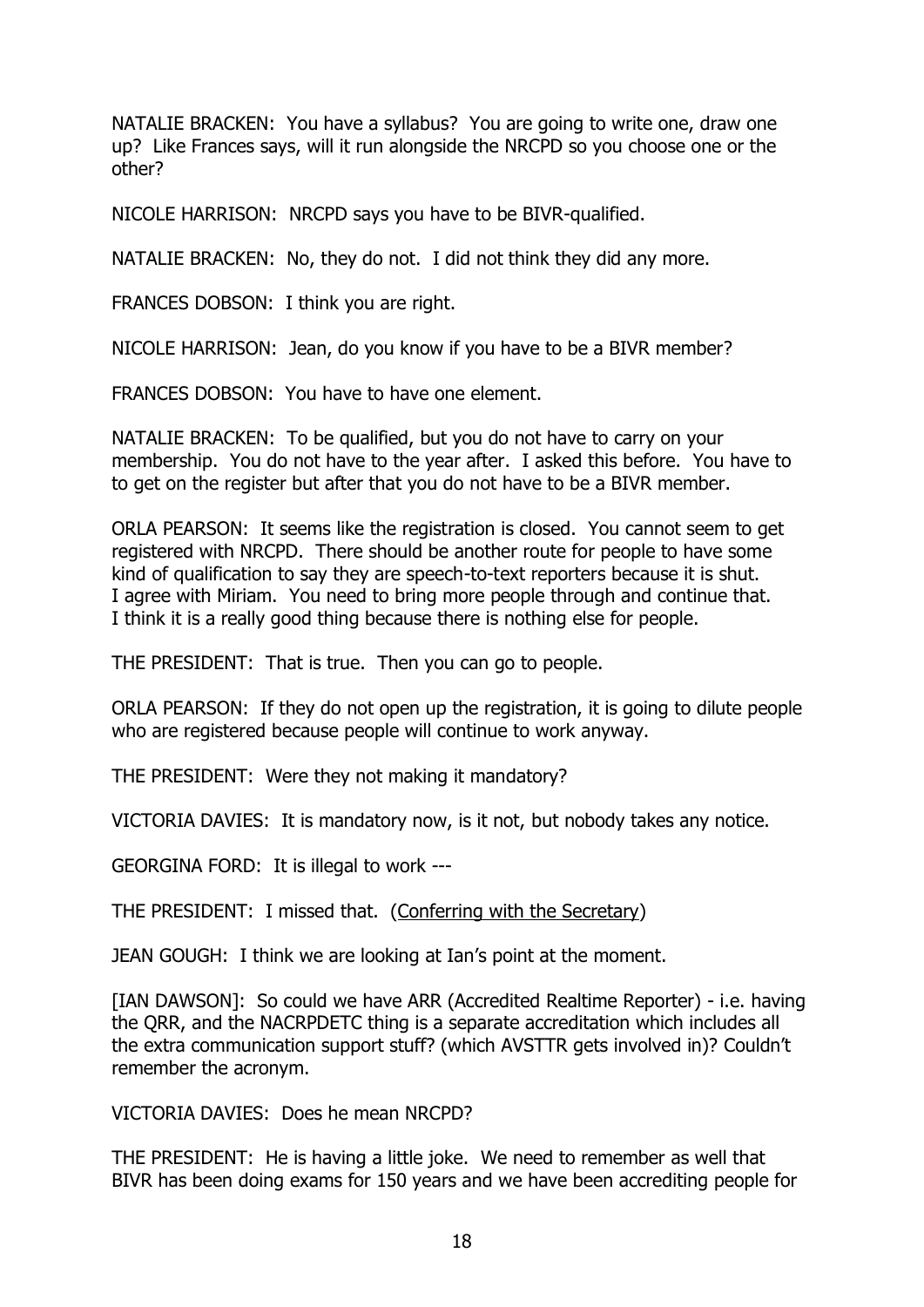over 150 years.

VICTORIA DAVIES: I do not think Signature really comes into it.

THE PRESIDENT: It is a BIVR thing. Like Orla says, because it is closed, I cannot get registered, Nicola cannot get registered and there are a few others.

NICOLE HARRISON: There are quite a few others who cannot - Karen.

NATALIE BRACKEN: Will AVSTTR be involved in it in any way?

THE PRESIDENT: AVSTTR do not do exams.

NATALIE BRACKEN: Not that, to have some kind of input into the exam?

MIRIAM WEISINGER: They could probably join our working group. The working group is not the Council, it is members, and I think the working group should be anybody with an interest because we cannot do all the work ourselves as Council members. We cannot draw up syllabi for every branch of competence. As it says, they shall be accredited to reflect their competence in their chosen field of work. It is so that people can demonstrate their competence. That is all it is. We are trying to promote the profession so that we carry on being regarded as a profession and know our worth.

VICTORIA DAVIES: What is the route to get a working group together?

MIRIAM WEISINGER: That is not for the AGM particularly I do not think, but volunteer saying, "I am interested".

THE PRESIDENT: We can put a call out in a newsletter for people and maybe we will have a working group for each little bracketed thing.

VICTORIA DAVIES: I would be interested.

SUSAN McINTYRE: That would be wonderful.

FRANCES DOBSON: I will come on that as well.

THE PRESIDENT: We have got them all noted. Jean?

JEAN GOUGH: Going back to the NRCPD registration, effectively, at the moment, people are not able to register. Back in 2012, a number of people were able to take a registration assessment. In fact, I think about a dozen people registered and that was quite a workable assessment. AVSTTR and BIVR worked very closely with Action on Hearing at that time to get that assessment in place, and that worked. I have certainly been negotiating with NRCPD ad nauseam since then to try and say, "Actually, that was quite a workable assessment, maybe with a few tweaks …", but there have been so many changes in personnel at NRCPD (or Signature) basically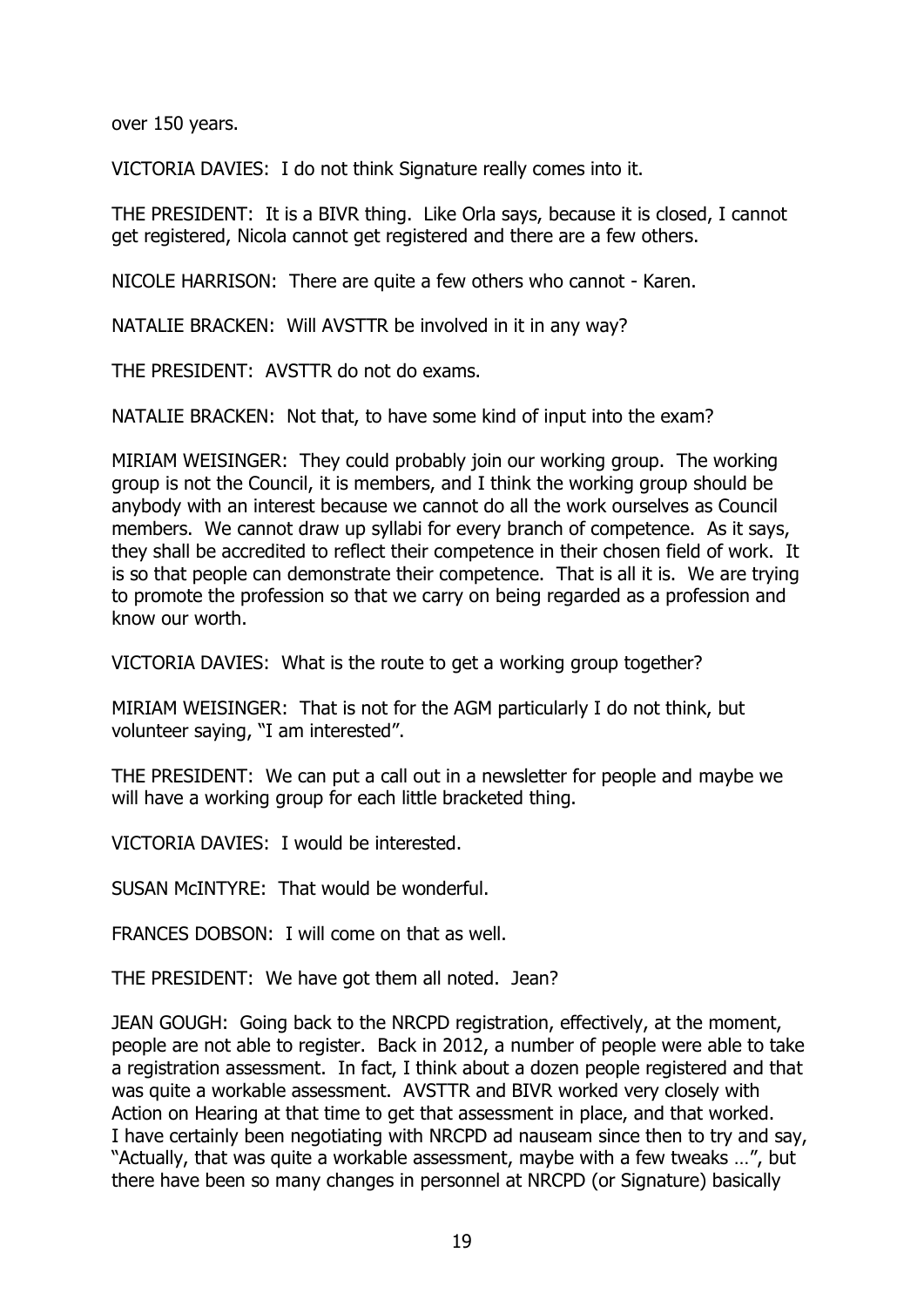nobody knows what is happening.

THE PRESIDENT: The left hand does not know what the right hand is doing.

JEAN GOUGH: I have been trying to say we have something in place and part of that was full membership of BIVR and the QRR, but now NRCPD are trying to reinvent the wheel. They have come up with possibly another assessment which just seems to have died a bit of a death. Orla is right, currently, there is no way for people to register. It is certainly not for the want of trying to get them to do something.

GEORGINA FORD: That is exactly why BIVR should take over. NRCPD have been failing us for years. We just have to take it over and maybe they will see what we are doing and get their act together.

JEAN GOUGH: The problem is that NRCPD regard themselves as a registration body. Their priority is going for statutory regulation, which is really not going to affect us particularly - it is more interpreters - but their focus is not on providing qualifications. In fact, it is Signature, it is not NRCPD because they have split.

THE PRESIDENT: That is interesting. You have got a lot of knowledge there, Jean. Do you want to come on the Council? Where are we up to?

SHELLEY DUTTON: We have got no further. What is the decision or the suggestions that maybe we can vote on?

THE PRESIDENT: We are voting with hands. That is what we decided. I suppose we are doing the whole resolution.

THE SECRETARY: I have handed the proxy votes to those who have been nominated to receive a proxy vote.

FRANCES DOBSON: I am a little bit split on the modifications because I like the wording of the objects of the Institute that the founders had.

MIRIAM WEISINGER: Are we still on the first page?

FRANCES DOBSON: It is page 1.

THE PRESIDENT: "The objects for which the Institute is established are: ..."

FRANCES DOBSON: "The promotion of the more efficient practice of the art of machine and pen shorthand in connection with legal and other proceedings". I do not see what is wrong with that.

THE SECRETARY: We just thought it was a bit over the top and otiose. We just do not need it.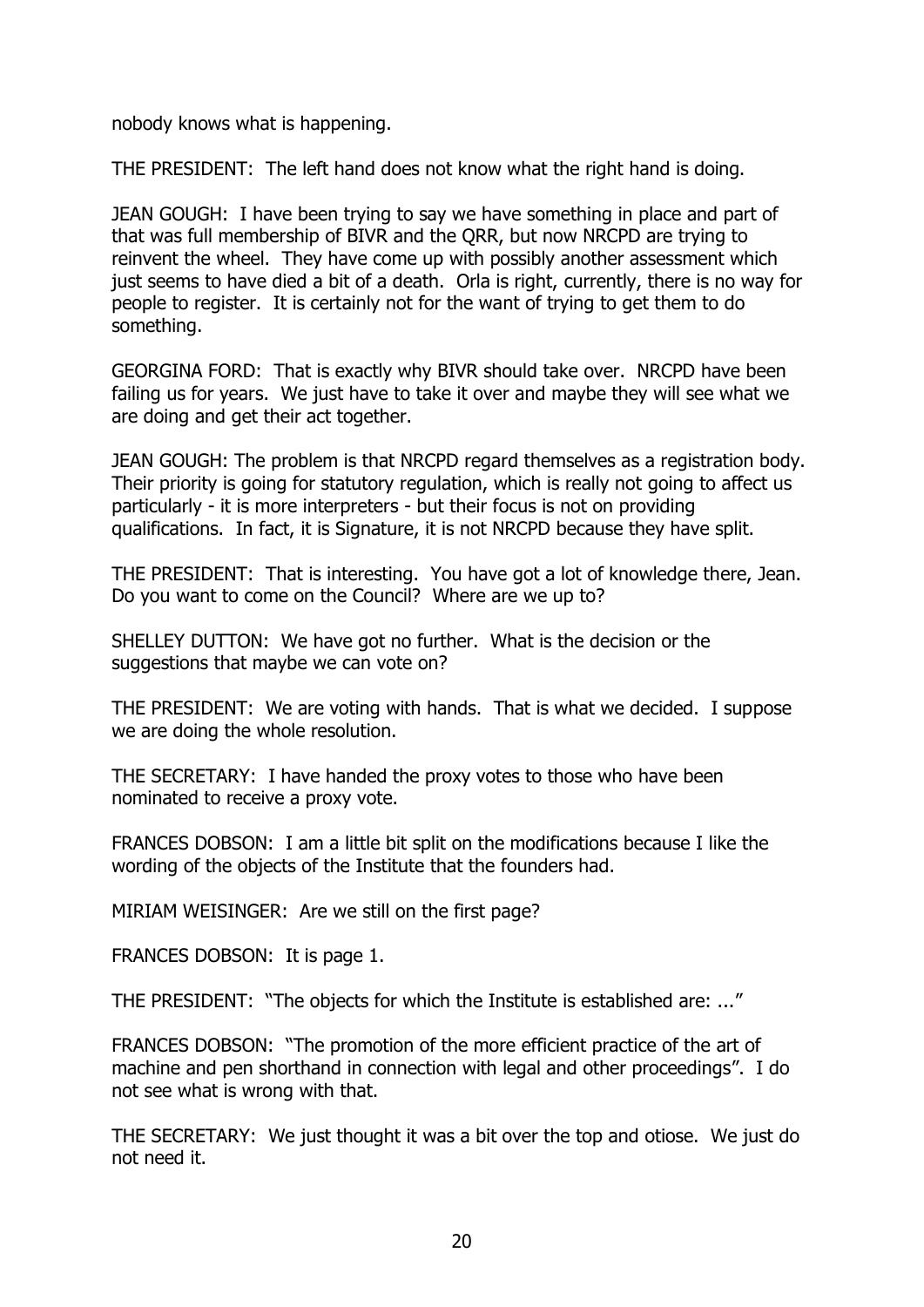FRANCES DOBSON: I think it really nails it because you are saying, "The promotion of the profession of stenography (encompassing all forms of machine and pen shorthand) and verbatim reporting".

SHELLEY DUTTON: On a personal note - sorry Frances - if I personally am against allowing editors in and against allowing transcribers in, then I am voting against this, am I not?

THE PRESIDENT: I expect so. That is a yes, is it not?

FRANCES DOBSON: I think it is just a bit mixed up. The ideas are a bit joined together.

MIRIAM WEISINGER: My problem with the objects of the Institute is they were from when it was first set up at the beginning. I think those go back to 1887.

FRANCES DOBSON: There is nothing wrong with that.

MIRIAM WEISINGER: We are in the 21st century. This profession has to move forward. We cannot stay in the 19th century.

FRANCES DOBSON: It still can though because ---

MIRIAM WEISINGER: We have to update ourselves.

FRANCES DOBSON: --- Number 2 is, "The raising of the qualifications and status of its members". That still allows for extra qualifications.

NATALIE BRACKEN: I am a bit confused. Can I check the fact this is all in red, the  $(A)$ ,  $(B)$ ,  $(C)$ ,  $(D)$ , are they to go? Is that what you want?

THE SECRETARY: That is the new stuff

NATALIE BRACKEN: Why are they in red when they are already in the original? Should there not only be red ---?

MIRIAM WEISINGER: I was doing it at 5 o'clock ---

NATALIE BRACKEN: Do not shout at me, Miriam.

MIRIAM WEISINGER: --- after I got home after the BIVR weekend at about 9 o'clock at night. I got it done by 11 o'clock. Anything where there were changes was going to be red. If it was crossed out in red, it was going. If it was not crossed out in red, it was coming in, but there is a possibility that some of it is not right.

NATALIE BRACKEN: I just wanted clarification.

MIRIAM WEISINGER: We do not need the word "situate". That would have been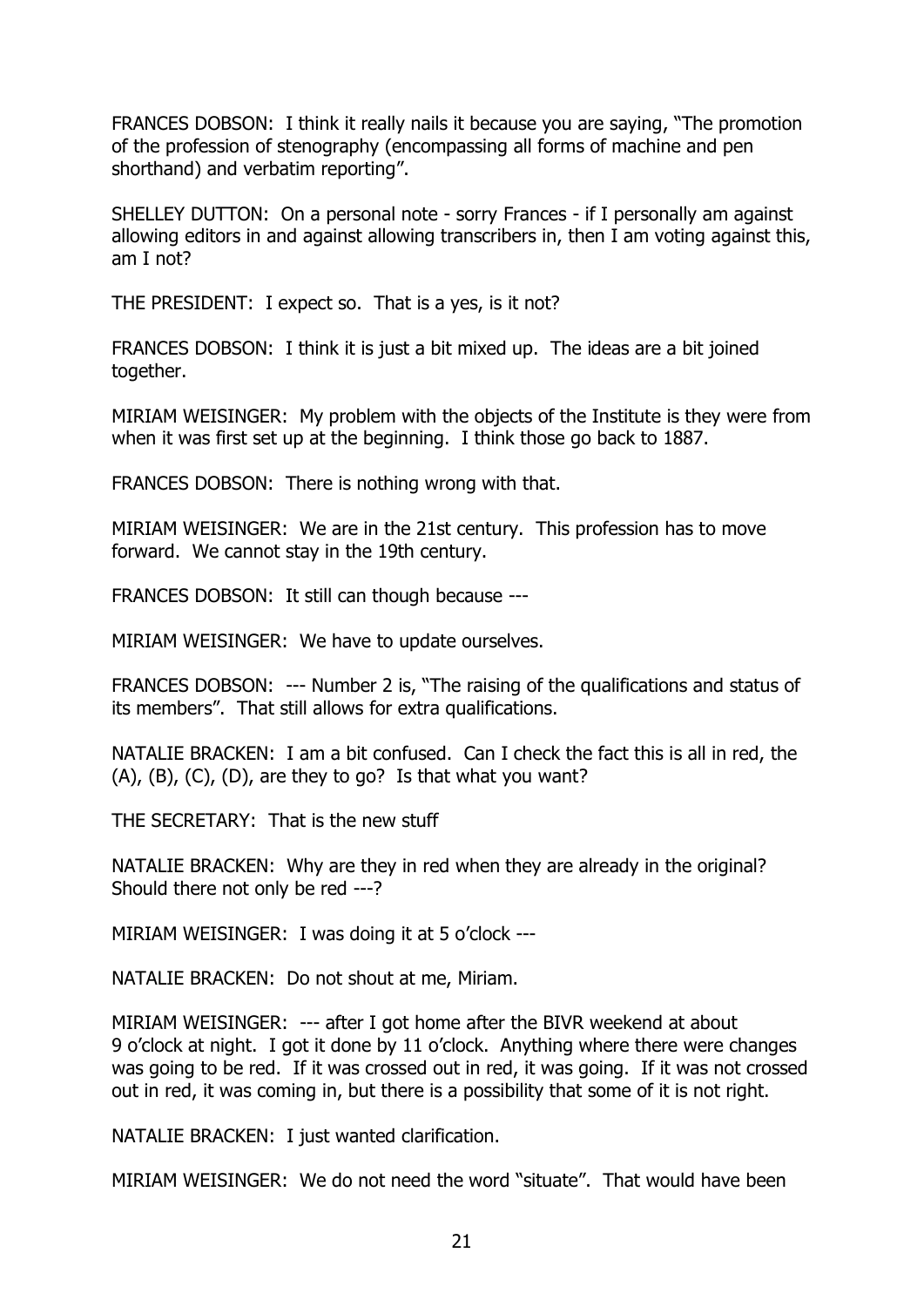common parlance probably in the 19th century but in the 21st century we do not need the word "situate" in.

FRANCES DOBSON: I do not have a problem with that. It is wherever BIVR sits anyway. It has a registered office.

THE PRESIDENT: Do we need to go through every single red?

THE SECRETARY: I think we have to. We do not have to go at length through it, but we have to go through it.

THE PRESIDENT: Is everybody agreed number 2 to get rid of "situate"? 3(A) "The promotion of the profession of stenography", that paragraph, Frances, you would prefer it to stay?

FRANCES DOBSON: I would prefer it to stay as it was.

NICOLE HARRISON: Can we take a vote on stay or go? Who wants it to stay? (Show of hands) We have got four who want it to stay. Who wants it to change?

NATALIE BRACKEN: I am a bit confused. It is just that last bit "in connection with legal and other proceedings"?

MIRIAM WEISINGER: Yes, because we do not necessarily proceedings now. We do captioning as well which is not a proceeding.

THE PRESIDENT: 3(A) is in. 3(B) has changed.

MIRIAM WEISINGER: 3(B) is new.

THE PRESIDENT: 3(B) is new. That is effectively what we are doing at the end of today. If you do not vote that in, we are not having that discussion, basically.

NICOLE HARRISON: On (B) who wants it to be added? (Show of hands) (B) is in. (C) is the same.

NATALIE BRACKEN: What does the raising of the -- can the wording ---

THE SECRETARY: That was in the old one.

NATALIE BRACKEN: Can that be changed to "The raising of the qualifications …"

FRANCES DOBSON: "The raising of the qualifications and status of its members". That was the old wording.

THE SECRETARY: We have left it in but it has changed its number.

NICOLE HARRISON: That is why it has gone red.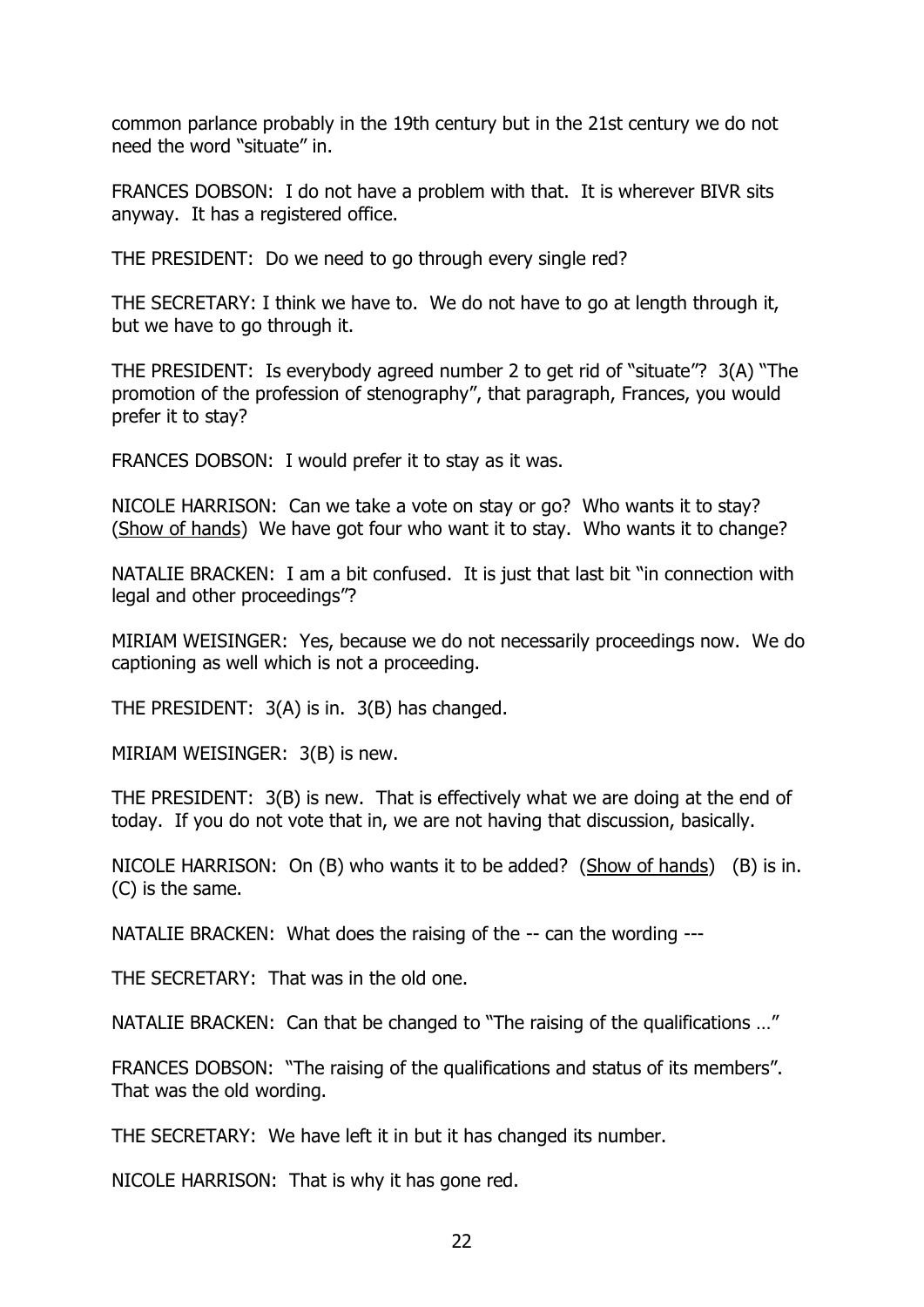VICTORIA DAVIES: Can I say we have been voting but not asking the people on Skype.

SHERYLL HOLLEY: Do they have sight of the paperwork?

MIRIAM WEISINGER: It was sent to them.

THE PRESIDENT: Does everybody on Skype have the proposed amendments to the Mems & Arts that were sent on Sunday 20 August? We are now up to 1(D), the encouragement and maintenance of adequate training and examination facilities. That is a little change. (Show of hands)

NICOLE HARRISON: Anybody against?

NATALIE BRACKEN: Does it need the word "facilities"? What was the reasoning behind that word?

THE PRESIDENT: That is Mary offering online dictation for your exam.

THE SECRETARY: It was in the old one.

THE PRESIDENT: Then we go to page 3, number 3.

THE SECRETARY: Which we have already discussed.

THE PRESIDENT: Which we have discussed at length. We are keeping it but we want to change the AVR to ACR? No? You want to put it all in full?

VICTORIA DAVIES: All written out because if you take out the A, you end up with somebody just being an E.

THE PRESIDENT: Take out the As for everything?

VICTORIA DAVIES: No, I am saying if you take out the A you are left with someone just being an E which is meaningless.

NICOLE HARRISON: You just want it written out?

VICTORIA DAVIES: I would like it written out.

THE PRESIDENT: Vote for to have it written out.

NATALIE BRACKEN: What is an AE and what is an AEd?

THE PRESIDENT: Take out the first E. That should not be there. We had to get it out that night. Those on the line, are you happy with number 3 on page 3, that we write out what the designations are? "Yes" from Wendy and Kath.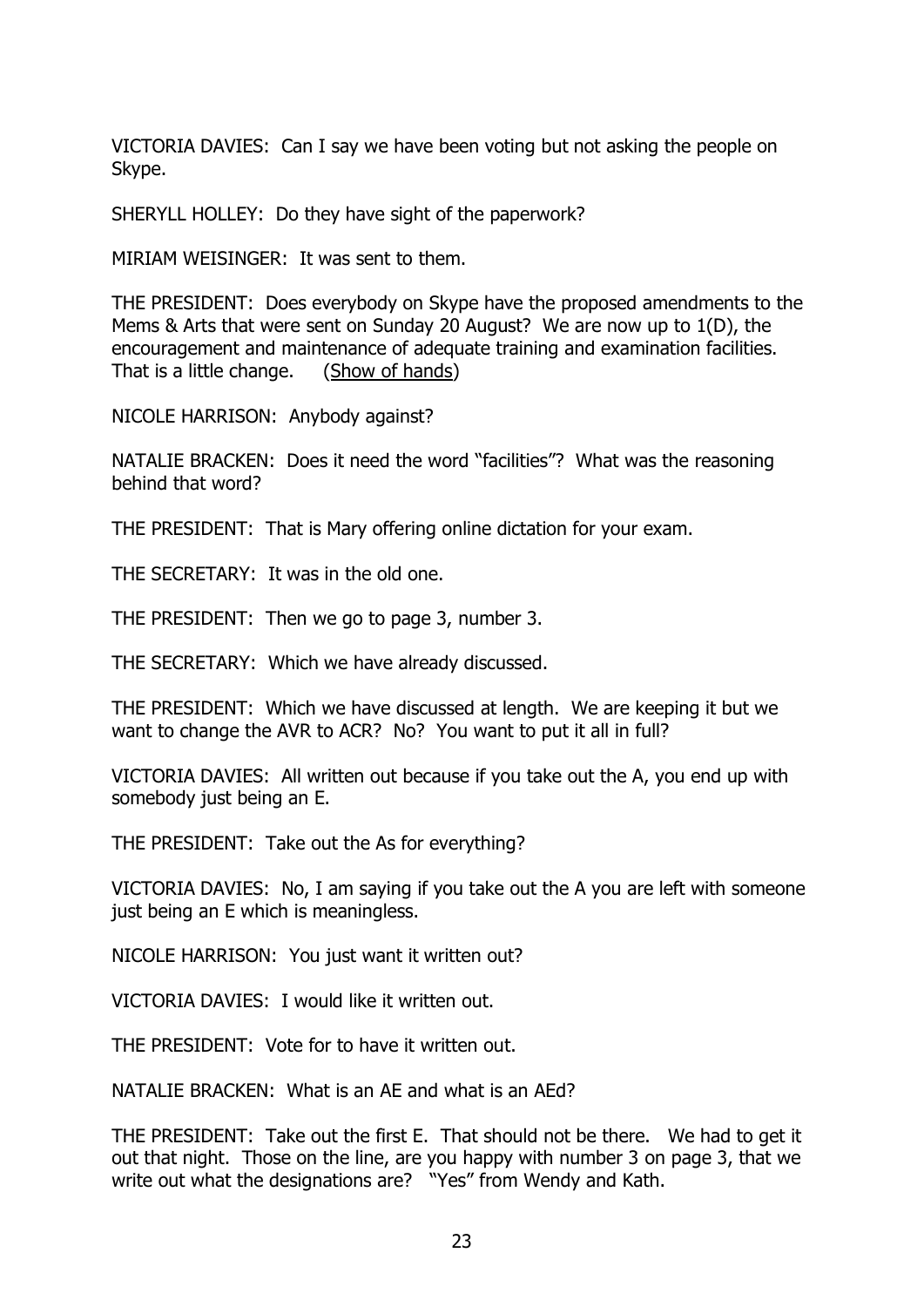THE PRESIDENT: Does anybody vote against, sorry? (Three voted against)

NICOLE HARRISON: So it is carried.

THE PRESIDENT: Just as generic, this word "stenography" all the way through; are we okay with that?

FRANCES DOBSON: I am not sure really. I am going to keep my hand down.

[KATH SYKES]: Yes, but still feel unsure allowing editors and tape transcribers in.

THE PRESIDENT: Against? Three against.

Also the generic where we have made it gender neutral, we have taken "him" out. I am sure everyone agrees with that. Then we go to page 4 under "Qualification and Admission".

NATALIE BRACKEN: Could it say "any new member"? I think it is a bit confusing. It reads as if it is any member. You are going to get lots of people saying, "Do I have to re-do it?"

GEORGINA FORD: It does say, "… to add their accreditation". The word "add" is in there.

THE PRESIDENT: You could already be a member but you want to go and get the scoping accreditation for example.

MIRIAM WEISINGER: I might one day. I am a pen writer. I do not know anything about machine writing at all. One day I might want to become an editor on Case CATalyst or Eclipse. I would not want to offer myself out as competent unless I had done an exam.

NICOLE HARRISON: You are in the minority.

MIRIAM WEISINGER: I am sure I am.

THE PRESIDENT: Number 2 under "Qualification and Admission". On the line? That is my Australian accent.

FRANCES DOBSON: I am not sure what I am voting for.

THE PRESIDENT: Page 4, "Qualification and Admission", number 2.

[KATH SYKES]: Why should an accredited verbatim court reporter need to take the scoping/editor exam?

THE PRESIDENT: Because it is a different accreditation.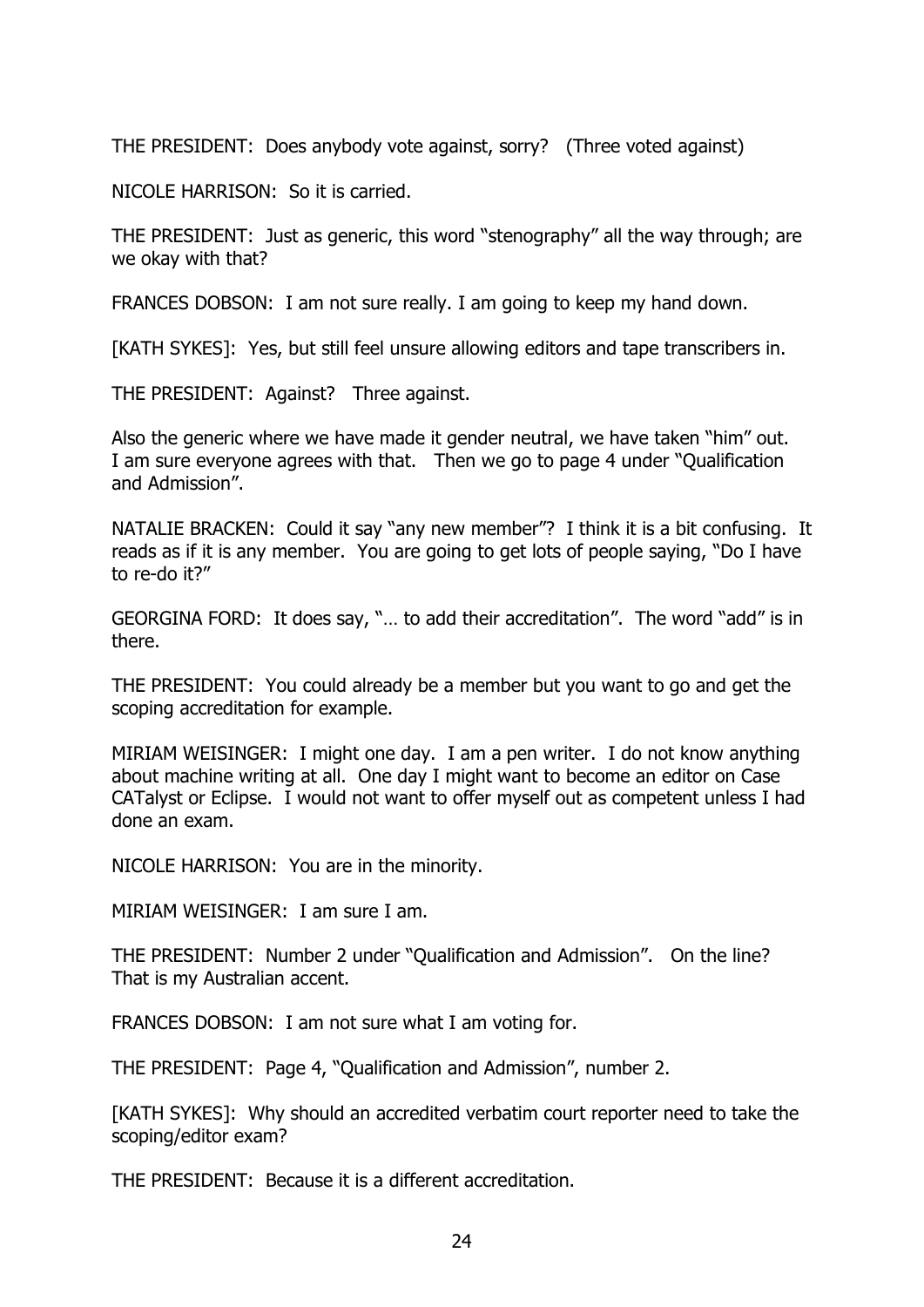VICTORIA DAVIES: It could be like Miriam just said.

THE PRESIDENT: You could be a speech-to-text reporter but you might want to start scoping, therefore, you have to sit the scoping exam.

SUSAN McINTYRE: If you want accreditation. If you want to just scope for somebody and they are willing to take you, that is fine.

MIRIAM WEISINGER: And you do not want to be paid professional fees, do not take the exam.

GEORGINA FORD: I think the issue there is Kath was accredited as a court reporter first before she did speech-to-text, in which case she is already qualified to scope her own work. I think that might be what she is querying.

[IAN DAWSON]: Verbatim court reporters may be shorthand writers.

THE SECRETARY: It is just one of the names we had.

THE PRESIDENT: Yes. Okay so number 2, we did number 2 yes. Number 3?

SHELLEY DUTTON: We have not voted against on number 2.

FRANCES DOBSON: I do not know what this means.

SHELLEY DUTTON: We have not voted against it.

THE PRESIDENT: It is like Miriam said: if you want to go for a scoping qualification with BIVR, that is what that means, because you are already accredited.

THE SECRETARY: "… wishing to add to their accreditation". You need to read every word.

FRANCES DOBSON: It does not prevent you from adding to your accreditation if you have been accredited by another body anyway.

THE SECRETARY: You cannot put it as a BIVR accreditation if you are accredited by somebody else.

FRANCES DOBSON: Not as a BIVR but if you are accredited by Signature.

THE SECRETARY: That is nothing to do with BIVR. If you want to put you are accredited by Signature, that is up to you. We are talking about BIVR.

THE PRESIDENT: Sorry to interrupt, but maybe we should put "any Member wishing to add to their BIVR accreditation".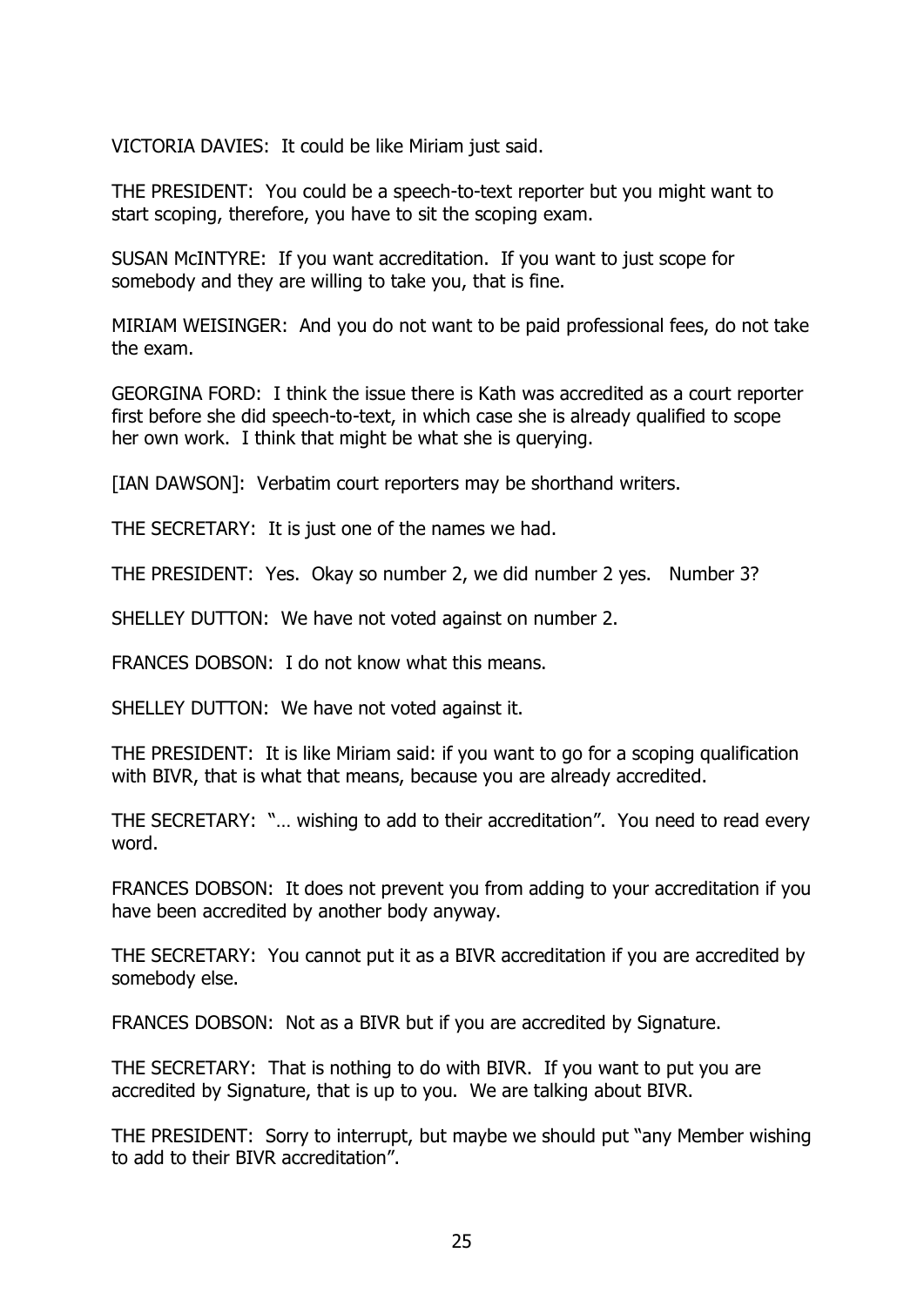SHELLEY DUTTON: Has that been voted on?

THE PRESIDENT: Number 2 for. Against? (Show of hands) Two against.

[KATH SYKES]: But will it be included in my case due to my previous accreditation?

THE PRESIDENT: It is for new people, Kath.

[WENDY OSMOND]: I think the confusion is around what we will already be accredited for as existing members.

THE PRESIDENT: Whatever your accreditation is now is what you are accredited for.

NATALIE BRACKEN: Should that not then go in here in the constitution really?

THE PRESIDENT: It is a given. We are not asking anybody to do an exam.

NATALIE BRACKEN: This is what all our questions are about because there is a bit of confusion, so to specify in here and say – and I will not do the wording, you decide - if you are already a member of BIVR and you have the QRR, you are automatically that. If you have this, you are automatically this.

THE PRESIDENT: That is what number 2 is, I think.

THE SECRETARY: Can I add something here? This is for Companies House. This document, when it is agreed, goes to Companies House and they approve it or not.

THE PRESIDENT: They might not even approve it.

THE SECRETARY: The nitty-gritty, if I can put it that way, is to assure our membership in our newsletters (which many people do not read) as that is where you will get all that information.

NATALIE BRACKEN: Right. It is just I have not had that information before today.

THE SECRETARY: You had it on 20 August.

NATALIE BRACKEN: No, I had this but I did not have the thing --- I am just saying there is just a bit of confusion because people are asking questions. Even Kath now is saying, "I am confused about whether I have to be accredited to be a scopist". If that was in here, or it had been in the newsletter, just to have that clarity; either send it in an email after today or it goes in here.

THE SECRETARY: It will be. I do not know why people cannot understand it.

NATALIE BRACKEN: You have all lived it and written it and everything so you all understand it but we are new to understanding all of this. Look how long it is taking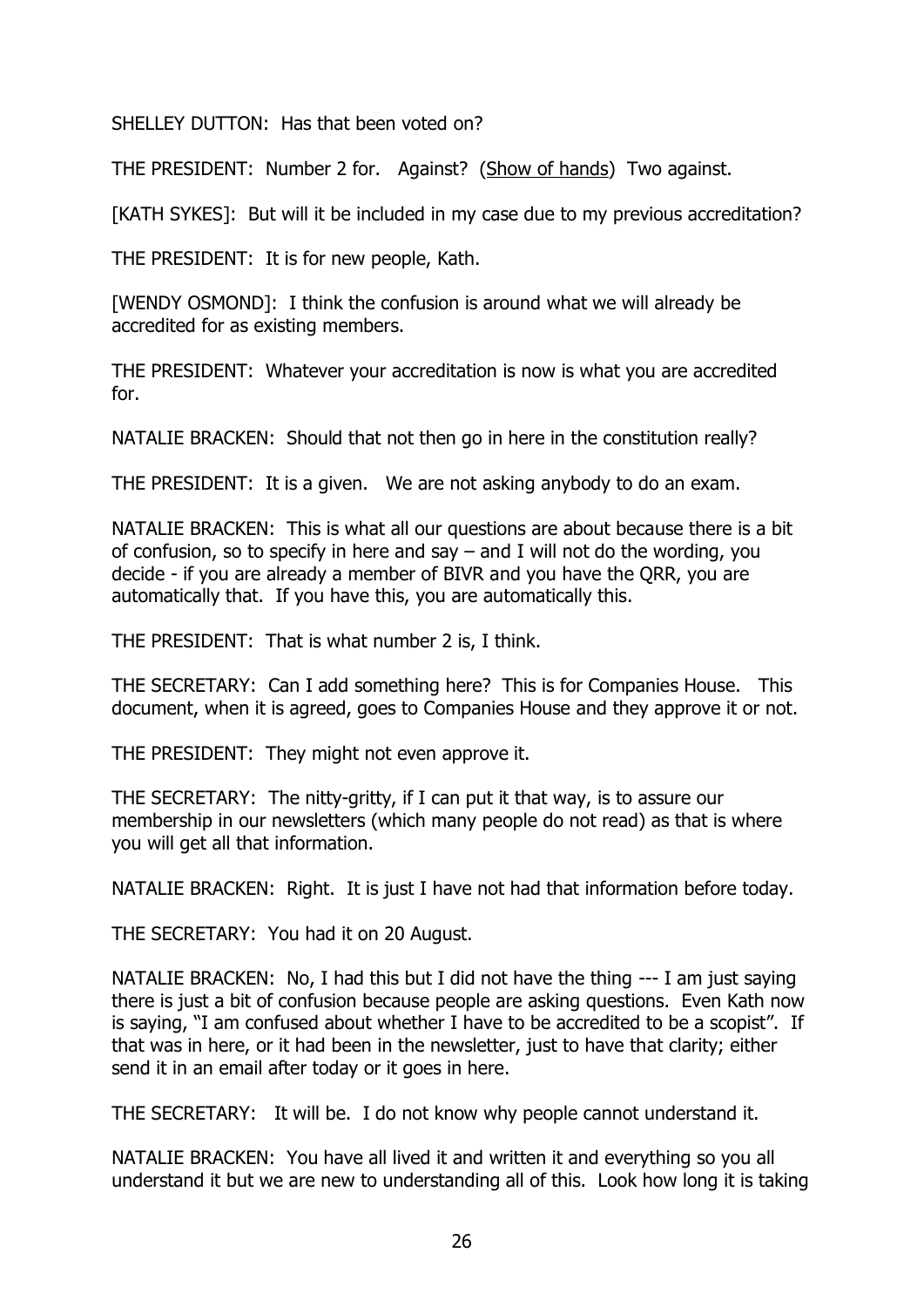us to debate. That could have been solved by ---

NICOLE HARRISON: This could have been solved by questions being asked previously, before today, because it has come out for everybody to read. If you had any questions and you did not understand, you had X amount of weeks to ask those questions and we could clarify. Do you see what I mean? You have been given everything you need to look through.

NATALIE BRACKEN: Okay, I did not email and query anything because I thought I was coming here today and we were going to discuss it and I would let other people hear what I have to say, do you know that I mean, rather than just emailing to Leah. It would not be fair to bombard her. I thought that is what this was about, that we are discussing this. Anyway, I will shut up now.

THE PRESIDENT: I see your point.

SUSAN McINTYRE: Natalie, what would you suggest?

NATALIE BRACKEN: If you already have the QRR, you are now an AQRR or written out in full. If you are this, you are this and this. That's all.

THE PRESIDENT: In plain English.

MIRIAM WEISINGER: A constitution of any organisation is an official legal document and, as Mary said, how it works can be decided in a way - not completely - by sending out explanatory notes. Somebody in ten years' time will read that and say, "I have been a speech-to-text reporter, I now want to become ..." or, "I have been a tape transcriber, I now want to learn the machine" or something. This is just a legal document.

NATALIE BRACKEN: I know. It is just to have the clarification because this is all moving forward for new members. It is just for all us old members to know.

MIRIAM WEISINGER: I do not think anything is going to change for old members. I cannot say how it will change but we have to update it.

NATALIE BRACKEN: I do not have a problem with that.

THE SECRETARY: In the explanation I have read out, which I sent to everybody it said ---

ORLA PEARSON: Can we take this off-line? I think Natalie has got a good point: in a sense, if you are QRR does that mean you are qualified for speech-to-text? Can we just show what qualifications I am now transferring to so you know what you need to then become accredited for? I am a one-trick pony at the moment, but that does not mean to say I would not like to try other things. I think it would be a useful thing for everybody to know which accreditations they now have and where they are now, but if we can do that outside the AGM, if everybody is happy to move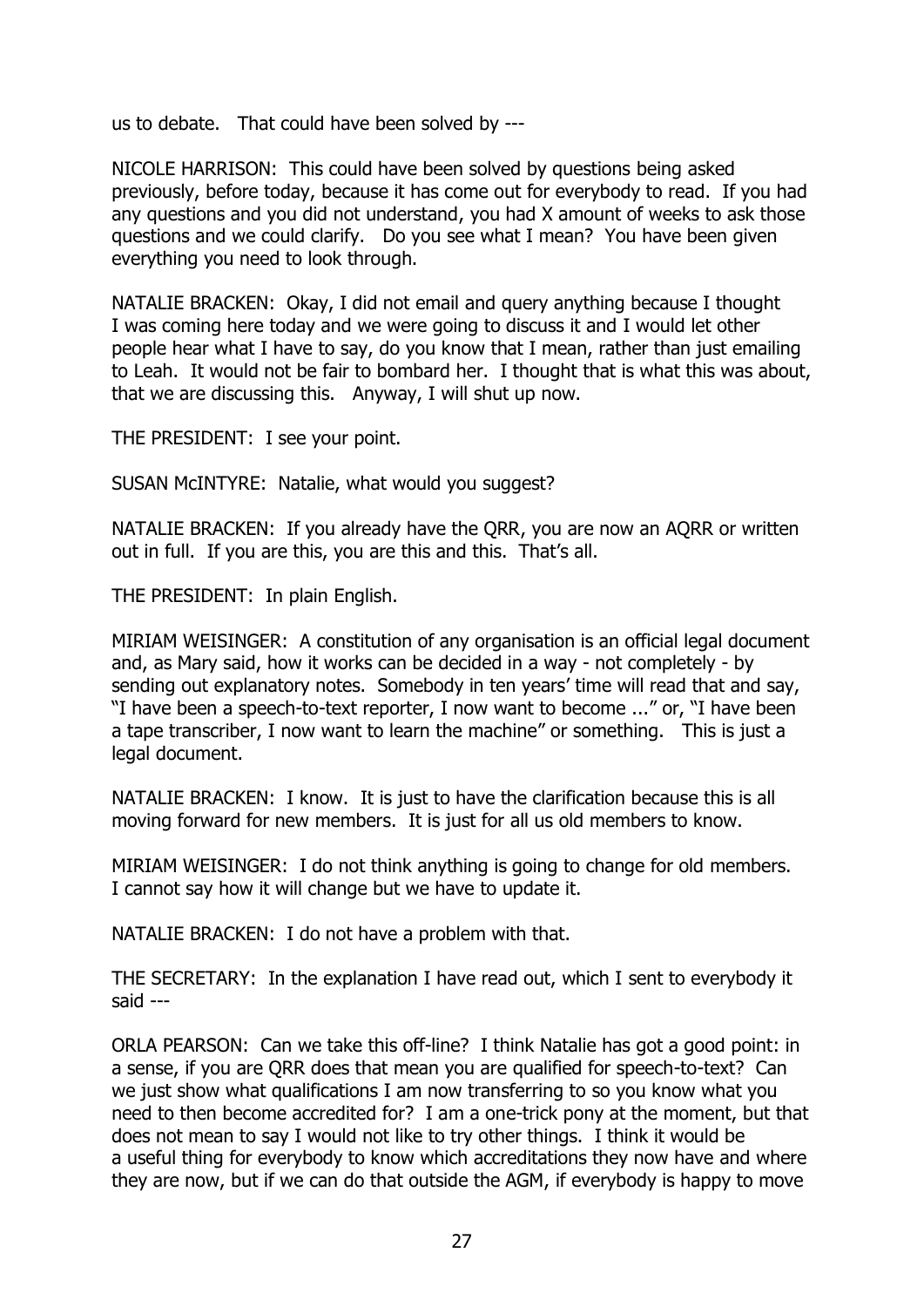forward as long as we produce a document to say, "You are a QRR, you are an accredited speech-to-text reporter, you are also an accredited realtime reporter, also an accredited …", something like that. Then everyone knows what letters to put after their name.

VICTORIA DAVIES: Can I second that?

THE PRESIDENT: Yes.

VICTORIA DAVIES: Can we put something in the newsletter?

THE SECRETARY: Once it is agreed. If it is not agreed here, we do not put anything.

ORLA PEARSON: We could send that out for discussion after today and just get on, otherwise we are never going to get through this. I think lots of people have agreed with what Natalie has said.

THE SECRETARY: If I can just reiterate, we have said we are not asking you to resit your current level of competency.

ORLA PEARSON: But it is transferring that current level of competency in the new designations.

FRANCES DOBSON: It is matching what we have got.

ORLA PEARSON: I think that would be a just a simple thing to do if anybody has got any objections they can feed back.

THE PRESIDENT: Okay, so now we are on to number 3.

SUSAN HUMPHRIES: The rest of them seem to be ---

THE PRESIDENT: Very normal.

SUSAN HUMPHRIES: Common sense. Can we not do one vote and say get them in?

THE PRESIDENT: That is what I would like because we have got a big discussion on the fees.

SHELLEY DUTTON: All of them? You are doing the whole thing?

SUSAN HUMPHRIES: Unless anybody has specific objections.

SHELLEY DUTTON: I have some to raise.

SUSAN HUMPHRIES: We could discuss the specific ones you object to and if there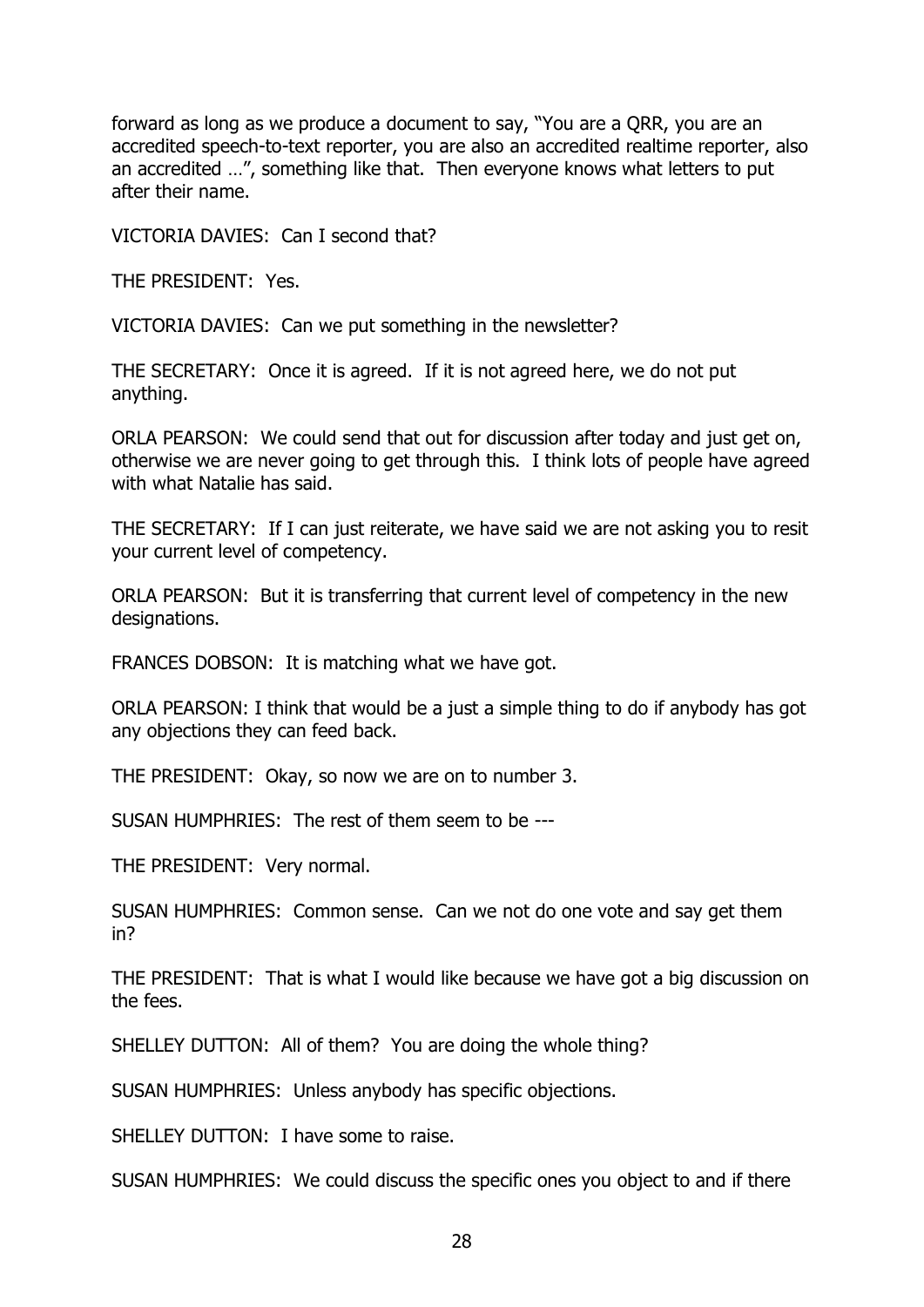are no others perhaps we can just vote the rest in because they seem very common sense.

THE PRESIDENT: I think one we need to have a vote on is number 3 there, just to make sure everyone is on the same page and that everyone is happy if someone has an accreditation from another body. Say, for example, I was new from Australia and I had a certificate, it is that kind of thing, is it not. Is everyone for? (Show of hands)

SUSAN McINTYRE: Is this a totally new one?

THE PRESIDENT: It is number 3.

SUSAN McINTYRE: This is just re-wording something we already had.

THE PRESIDENT: Against? (None against) Does anybody have anything, because it is all, like Susan Humphries said, pretty self-explanatory?

NATALIE BRACKEN: Apart from number 14, which might require discussion.

THE SECRETARY: That will not come in until we have had the discussion on fees so that really is a bit previous. We will hold off on 14 until we have had the discussion.

SHELLEY DUTTON: Can I raise number 8 on page 5? So now Associate Members are to become Members, am I reading that correctly?

THE PRESIDENT: What number are you looking at?

THE SECRETARY: There are two number 8s. I beg your pardon. The second one should be 9.

THE PRESIDENT: Last year we had a discussion at the Annual General Meeting about the Associates and how we as Council and the Council before us had left how it was meant to be for three years. There are three Associates. I think two ---

THE SECRETARY: We may have two or three left.

THE PRESIDENT: From last year we have given them three years.

SHELLEY DUTTON: Did they not take the membership exam?

NICOLE HARRISON: That is what they need to do. They have not taken the membership exam.

SHELLEY DUTTON: They have to take the membership exam. That is fine.

THE PRESIDENT: They would not automatically become a full Member.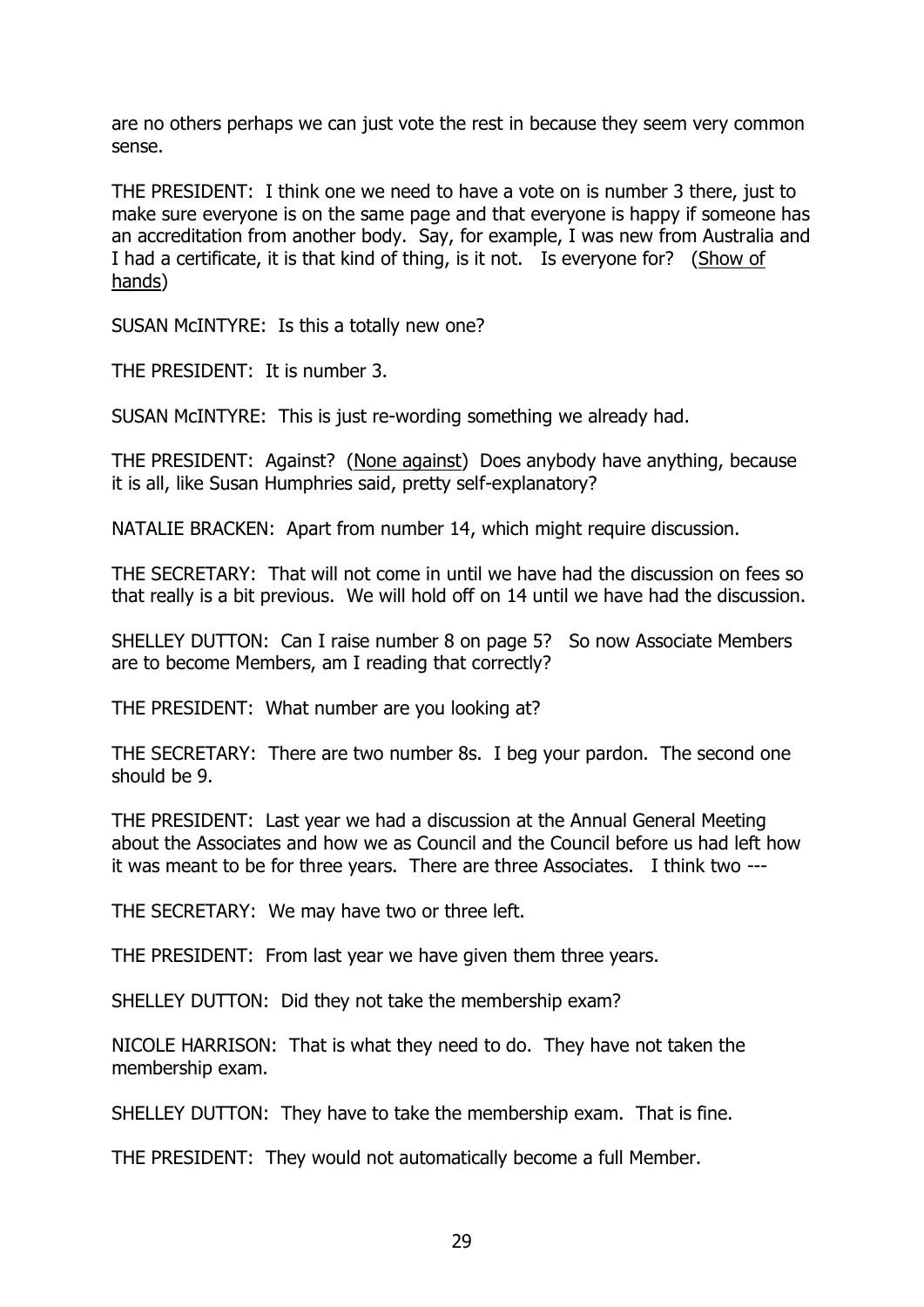SHELLEY DUTTON: I understand, thank you.

THE PRESIDENT: After that there is no more Associate designation.

VICTORIA DAVIES: So, they have got three years from last year. Has anybody taken any so far? (Affirmative) Good.

JEAN GOUGH: Can I just check, those people who are still Associates at the moment, they have three years in which to take the membership exam. Are they allowed to call themselves Associates of BIVR until then?

THE PRESIDENT: Yes.

JEAN GOUGH: They are still allowed to put BIVR?

THE PRESIDENT: I do not think they are on the Reporter Search though, are they, Mary?

THE SECRETARY: I believe I may have taken them off.

THE PRESIDENT: I think I looked. I do not think they are. Anything else on any point? Some of it, like Susan said, is common sense. It is changing "Chairman" to "Chair".

FRANCES DOBSON: Could I just ask about qualifications again really and it is the one where you might be qualified by another body.

THE SECRETARY: What number was that, sorry?

THE PRESIDENT: 3.

FRANCES DOBSON: Matching that to the BIVR standard, I just do not know, that has to be approved by the Committee?

THE PRESIDENT: Yes.

FRANCES DOBSON: But how are you going to measure that? How are you going to compare them?

THE PRESIDENT: It depends, I suppose, on what document they have.

FRANCES DOBSON: If it is recognised: say you have an NCRA qualification, that is recognised pretty globally but you might have to do different things for the exam. You do a written knowledge test, so would it be part of the BIVR syllabus that you do a written knowledge test?

THE PRESIDENT: That is what we are having. There will be a working group for those questions as well. So we need help.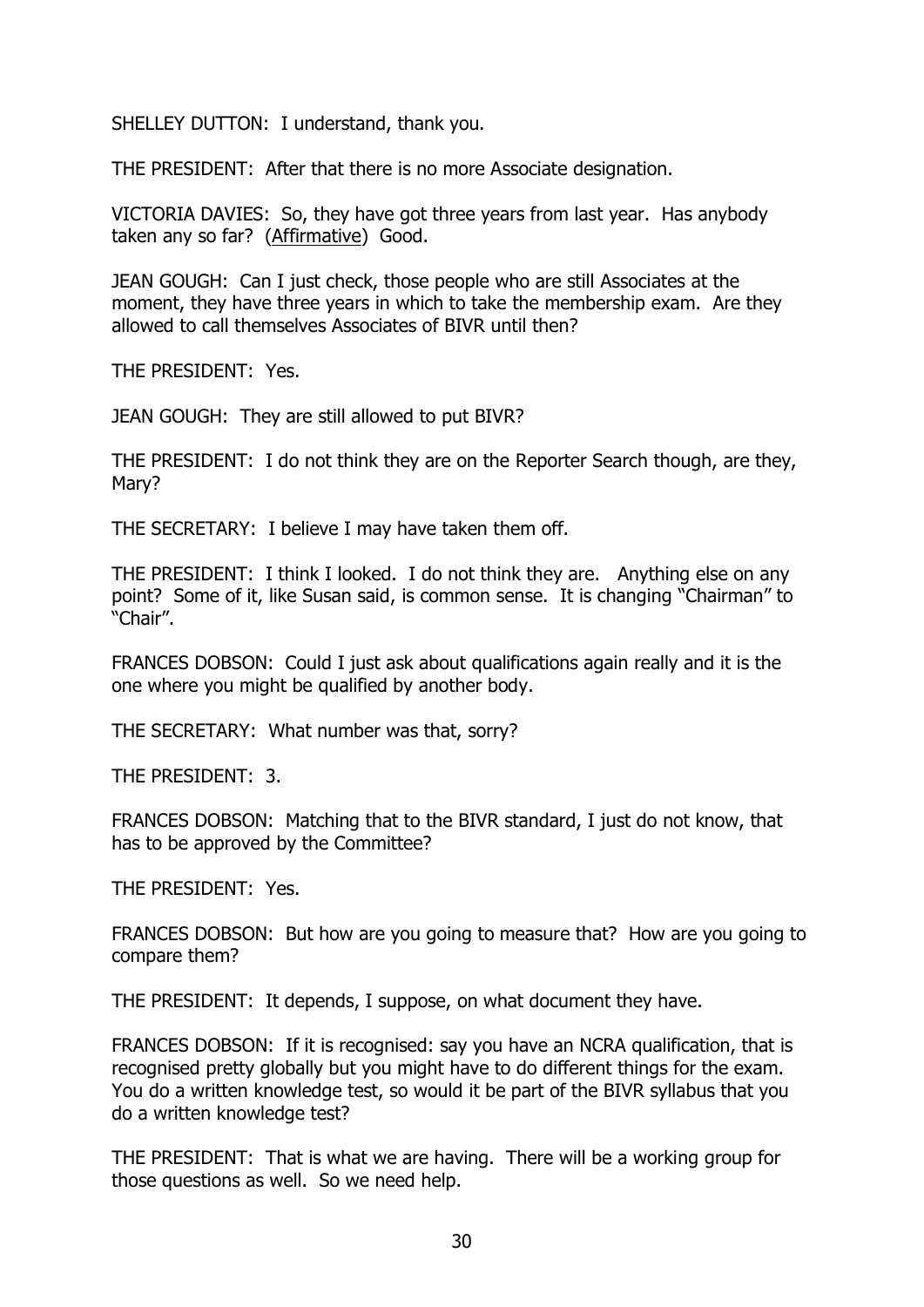FRANCES DOBSON: The written knowledge test with the STTR, are the questions designed for that particular field as well?

THE PRESIDENT: Hence the working group.

MIRIAM WEISINGER: You have to know something about the needs of the deaf community and things like that, which we need help with.

THE PRESIDENT: Shall we just take a vote now for or against?

THE SECRETARY: Which one?

THE PRESIDENT: The whole thing with the amendments and the things that we have discussed.

VICTORIA DAVIES: Leaving the other bits for a discussion paper?

THE PRESIDENT: We will do a list and let you know in the newsletter what's what.

MIRIAM WEISINGER: What it means.

THE PRESIDENT: What it means to be accredited.

FRANCES DOBSON: I think you need to put the definitions in the newsletter. I looked at the "Ed" and I am thinking education.

THE PRESIDENT: That is a fair point. Okay, so those for. (Show of hands) That is carried. Thank you for that very lovely discussion.

"2. To consider and if thought fit, to pass a Special Resolution regarding increasing the membership fee, following discussion, [which we are going to have now] to £120 from £60, or whichever sum is agreed, after discussion, by Members present and voting". I am opening the floor. I am guessing there are people against.

VICTORIA DAVIES: I would be for it. I would be for a rise but I am not sure how much people would be prepared to pay. I would be prepared to pay the £120 a year for what I get now, which I think is so much more because of all the things that are going on, especially if we are going to have the syllabi and the new members and new accreditations. In the scheme of things it is part of your working output. It is not a lot for what we get paid.

THE PRESIDENT: It is 48 pence a day.

VICTORIA DAVIES: I thought that in my head, Leah, 48 pence a day! That is my view.

THE PRESIDENT: Before you go, Susan Humphries, I will just read this that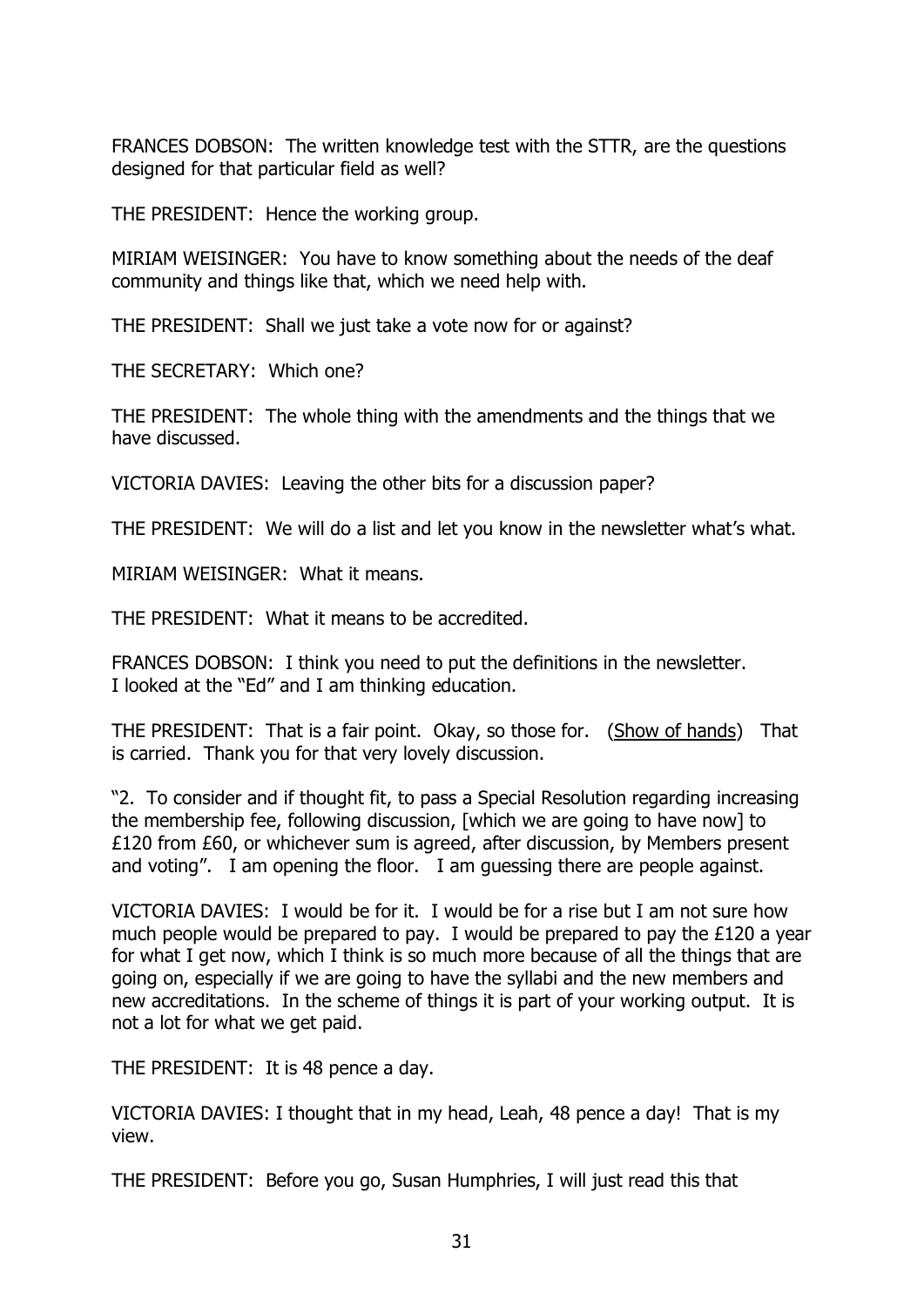someone has sent in, she is against, "It is too much to double the subscription in one go. It is better to make it a given percentage every year for example".

FRANCES DOBSON: I think you need to sell why it is going up that much, the reasons we need to increase it.

THE PRESIDENT: I will come back to that one.

FRANCES DOBSON: Because of the syllabus and the working parties.

THE PRESIDENT: Also because we want to go to roadshows. We are all prepared to take days off and take BIVR to roadshows and attend them and promote the profession and hopefully go to careers days and all that sort of thing. To have a table at some of these things, there was one recently of £3,000, which we cannot do.

THE SECRETARY: It was over two days but, even so, it is a lot of money.

FRANCES DOBSON: And I think some people would question, "Why aren't you promoting speech-to-text?" or, "Why aren't you promoting arbitrations or depositions?"

SHELLEY DUTTON: Or pen shorthand.

FRANCES DOBSON: Or pen shorthand.

THE SECRETARY: We are promoting the whole profession.

VICTORIA DAVIES: That's it. It is the profession.

THE SECRETARY: Not just one aspect of it.

SUSAN HUMPHRIES: I agree with Victoria 100%. However, I think it is going to reflect on new members coming in and some that are on the edge of saying, "What does BIVR do for me?" I would say it is the Reporter Search and exams. I was perhaps thinking it could be increased incrementally over the years, although I can see from the accounts that we definitely need to pay the extra amount just to keep the organisation afloat.

SUSAN McINTYRE: What if it was £60 every half year?

SUSAN HUMPHRIES: I agree, that is a really useful point.

ORLA PEARSON: Maybe we could do a "try before you buy" thing for people who were wondering about joining. We could have other options to encourage people. If Susan is worried about those people, you could say you can join for the first year for half price.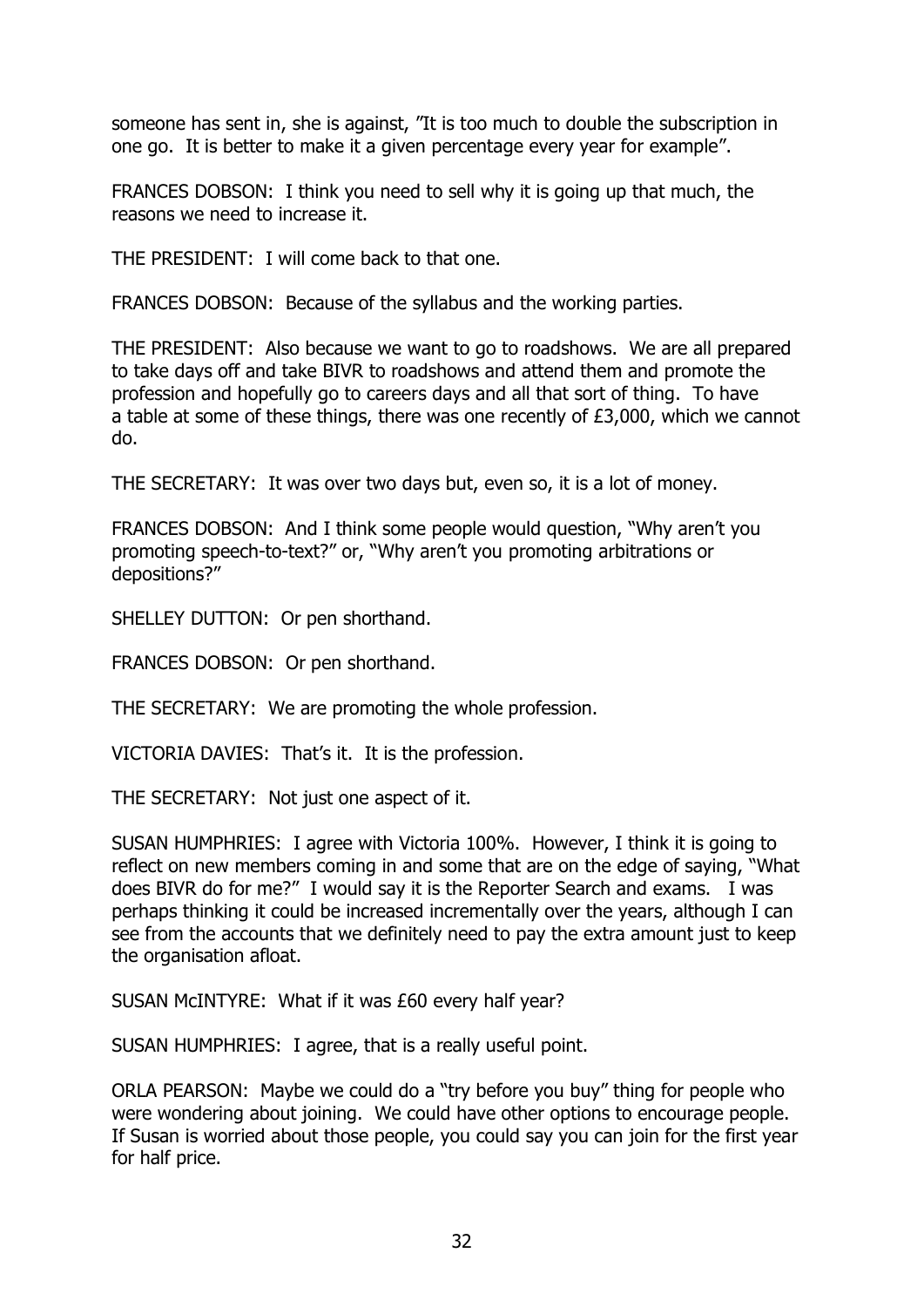THE PRESIDENT: They have to have done an exam. That is the problem.

ORLA PEARSON: They would have to pay for their exam and all that but I do not think £120 is going to stop people joining.

(Secretary conferring with President)

ORLA PEARSON: You could also sponsor a student from members.

THE PRESIDENT: We had that for today.

ORLA PEARSON: Companies will sponsor a student to join BIVR you know.

SHELLEY DUTTON: Talking about sponsoring people, how many people sponsored a student?

THE PRESIDENT: It was four or five.

SHELLEY DUTTON: That is a good return. My second point is I do not believe it should go up. I think it is wrong to increase it by 100% and people will show it with their feet really. I think you will find people will leave. That is my opinion.

THE SECRETARY: That is why I put in "or whichever sum is agreed".

SHELLEY DUTTON: I do not think it should go up at all.

THE SECRETARY: You think it should not go up at all?

SHELLEY DUTTON: It think it is too much. My salary has not gone up; in fact it has gone down.

SUSAN McINTYRE: I am right there with you, but how do we do the promotion if we do not have the funds to do it? It is a chicken and egg.

VICTORIA DAVIES: I agree with Susan.

JEAN GOUGH: I am with Shelley to a certain extent. When I saw it was doubling, my immediate reaction was to say, "If it doubles I will not be renewing", because I am also a registered speech-to-text reporter and the registration fee is very likely going up, too. It may even at some stage be over £200 a year. I am also a member of AVSTTR. Yes, I could afford the £120 but ---

THE PRESIDENT: With everything else.

JEAN GOUGH: It did seem a lot. We could possibly put it up to £80.

THE PRESIDENT: I was going to say what would people think of £80?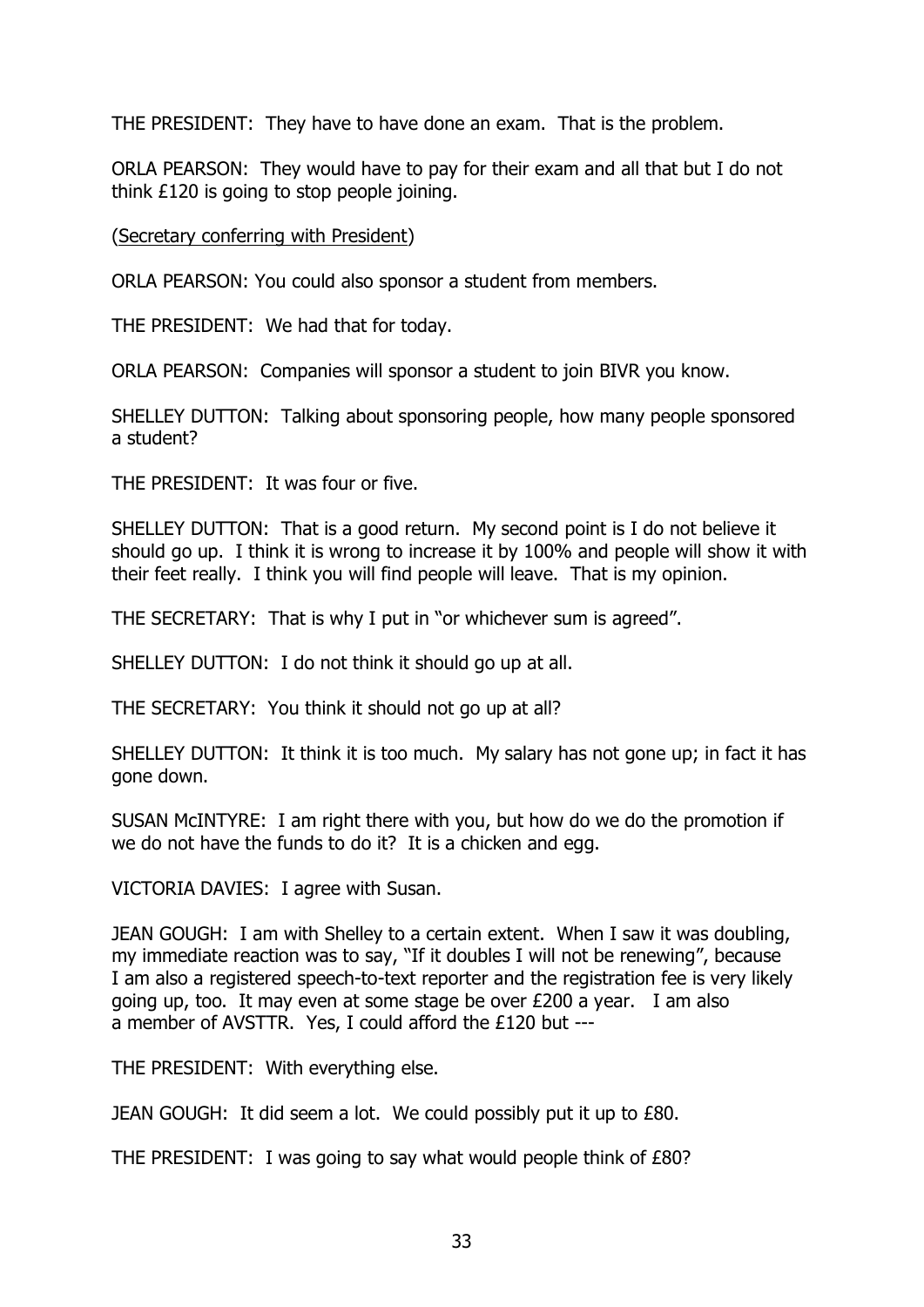JEAN GOUGH: To double it: I tend to think I would probably renew if it was £120 and some of the workshops I maybe did not have to pay quite so much for. I realise that a lot of work goes on behind the scenes, but £120 did seem a bit steep, especially with the other commitments that I also have to - and do - pay.

GEORGINA FORD: I have a suggestion. How about tiered membership in that case? If you were willing to pay £120 but would expect a certain number of workshops free every year and, Shelley, if you wanted to stay at £60, but if there was a particular workshop or event you would pay for that one?

FRANCES DOBSON: That sounds quite a good idea to me. There are fewer workshops for pen writers.

VICTORIA DAVIES: But then we are no further forward in raising funds.

NICOLE HARRISON: We are all working to promote and what have you and you are paying £60 and I am paying £120 and you are getting the same thing I am getting excluding the ---

FRANCES DOBSON: No, because you would have the free workshops, the golden membership or the golden ticket workshops.

VICTORIA DAVIES: But then we are not increasing funds, are we, if we give that option? I am happy to pay more to make this Institute more prominent to get me more work. You have to bite the bullet really. What do you want? Do you want to go forward bigger and better or stay paying £60?

FRANCES DOBSON: For you, you could do voluntary CPD, manning a stand or demonstrating so you are earning CPDs; you are promoting BIVR and you might get work.

SUSAN McINTYRE: But you have to pay for the stand.

VICTORIA DAVIES: Then I would be on the BIVR stand handing out "Victoria Davies" business cards. There is the ethics there as well, is there not?

ORLA PEARSON: The point is it has increased because we want to do more.

THE PRESIDENT: We would not be able to do all that.

ORLA PEARSON: That is what we are talking about. That is what we are voting about.

SUSAN McINTYRE: Would a lesser fee be something that people would consider?

VICTORIA DAVIES: Is it the £100 mark that is making people go, "Oh"? What about if it was £95?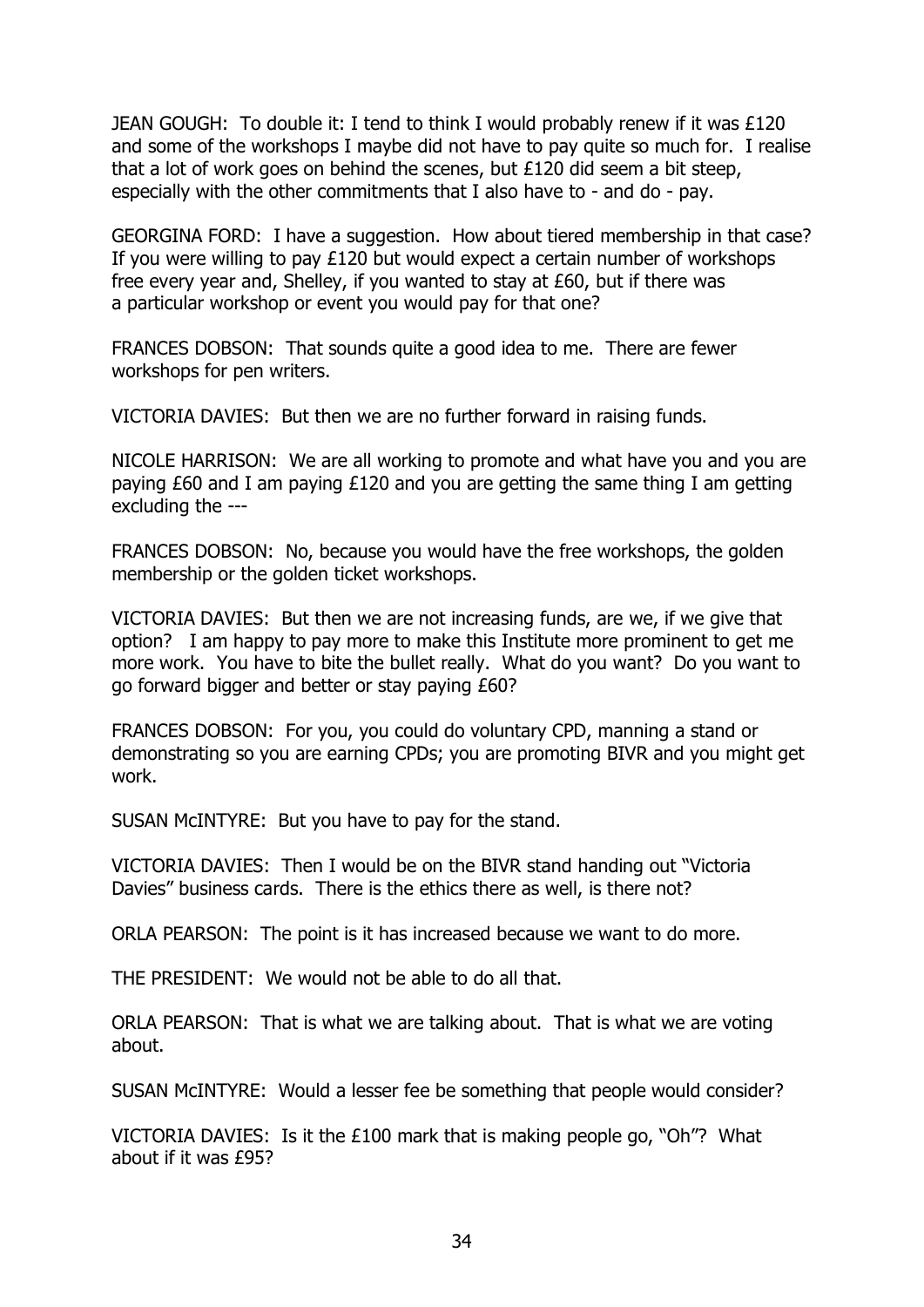THE PRESIDENT: It is like the adverts on telly, buy the Dyson for £99.99.

ORLA PEARSON: I think you have to decide how much money you need to go and promote the profession. If £120 is what you have said, you either need to stick to that and say we need to double it.

SUSAN McINTYRE: It does not help us if we lose half the membership because we have raised it.

ORLA PEARSON: I do not think we are going to lose half the membership. We are having the discussion and we are going to have a vote on it. Of course there are going to be people who do not agree, but it is a democracy and people then have to make their own decisions. If it is half/half you would have to go away and think about it again, but if you have a majority with you, then you can go ahead.

VICTORIA DAVIES: What Orla has said has made me think. If people think, "I can join BIVR at £60, what am I going to get for that really?" if it is more they might expect more and that might encourage them to join if it is slightly dearer - in a roundabout way.

NATALIE BRACKEN: Is it not better - and maybe people are not going to agree with this - to ask all the members rather than just the people who have attended today? If it is something somebody is paying out for ---

THE PRESIDENT: They had the proxies and they could have filled that out.

NICOLE HARRISON: People do not read it. That is the problem.

NATALIE BRACKEN: If you do it and say reply, yes or no.

NICOLE HARRISON: We have done that and people are not replying.

NATALIE BRACKEN: To just that one question.

THE PRESIDENT: You can take a horse to water but you cannot make it drink. We send these things out and we can see the numbers opening them. If they are not being opened and read, we cannot help that.

NATALIE BRACKEN: At least you can say we emailed and we asked you that specific question.

THE PRESIDENT: You cannot say they have to open that. Do you see what I mean? You cannot force people to open their emails.

NATALIE BRACKEN: I think where you are asking for money, it is different attending an AGM to the fees actually going up.

THE PRESIDENT: That was all in the Notice about it, so if they have not read it ---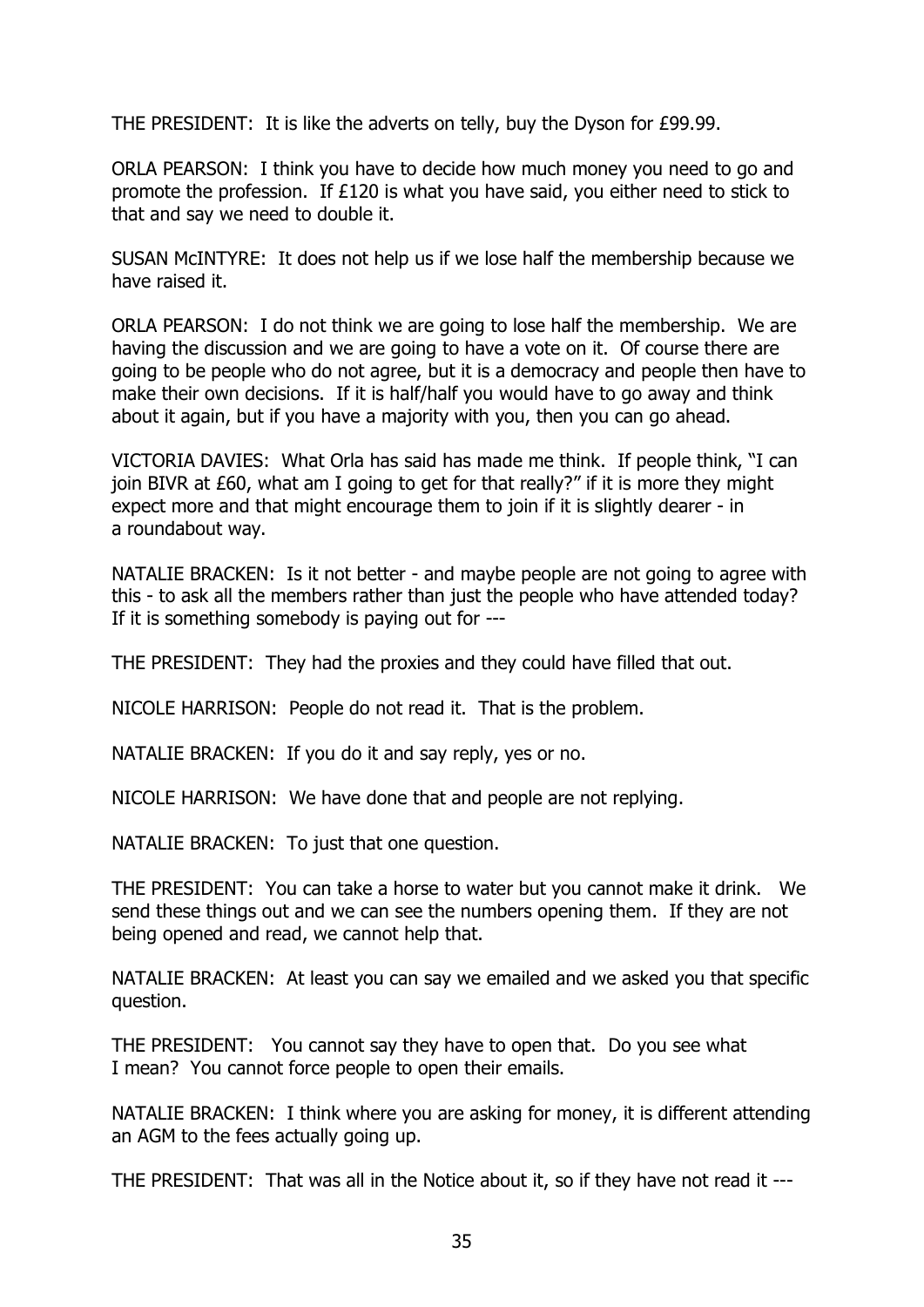Do you see what I am saying?

VICTORIA: It did say read to the bottom.

NATALIE BRACKEN: It did say read to the bottom but it was quite a lot.

THE PRESIDENT: It was quite a lot because we have done a lot.

NICOLE HARRISON: Because we have done a lot.

NATALIE BRACKEN: People who are not coming might not have bothered reading because they are not coming.

MIRIAM WEISINGER: People very often do not read anything.

FRANCES DOBSON: Like Jean, I belong to quite a few organisations and I do a lot of CPD with different webinars and workshops. I spend a lot of money on different things. You pick and choose what you want to do and it is what you get for your money as well.

SUSAN HUMPHRIES: What increase will get BIVR back in the black?

VICTORIA DAVIES: Good question.

SUSAN McINTYRE: It is not only getting back in the black. It is getting enough money to move us forward.

SUSAN HUMPHRIES: I understand that, but if you can temper it in the next few years.

SUSAN McINTYRE: The money that we have makes us decide what it is we can do. If there is a table that is up in a place that we could go to and it is £1,000, if we have that £1,000 because we have increased the membership, we can go and do it. If we do not have it, we cannot. What is in the kitty is what determines where we go.

SUSAN HUMPHRIES: The other point is I was just saying before, if you are gas registered, so if you are a plumber, it costs you thousands to register per year.

MIRIAM WEISINGER: Plumbers do earn more than us though.

SUSAN HUMPHRIES: I know we are not life and death in that sense, but it is just a factor to bear in mind. If we want to be professional and proud of our profession, which we do, and we want you to take us forward and we want you to promote us, we have to pay up basically.

VICTORIA DAVIES: I bet NCRA is not \$60.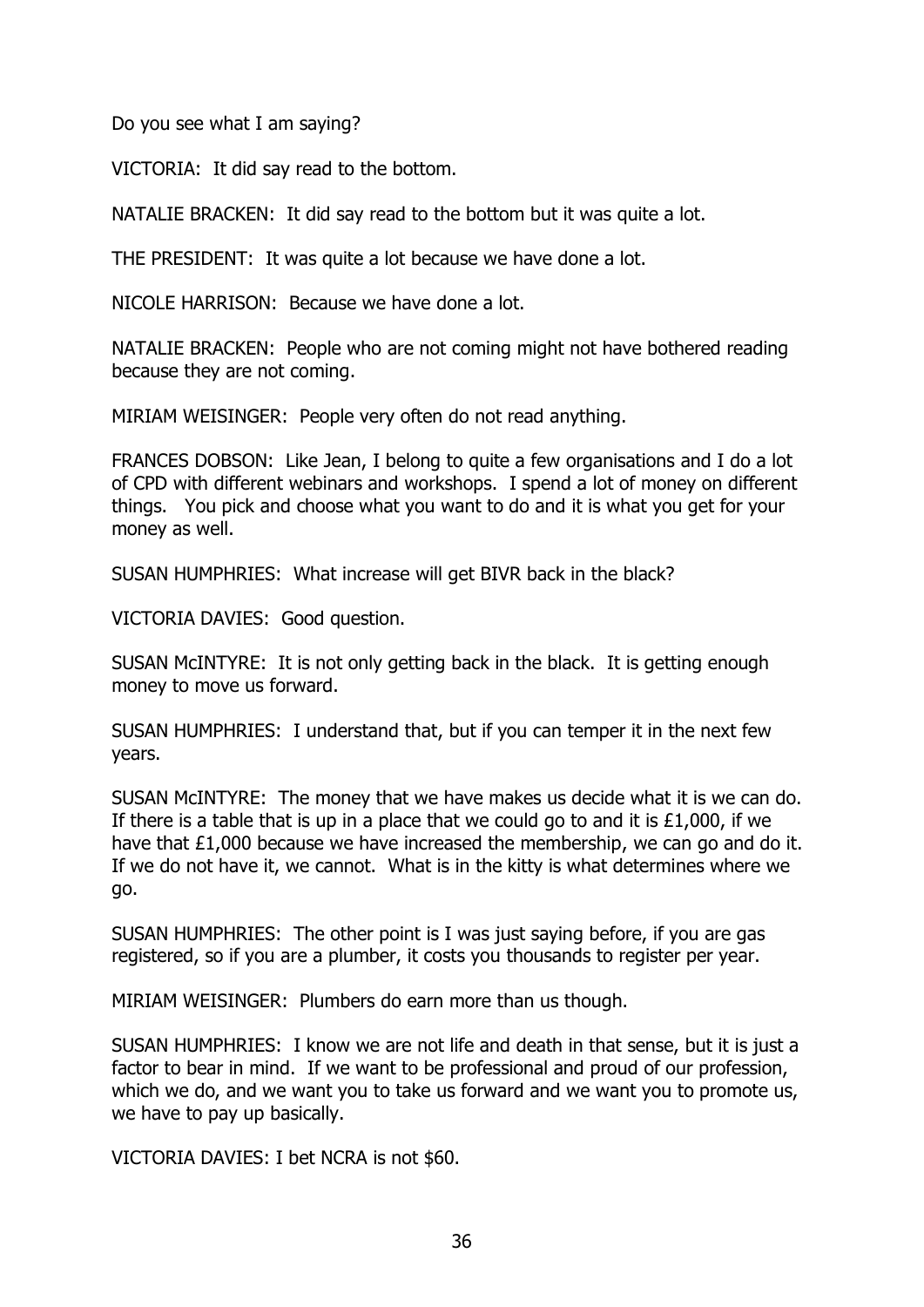THE PRESIDENT: No, it is not. It is \$135 just to participate.

SHERYLL HOLLEY: Can I just say the NRCPD fees have gone up to £170 a year and I feel I get virtually nothing from them. I could see a lot of speech-to-text reporters jumping ship from the NRCPD to BIVR if that was what the qualification was and it meant that we did not have to have NRCPD. I think that would be a vast improvement because NRCPD give us nothing.

NICOLE HARRISON: They do not give you anything. I am paying for it as well and I am ---

FRANCES DOBSON: They do not want you really. They want the BSL.

NICOLE HARRISON: I am too vocal.

SHERYLL HOLLEY: If you sell that to speech-to-text reporters saying, "This is our intention", that might bring more over.

NICOLE HARRISON: Because we are a qualifying body and you can do the test, do the qualifications.

MIRELLA FOX: Some agencies still want the NRCPD registration number.

SHERYLL HOLLEY: They do not abide by it anyway.

NICOLE HARRISON: Who is policing it?

THE SECRETARY: If we promote BIVR, they will accept ours.

THE PRESIDENT: We might have a compromise. Technically, it is a double amount of increase so if we half that double to £30 and make it to £90, but then we may have to increase it in a few years' time again.

VICTORIA DAVIES: Can I go with Orla? You said £120. Maybe as a slight compromise, £90 this year and £120 thereafter just to take the sting out of it.

ORLA PEARSON: I think you need to stick to your guns. If you really believe this is going to make a difference to the profession and to students, you have to stick to your guns. If you need £120 you need to say. I do not think you should be bartering.

NICOLE HARRISON: I totally agree.

THE PRESIDENT: I do see your point. I quite like it.

ORLA PEARSON: There are a lot of fees to pay but we are freelance and that is part and parcel of it.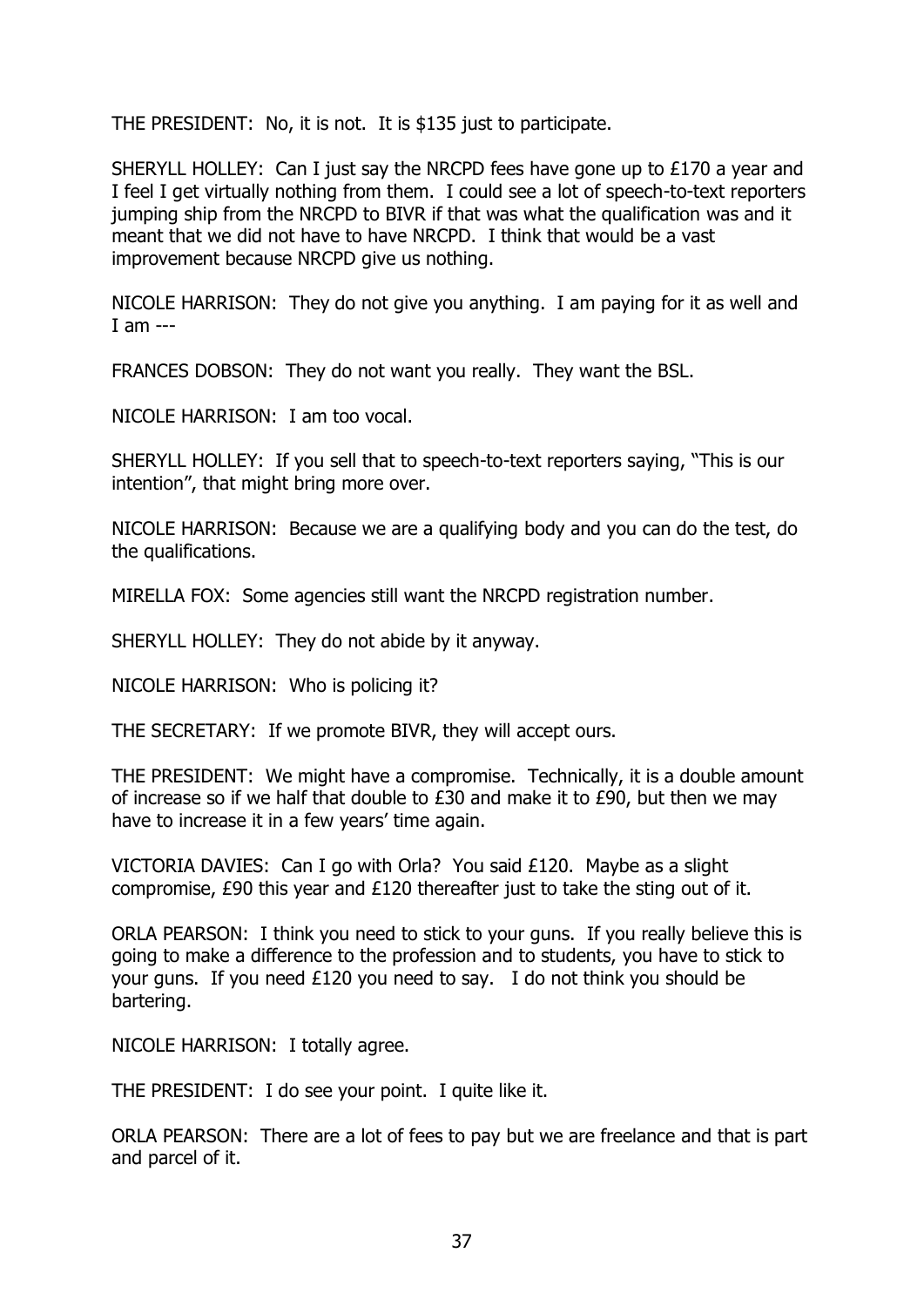THE PRESIDENT: We have a few comments online. Kath Sykes said: "Agree with Victoria". Wendy Osmond said: "I like Georgina's idea and maybe one free workshop is included. In the higher rate". Kath Sykes agreed with that and then Wendy said: "Agree with Sheryll but difficult to ditch NRCPD until BIVR qualifications are actually in place".

MIRELLA FOX: If you bring in the £120 now, when would the next rise be put in place?

THE PRESIDENT: That probably would not happen for a while.

THE SECRETARY: We might have to say we would keep them at that level for five years.

THE PRESIDENT: Yes, cap it at X amount of years.

VICTORIA DAVIES: I would not agree with stating you would cap it.

THE PRESIDENT: For a certain amount of time.

NICOLE HARRISON: I would not even say that.

VICTORIA DAVIES: You do not know what is going to happen.

NICOLE HARRISON: If we are going to start doing exams and stuff, we are going to have to start booking rooms and start doing this and that. It all ends up costing a lot of money. I totally agree with Orla to say if we have said £120, go with £120.

SHERYLL HOLLEY: It is tax deductible anyway.

ORLA PEARSON: We need to set out what we are going to get for our money and then it is a challenge to the Council, "You have doubled the fees and now you have to deliver". If you are not delivering after we pay £120, you will soon see in 12 months' time people will leave. I think it is a good thing to keep everybody on their toes.

THE PRESIDENT: As Mary has just said, for what we have had to pay this weekend with the £60 and with the £105 for the workshops, we have only just covered our costs. I do not know; do we vote on whether to? It has to be a yes or a no.

NICOLE HARRISON: I think we vote yes or no.

THE SECRETARY: First of all, if we vote for the 120. If that does not get through then we will go down.

FRANCES DOBSON: If you did online webinars, then you could charge an attendance fee for them.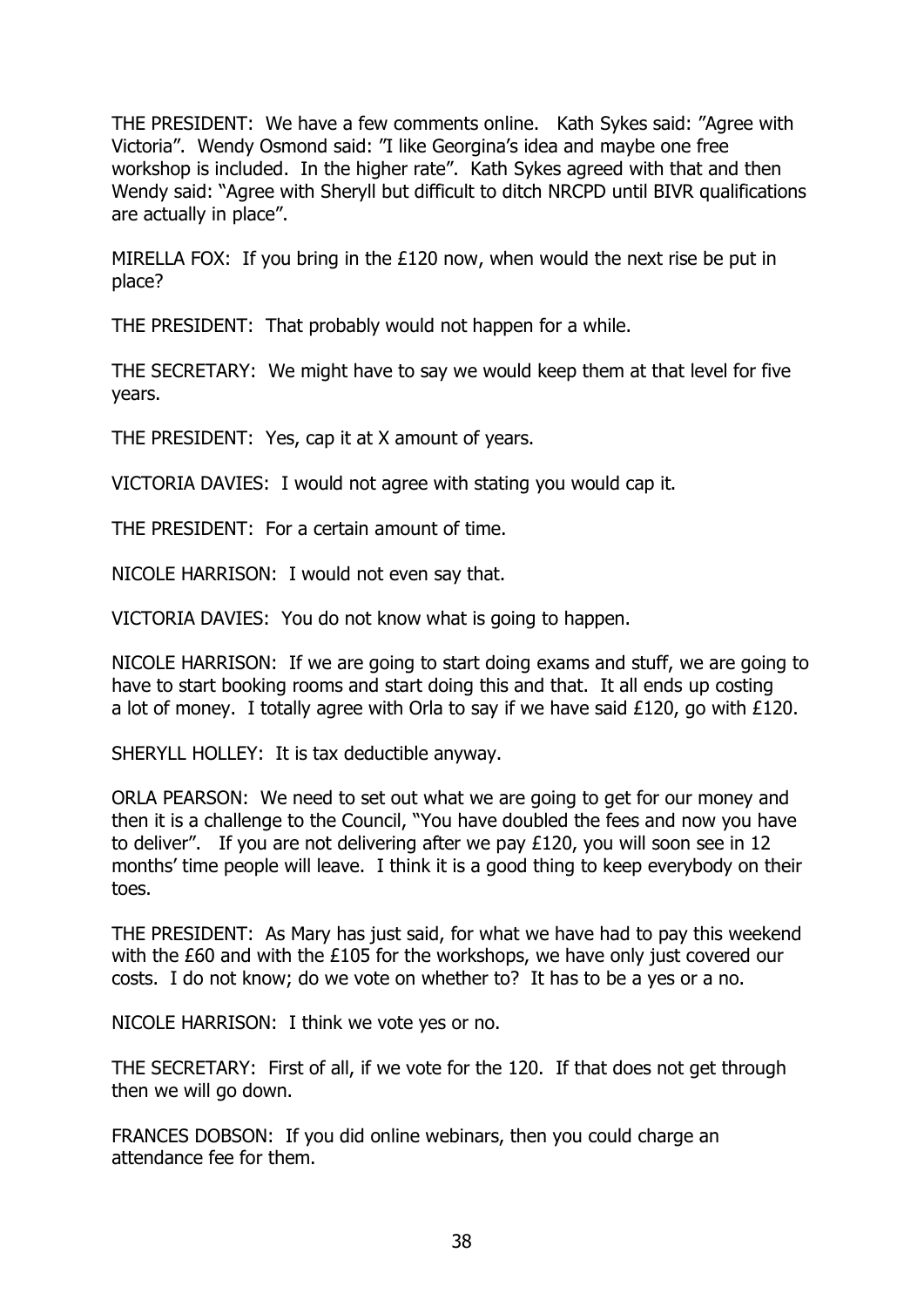THE PRESIDENT: For the BIVR event we did on the Saturday and today's workshops, that is why we have a videographer. We can put each one up on the Members Only bit and because people paid -- if you have not attended, you would have to pay. Why should you get to see it for free when everyone else has paid?

FRANCES DOBSON: If you have attended and want to view it again, then it is free because you have attended.

NICOLE HARRISON: Every one has a time limit. If you pay for a webinar, you get X amount of time and then it stops. If you are paying £20, £40, £80, £100 for a webinar, you get an expiry date on it. If you want to go and look at this in a year's time you will have to pay for it again. That is how it is everywhere.

JEAN GOUGH: Could I suggest we vote for this? We have been going for nearly two hours and our lovely reporter has really gone beyond the call of duty at the moment. We ought to give her a break.

THE PRESIDENT: You say that every year. You're very good, Jean. Let's take the vote at Jean's suggestion. Those for the  $E120$  increase to the fees. (Show of hands) Online, are we agreeing? Kath Sykes: "On reflection, yes". Against? (Show of hands) Five against.

THE PRESIDENT: That is carried.

[There followed an off-the-record discussion re data protection training]

#### After a short break

THE PRESIDENT: We are going to finish. Mary, you wanted to go back to the Mem & Arts, number 14.

THE SECRETARY: We just had to re-visit number 14 on page 5, the annual subscription. The bit in red is "or by two instalments due on  $1<sup>st</sup>$  January and  $1<sup>st</sup>$  July every year".

THE PRESIDENT: Is everyone agreeable to that?

THE SECRETARY: It says "or"; it does not mean you have to. You can pay it in one or pay it in two.

VICTORIA DAVIES: Can I raise a query? What happens if someone pays one and not the second instalment?

THE PRESIDENT: We did think about that.

THE SECRETARY: It is somewhere there later on that if they have not paid by the month after, their membership falls away, the same as it does now if they do not pay.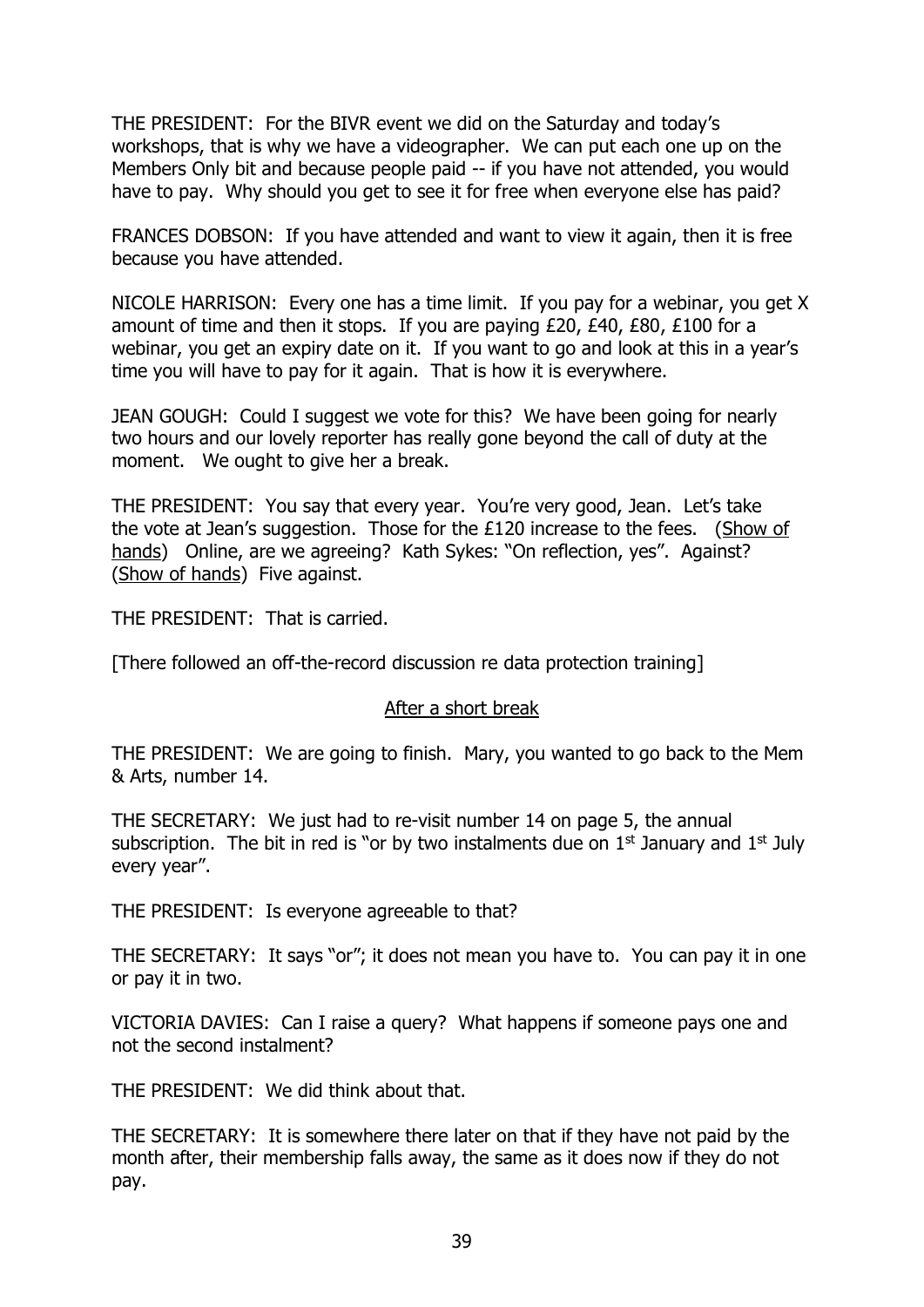THE PRESIDENT: Everybody for? (Show of hands) Online people? Wendy Osmond for and Kath Sykes, she is typing.

THE SECRETARY: It is actually in number 15.

VICTORIA DAVIES: Sorry, I saw that.

THE PRESIDENT: Anybody against?

SHELLEY DUTTON: I have got two abstaining, just to be really difficult.

THE PRESIDENT: So that is the Mem & Arts done.

THE SECRETARY: Special Resolution number 3: "To permit the name of Leah Willersdorf to go forward as a candidate for the Presidency notwithstanding Article 21" which is the three-year rule. We are not actually at the moment voting for Leah for President but to allow her name to go forward. We do this by ballot. In this one we are voting for or against.

#### (Ballot held)

THE SECRETARY: The result of the ballot: against 6, for 22. The vote is carried.

#### **Election of President for the present year 2017/2018**

The next one is to vote for your President. Those eligible are: Georgina Ford, Nicole Harrison, Ann Lloyd (who is not here), Ian Roberts (who is not here) and Leah who is here. Those are the names to vote for. I will give you your voting papers.

### (Ballot held)

THE SECRETARY: We are back on the record and I have the results. Do you want me to give the winner or the voting? For Nicole there were two votes.

NICOLE HARRISON: Thank you, I love you, everyone.

THE SECRETARY: Ann, 1 vote; Georgina, 7 votes; Ian, 5 votes; Leah, lucky 13, you are duly elected President. (Applause)

THE PRESIDENT: Thank you, everybody. I won't cry. I think it should be the last time. I must say it will be nice to do a year without an event which is allconsuming, and we can just do BIVR, BIVR, BIVR because the future is bright, you know; the future is BIVR!

### **Election of Vice-President**

THE SECRETARY: The next one is number 4, "In the event that Leah Willersdorf is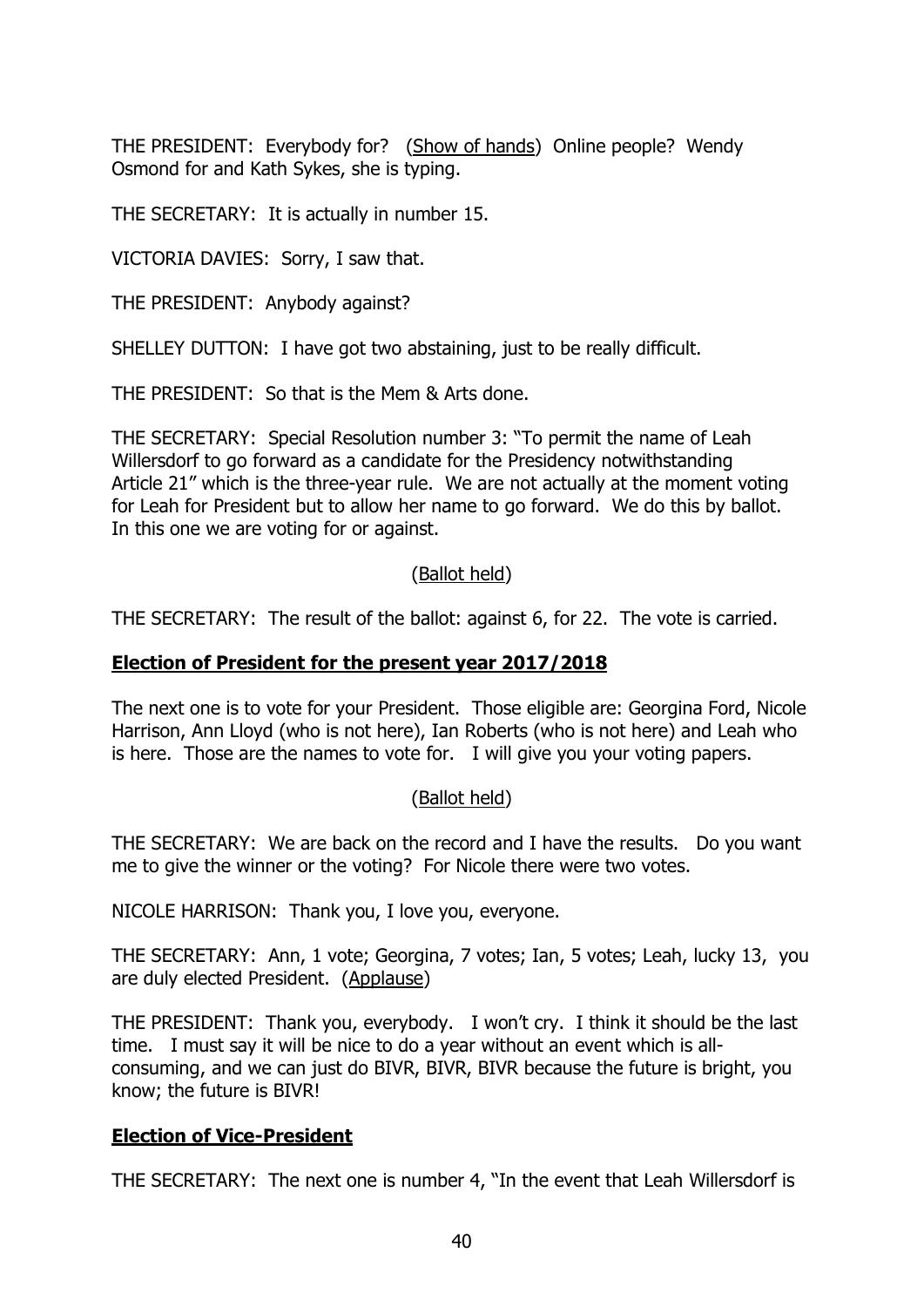elected President" - because had she not, she would automatically have been Vice President - we need to vote for our Vice President. The names are Georgina Ford, Nicole Harrison, Ann Lloyd and Ian Roberts.

#### (Ballot held)

THE SECRETARY: For Vice President, the vote: for Ann, 2; for Nicole, 10; for Ian, 4; for Georgina, 12, so Georgina is Vice President.

#### **Date and location of next Annual General Meeting**

THE SECRETARY: The date of the next Annual General Meeting?

THE PRESIDENT: I think before we do the date, we probably need to think of the location. Where would people like it? (Several suggestions including the Caribbean and Reading!)

THE PRESIDENT: We probably are due one in the North.

VICTORIA DAVIES: Not beyond the wall though.

THE PRESIDENT: Is that Hadrian's Wall?

VICTORIA DAVIES: It is a Game of Thrones reference.

THE PRESIDENT: We have got Reading, the North, York, Manchester, Kent, Essex.

THE SECRETARY: Somebody said the Caribbean but I hope that was a joke.

SHERYLL HOLLEY: How about Cardiff? We have not done one in Cardiff for ages. Or Barrie Island.

[KATH SYKES]: York.

[SUMANTH NAYAK]: We're not all walking dead up here.

THE SECRETARY: He is in Newcastle.

THE PRESIDENT: We will just have a look around. We will maybe have a change next year because we came here last year.

THE SECRETARY: So the date?

THE PRESIDENT: Do not we normally take it away and come back?

THE SECRETARY: We can do or we can do it now.

VICTORIA DAVIES: That will take another 20 minutes with everyone voting.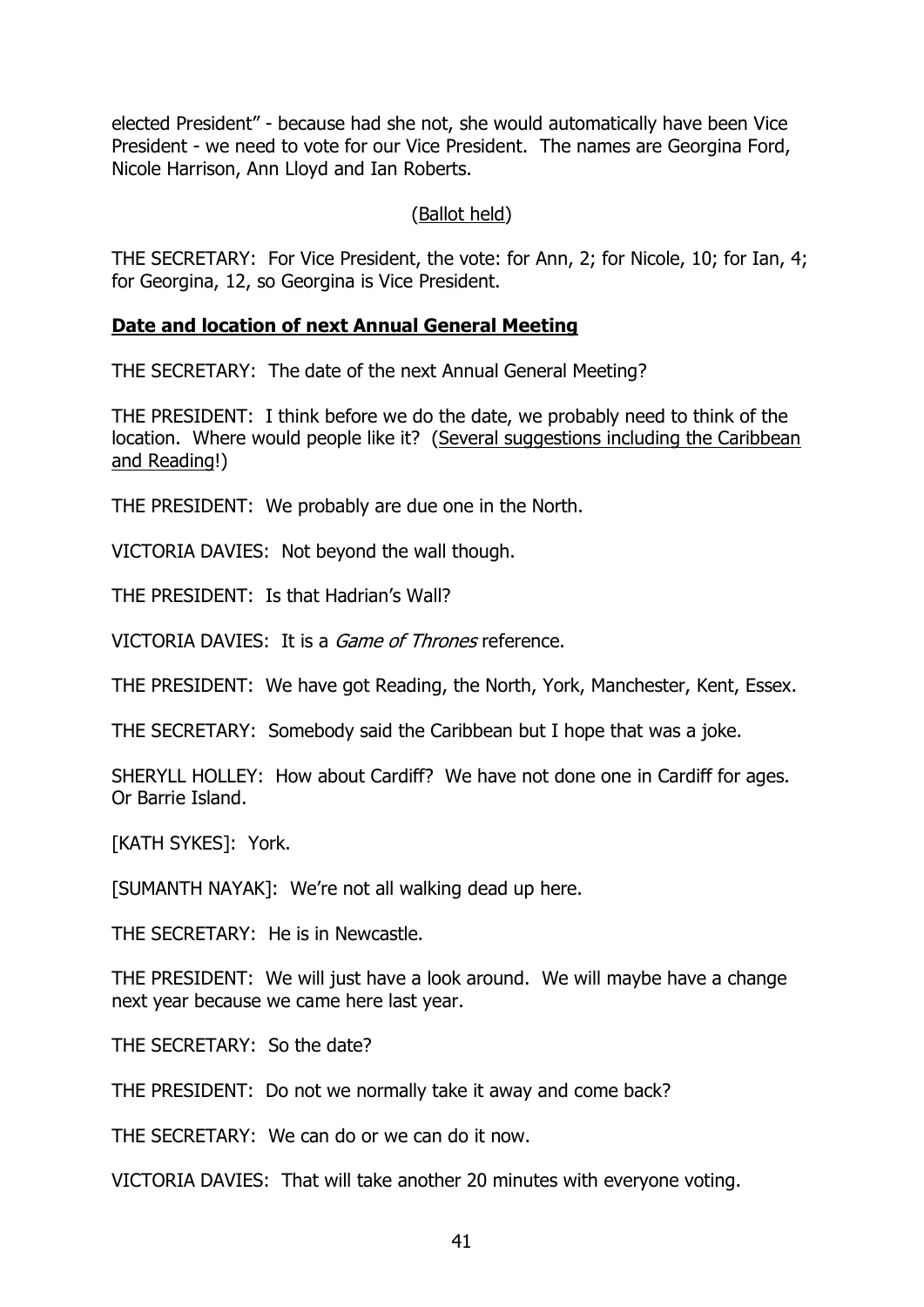THE PRESIDENT: If we look at the same time next year, it is the 8th and 9th. Shall we do that provisional date and see what we can get?

#### **Any Other Business**

THE SECRETARY: Any other business? Does anybody have any other business?

VICTORIA DAVIES: I dare not really raise this, but I will.

THE PRESIDENT: Is it going to take 20 minutes?

VICTORIA DAVIES: There was a suggestion of international friends. Could we make the people who contributed to the BAW our first international friends? Mary Ann and Cassandra and the lady from The Hague, Jennifer?

THE PRESIDENT: We could. The thing with that because we were dealing with so much other stuff we did not really focus on the Friends of BIVR thing because we were thinking of our own Membership first.

VICTORIA DAVIES: Could that be a discussion for the future?

THE PRESIDENT: It could be because we thought the next time somebody who is international and does not work in the UK approaches us and says, "Can I join BIVR?" we would look at it again and give them honorary membership.

GEORGINA FORD: But not the firm owners from abroad.

ORLA PEARSON: I had a very similar Any Other Business. There used to be a college in Dublin and there are a load of Irish writers and, if we are talking about increasing our revenue, there is no body at all for them in Ireland and it would be another way of bringing more people in. There was still a course up until two or three years ago, so there are still people we could bring into the training who got left almost midway through training when the college just shut. There are quite a few angles there.

THE SECRETARY: I have had a few applications from people in Ireland. I have to write to them a clarify their qualifications and see how we could work testing.

ORLA PEARSON: That would up revenues.

SUSAN HUMPHRIES: How will Brexit affect them?

ORLA PEARSON: They will still be European and we will not.

THE SECRETARY: I do not know.

SUSAN HUMPHRIES: If you get them in now.